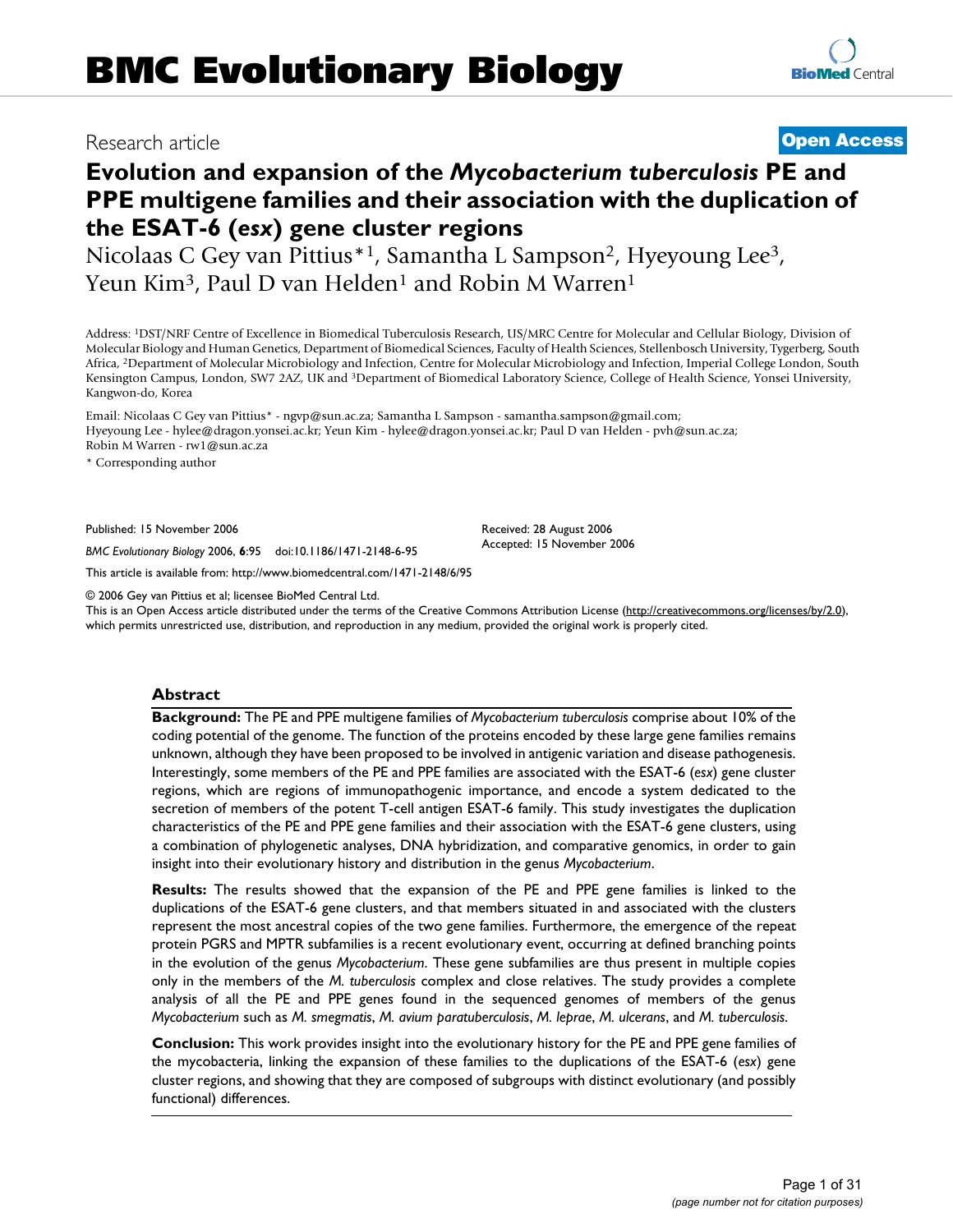# **Background**

The genome of *Mycobacterium tuberculosis* contains five copies of the immunopathologically-important ESAT-6 (*esx*) gene clusters [1]. Each gene cluster encodes proteins involved in energy provision for active transport, membrane pore formation and protease processing, which assembles to form a dedicated biosynthesis, transport and processing system for the secretion of the potent T-cell antigens belonging to the ESAT-6 protein family [1-9]. Although other, chromosomally unlinked, but homologous, genes seem to play a role in this novel secretory system [10,11], there are two families of genes present within the clusters which have no apparent function in the secretion system, namely the PE and PPE gene families (Figure 1A).

The PE and PPE gene families of *M. tuberculosis* encode large multi-protein families (99 and 69 members, respectively) of unknown function [12,13]. These protein families comprise about 10% of the coding potential of the genome of *M. tuberculosis* [12]. The PE family is characterized by the presence of a proline-glutamic acid (PE) motif at positions 8 and 9 in a very conserved N-terminal domain of approximately 110 amino acids [14]. Similarly, the PPE family also contains a highly conserved, but unique, N-terminal domain of approximately 180 amino acids, with a proline-proline-glutamic acid (PPE) motif at positions 7–9 (Figure 2A) [12]. Although the N-terminal domains are conserved within each family, there is very little N-terminal homology between the two different families. The C-terminal domains of both of these protein families are of variable size and sequence and frequently contain repeat sequences of different copy numbers [14].

Both the PE and PPE protein families can be divided into subfamilies according to the homology and presence of characteristic motifs in their C-terminal domains [14]. The polymorphic GC-rich-repetitive sequence (PGRS) [15] subfamily of the PE family is the largest subfamily (65 members) and contains proteins with multiple tandem repeats of a glycine-glycine-alanine (Gly-Gly-Ala) or a glycine-glycine-asparagine (Gly-Gly-Asn) motif in the Cterminal domain [14]. The other PE subfamily (34 members) consists of proteins with C-terminal domains of low homology [14]. The PPE family can be broadly divided into four subfamilies [14,16] of which the PPE-SVP subfamily is the largest (24 members). The proteins of this subfamily are characterized by the motif Gly-X-X-Ser-Val-Pro-X-X-Trp between position 300 and 350 in the amino acid sequence (Figure 2B). The major polymorphic tandem repeat (MPTR) PPE subfamily is the second largest (23 members) and contains multiple C-terminal repeats of the motif Asn-X-Gly-X-Gly-Asn-X-Gly, encoded by a consensus repeat sequence GCCGGTGTTG, separated by 5 bp spacers [17,18]. The third subfamily (10 members),

recently identified by Adindla and Guruprasad [16], is characterized by a conserved 44 amino acid residue region in the C-terminus comprising of highly conserved Gly-Phe-X-Gly-Thr and Pro-X-X-Pro-X-X-Trp sequence motifs (Figure 2C, named the "PPE-PPW" subfamily for the purpose of this study). The last PPE subfamily (12 members) consists of proteins with a low percentage of homology at the C-terminus [14].

An early paper by Doran and coworkers [19] suggested that the members of the PPE-MPTR family were likely to be cell wall associated. Association of a PPE protein with the mycobacterial cell wall was first demonstrated experimentally for the PPE-MPTR protein Rv1917c (PPE34), which was also demonstrated to be at least partly exposed on the cell surface [20]. It has subsequently been shown that certain PE\_PGRS proteins are cell-surface constituents [21-23] which influence the cellular architecture and colony morphology [23] as well as the interactions of the organism with other cells [21]. More recently, it has been demonstrated that the PPE proteins Rv2108 (PPE36) and Rv3873 (PPE68) are also both cell-wall associated [24,25]. Furthermore, Pajon and coworkers [26] have identified at least one outer membrane anchoring domain with the potential to form a beta-barrel outer-membrane protein-like structure in 40 different PE and PPE proteins. It has yet to be shown whether all PE and PPE proteins localize to the cell wall, and secretion into the extracellular environment has not been ruled out.

Although the function of the 168 members of the PE and PPE protein families has not been established, various hypotheses have been advanced. The fact that these genes encode about 4% of the total protein species in the organism (if all genes are expressed), suggests that they most probably fulfill an important function or functions in the organism. The most widely-supported theory suggests the involvement of these proteins in antigenic variation due to the highly polymorphic nature of their C-terminal domains [12,14,27]. In agreement with this, sequence variation has been observed between the orthologues of the PE and PPE protein families in *in silico* analyses of the sequenced genomes of *M. tuberculosis* H37Rv, *M. tuberculosis* CDC1551 and *M. bovis* [28-30]. Extensive variation of a subset of PPE genes in clinical isolates of *M. tuberculosis* has also been observed (S. Sampson, unpublished results) and a recent study by Talarico *et al*. [31] found sequence variation for PE\_PGRS33 (Rv1818c) in 68% of clinical isolates spanning all three *M. tuberculosis* principal genetic groups [32]. Additionally, Srivastava *et al*. [33] showed in an analysis of more than 300 clinical isolates of *M. tuberculosis* that the MPTR domain of the PPE gene Rv0355c (PPE8) displayed several polymorphisms. There is also ample evidence available for differential expression of members of the PE/PE\_PGRS family between different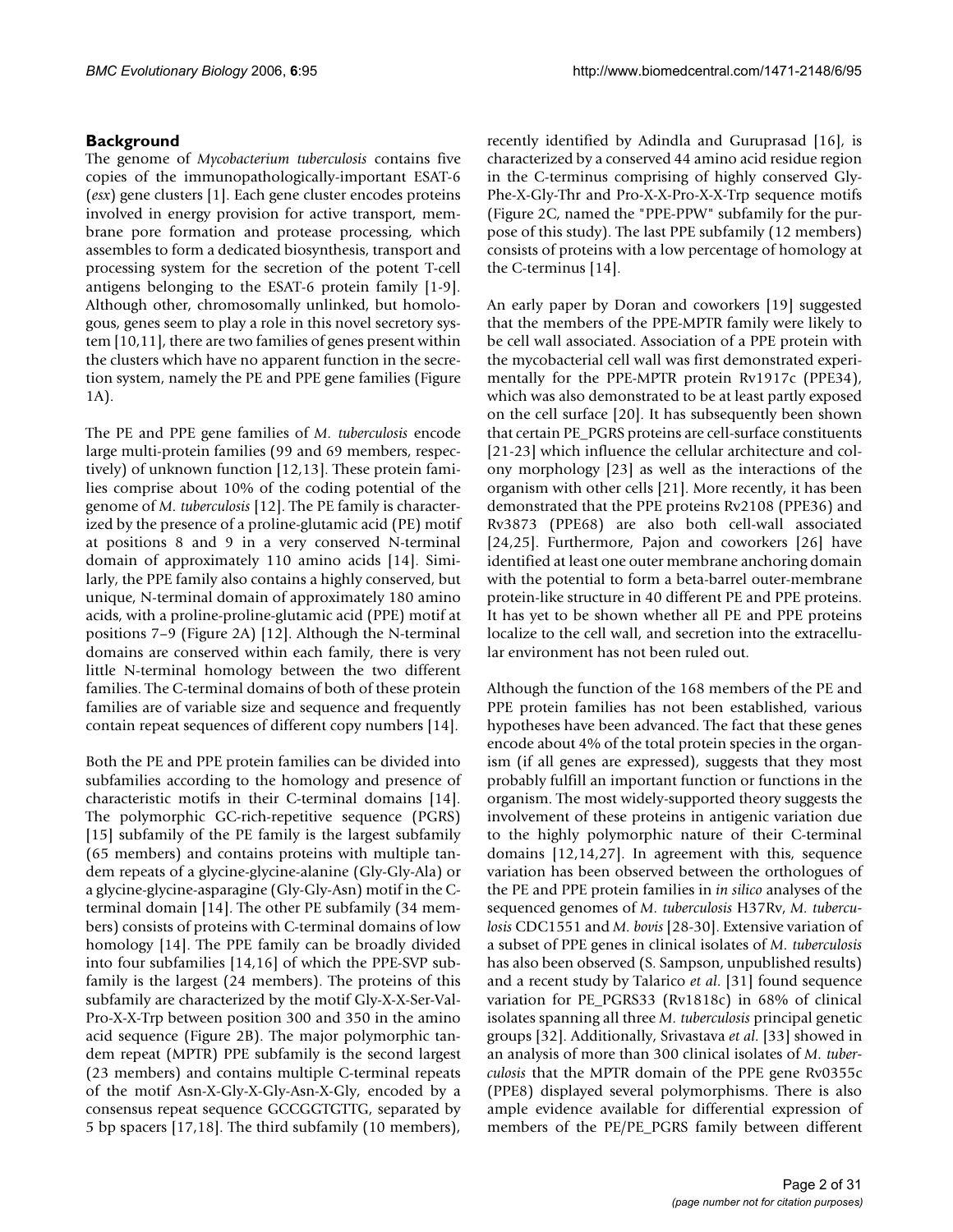

#### **Figure 1** Genomic organization of the PE and PPE genes associated with the *Mycobacterium tuberculosis* ESAT-6 (*esx*) gene clusters

**Genomic organization of the PE and PPE genes associated with the** *Mycobacterium tuberculosis* **ESAT-6 (***esx***) gene clusters**. Open reading frames are represented by blocked arrows indicating direction of transcription, with the different colors reflecting specific gene families and the length of the arrow reflecting the relative lengths of the genes. (A) Schematic representation of the PE and PPE genes situated within the ESAT-6 (*esx*) gene cluster regions. The vertical arrow indicates the direction of duplication of the ESAT-6 (*esx*) gene cluster regions, from region 4, 1, 3, 2 and lastly 5 in descending order. The positions of the PE (small arrow in light green) and PPE (larger arrow in yellow) genes are blocked, (B) Schematic representation of the PE and PPE genes duplicated from the ESAT-6 (*esx*) gene cluster regions, with the positions of the ESAT-6 and CFP-10 genes indicated, (C) Schematic representation of the PE and PPE genes associated with the ESAT-6 (*esx*) gene cluster regions (''associated with'' denotes genes which are hypothesized to have been duplicated from ESAT-6 (esx) gene cluster regions, as they are very homologous to their paralogues within the ESAT-6 (*esx*) gene clusters and have the same paired genomic orientation – see also Table 2).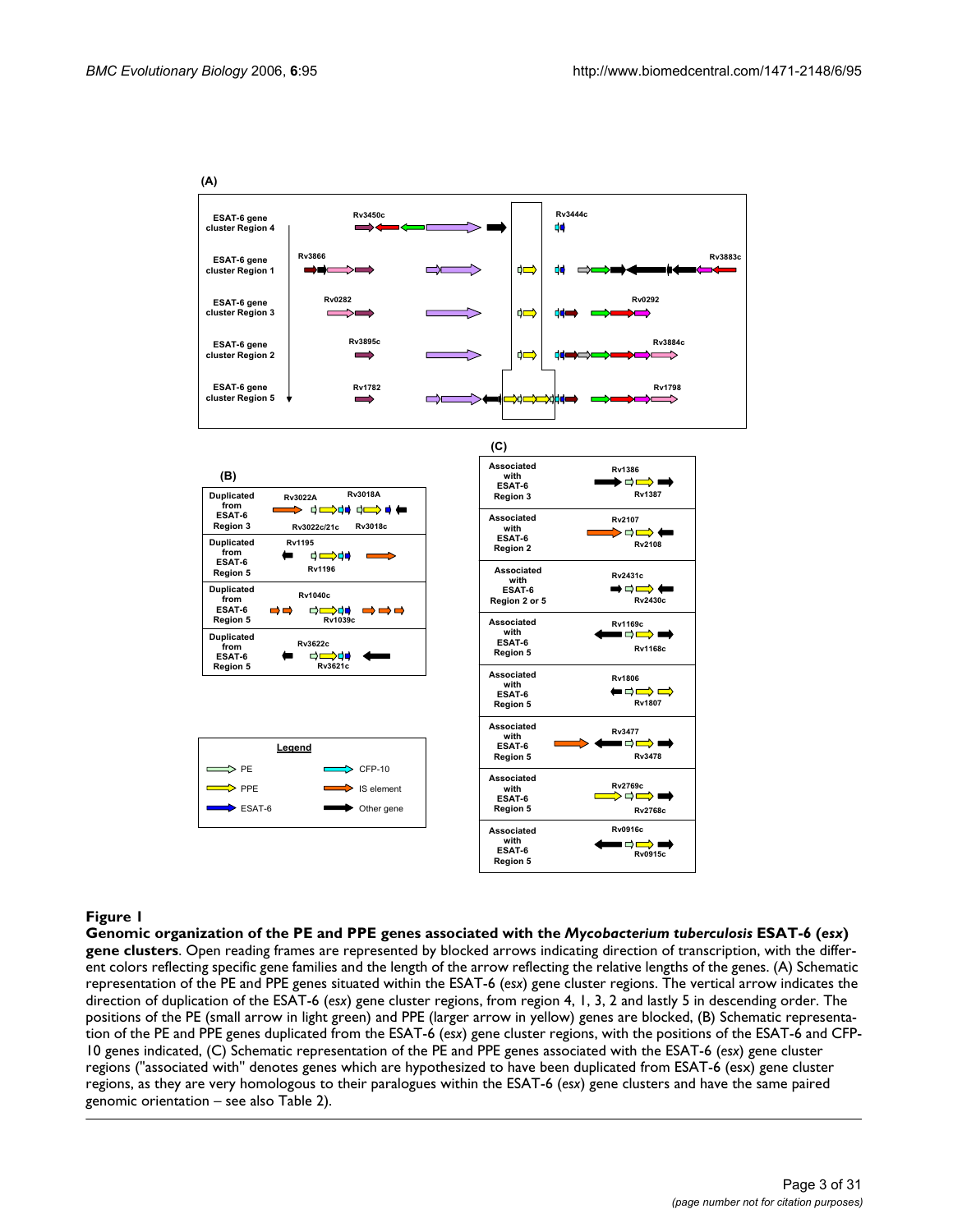



| (B)                                                                                                               |               |                                                                                                                                                                                                                                                                                                                                                                                                                                                                                                                                                                                                                                                                                                                                                                                                                                                    |                                                                                                                                                        | (C)                                                                                                                                    |                      |
|-------------------------------------------------------------------------------------------------------------------|---------------|----------------------------------------------------------------------------------------------------------------------------------------------------------------------------------------------------------------------------------------------------------------------------------------------------------------------------------------------------------------------------------------------------------------------------------------------------------------------------------------------------------------------------------------------------------------------------------------------------------------------------------------------------------------------------------------------------------------------------------------------------------------------------------------------------------------------------------------------------|--------------------------------------------------------------------------------------------------------------------------------------------------------|----------------------------------------------------------------------------------------------------------------------------------------|----------------------|
| Gene<br>no:                                                                                                       | Gene<br>name: | <b>SVP motif</b>                                                                                                                                                                                                                                                                                                                                                                                                                                                                                                                                                                                                                                                                                                                                                                                                                                   | bp                                                                                                                                                     | Gene<br>no:                                                                                                                            | G<br>n               |
| Rv3532<br>Rv3136<br>Rv1789<br>Rv1787<br>Rv1790<br>Rv1807<br>Rv1801<br><b>Rv1808</b><br>Rv1802<br>Rv1809<br>Rv3478 |               | Rv2352clPPE38 - AGMSAELGKARLVGAMSVPPTW<br>Rv3125c   PPE49 - AGMSAGLGQAQLVGSMSVPPTW<br>PPE61 - GEVSAAMRGAGTIGOMSVPPAW<br>PPE51 - NTVLASVGRANSIGOLSVPPSW<br>Rv0915clPPE14 - APVSAGVGHAALVGALSVPHSW<br>Rv1039clPPE15 - AGLGASLGEATLVGRLSVPAAW<br>Rv2768c PPE43 - ASLTASLGEASSVGGLSVPAGW<br>Rv2770clPPE44 - TALTADLGNASVVGRLSVPASW<br>Rv1705clPPE22 - GPVSAGLGNAATIGKLSLPPNW<br>PPE26 - GPVAAGLGNAASVGKLSVPPVW<br><b>PPE25 - RAVSASLARANKIGALSVPPSW</b><br><b>PPE27 - PAVSASLARAEPVGRLSVPPSW</b><br>Rv2892clPPE45 - GSVSAALGKGSSAGSLSVPPDW<br>Rv1706clPPE23 - GPVAASATLAAKICPMSVPPGW<br>PPE31 - GTVAAGLGNAATVGTLSVPPSW<br>Rv3621c   PPE65 - SGVAGAVGQAASVGGLKVPAVW<br>PPE29 - GSVSAGIGRAGLVGKLSVPOGW<br>PPE32 - GGATGGIARAIYVGSLSVPOGW<br>PPE30 - PAISAGASOAGSVGGMSVPPSW<br>PPE33 - HAASAGLGQANLVGDLSVPPSW<br>Rv1361c   PPE19 - AGVAANLGRAASVGSLSVPOAW | 315<br>309<br>341<br>315<br>335<br>325<br>327<br>316<br>315<br>328<br>298<br>283<br>341<br>328<br>333<br>344<br>334<br>327<br>324<br>332<br>325<br>325 | Rv3018clPl<br>Rv3021c P<br>Rv3738clPl<br>Rv2123<br>l Pl<br>Rv0256clPl<br>Rv0286<br>Rv0096<br>Rv0453<br>Rv1387<br><b>Rv0280</b><br>l Pl | P)<br>P)<br>P)<br>P) |
| Rv1196                                                                                                            |               | PPE60 - AGVAANLGRAASVGSLSVPPAW<br>PPE18 - GGVAANLGRAASVGSLSVPOAW<br>Rv1168c   PPE17 - PAVSATLGNADTIGGLSVPPSW                                                                                                                                                                                                                                                                                                                                                                                                                                                                                                                                                                                                                                                                                                                                       | 322<br>286                                                                                                                                             |                                                                                                                                        |                      |

| Gene                   | Gene              | <b>GFGT motif</b>                                        | <b>PPW</b> motif | bp  |
|------------------------|-------------------|----------------------------------------------------------|------------------|-----|
| $no$ :                 | name:             | ₩₩                                                       |                  |     |
|                        |                   | Rv3018c PPE46 - LGFVGTAGKESVGQPAGLTVLAD-EFGDGAPVPMLPGSWG |                  | 420 |
| <b>Rv3021c PPE47</b>   |                   | - LGFVGTAGKESVGQPAGLTVLAD-EFGDGAPVPMLPGSWG 344           |                  |     |
| <b>Rv3738c   PPE66</b> |                   | LGFAGTAGKESVGRPAGLTTLAGGEFGGSPSVPMVPASWE                 |                  | 307 |
| Rv2123                 | <b>PPE37</b>      | - LGFAGTIPKSAPGSATGLTHLG-GGFADVLSOPMLPHTWD               |                  | 470 |
| Rv0256clPPE2           |                   | - LGFAGTTHKASPGOVAGLITLPNDAFGGSPRTPMMPGTWD 549           |                  |     |
| <b>Rv0286</b>          | PPE4              | - LGFAGTATKERRVRAVGLTALAGDEFGNGPRMPMVPGTWE               |                  | 488 |
| <b>Rv0096</b>          | PPE1              | - LGFAGTAPTTSGA-AAGMVOLS--SHSTSTTVPLLPTTWT 458           |                  |     |
| Rv0453                 | <b>PPE11</b>      | - LGFAGTASNETVAAPAGLTTLADDEFOCGPRMPMLPGAWD 509           |                  |     |
| <b>Rv1387</b>          | PPE <sub>20</sub> | - IGFAGTVRKEAVVKAAGLTTLAGDDFGGGPTMPMMPGTWT               |                  | 530 |
| <b>Rv0280</b>          | PPE3              | <b>LGFAGTARREAVADAAGMTTLAGDDFGDGPTTPMVPGSWD</b>          |                  | 522 |
|                        |                   |                                                          |                  |     |

#### **Figure 2**

**PE/PPE gene structure**. (A) Diagrammatic representation of the gene structure of the members of the PE and PPE gene family, showing conserved N-terminal domains, motif positions and differences between different subfamilies found in the two families [12,16]. (B) Alignment of the region surrounding the SVP motif Gly-X-X-Ser-Val-Pro-X-X-Trp in the members of the PPE-SVP subfamily. (C) Alignment of the region surrounding the GFGT motif (Gly-Phe-X-Gly-Thr) and PPW motif (Pro-X-X-Pro-X-X-Trp) in the members of the PPE-PPW subfamily.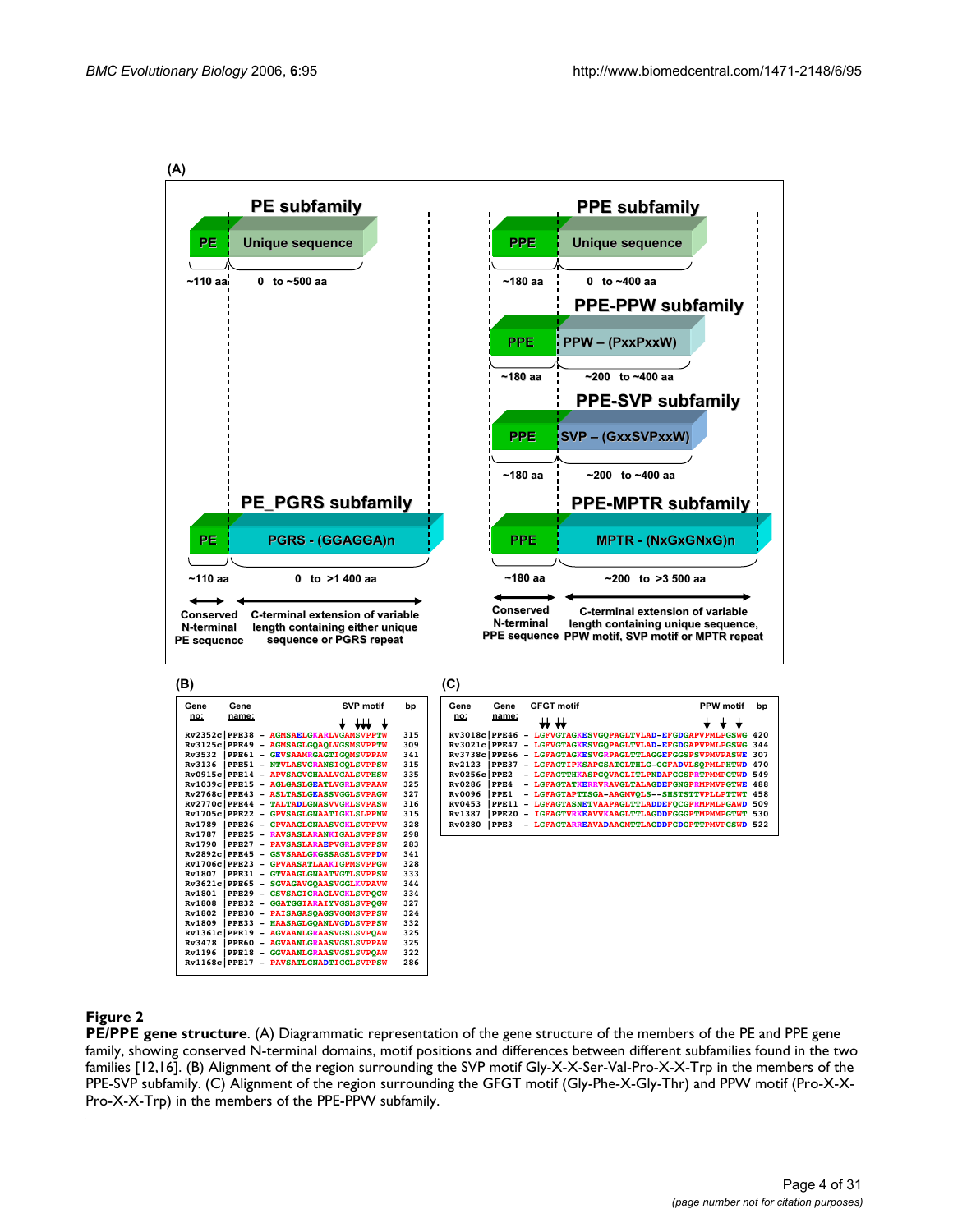strains of *M. tuberculosis* [34] as well as under different environmental and experimental conditions. [35-38]. However, the observed sequence variation and differential expression has yet to be related to antigenic variation.

An alternative way in which the PE and PPE proteins may interact with the host immune system is by the inhibition of antigen processing [12]. Some support for this hypothesis is provided by a report that a DNA vaccine construct based on the conserved N-terminal PE region of the PE\_PGRS protein Rv1818c (PE\_PGRS33) is able to elicit a cellular immune response, whereas a construct containing the whole PE\_PGRS region is unable to do so [39], suggesting that the PGRS repeats are in some way able to influence antigen processing and presentation. This is supported by a recent follow-up study, in which Dheenadhayalan and coworkers [40] demonstrated that expression of the complete PE\_PGRS33 protein in the non-pathogenic fast-growing *M. smegmatis*, causes the strain to survive better in infected macrophage cultures and mice than a parental strain or a strain expressing only the PE domain of the protein. Work done by Delogu *et al*. [23] proved that the PE domain of PE\_PGRS33 is necessary for subcellular localization, while the PGRS domain, but not PE, affects the bacterial shape and colony morphology. It was also shown previously that an *M. bovis* BCG strain containing a transposon insertion in PE\_PGRS33 could not infect (and survive in) macrophages and showed dispersed growth in liquid media [21]. Complementation of this mutant restored infectivity of macrophages as well as aggregative growth (clumping) in liquid media [21].

Other diverse clues to the potential functions of the members of these families exist. For example, Rodriguez and colleagues [41,42] have found that the PPE gene Rv2123 (PPE37) is upregulated under low iron conditions, leading to the hypothesis that this gene may encode a siderophore involved in iron uptake. One member of the PE\_PGRS family, Rv1759c (wag22), has been characterized as a fibronectin binding protein [43,44]. Interestingly, the orthologue of this gene in the closely-related genome of *M. bovis* is a pseudogene, the absence of which could potentially play a role in influencing host or tissue tropism [30]. It was also shown that two *M. marinum* orthologues of the PE\_PGRS subfamily are essential for replication in macrophages as well as persistence in granulomas [45]. More recently, an *M. avium* PPE protein (Rv1787/PPE25 orthologue), expressed only in macrophages, has been shown to influence macrophage vacuole acidification, phagosome-lysosome fusion and replication in macrophages; and to be associated with virulence in mice [36]. Additional data supports the notion that members of the PPE gene family may be involved in disease pathogenesis, as a transposon mutant of the PPE gene Rv3018c (PPE46) was attenuated for growth in macrophages [46]. Sassetti *et al*. [47], confirmed the importance of Rv3018c and identified a further 5 PPE genes (Rv0286/ PPE4, Rv0755c/PPE12, Rv1753c/PPE24, Rv3135/PPE50 and Rv3343c/PPE54) and 3 PE genes (Rv0285/PE5, Rv0335c/PE6 and Rv1169c/PE11) as essential for *in vitro* growth in a transposon-mutagenesis-based screen, although a follow-up study by the same group [48] showed that only two PPE's (Rv1807/PPE31 and Rv3873/ PPE68) and one PE (Rv3872/PE35) are specifically required for mycobacterial growth *in vivo* during infection of mice. The authors speculated that the fact that such a small fraction were detected in their system suggests either that most of these genes are able to functionally complement each other, or that they are required under conditions that were not tested. Interestingly, Rv3872 (PE35) and Rv3873 (PPE68), required for *in vivo* growth, are both situated within the ESAT-6 gene cluster region 1 [1], which has been previously shown to be involved in pathogenicity of the organism [4,6,8,49-51], while Rv0285 (PE5) and Rv0286 (PPE4), required for *in vitro* growth, are both situated within the ESAT-6 gene cluster region 3 [1]. Recently, Jain and coworkers [52] identified three PE\_PGRS genes (Rv0977/PE\_PGRS16, Rv0978c/ PE\_PGRS17 and Rv0980c/PE\_PGRS18) and two PPE genes (Rv1801/PPE29 and Rv3021c/PPE47) to be up-regulated by at least 8-fold in human brain microvascular endothelial-cell-associated *M. tuberculosis* and showed that at least Rv0980c and Rv1801 are potentially required for endothelial-cell invasion and/or intracellular survival. This confirmed data by Talaat *at al*. [53] which identified the same PE\_PGRS genes Rv0977, Rv0978c and Rv0980c to form part of a so-called *in vivo*-expressed genomic island that was highly expressed only *in vivo* and not *in vitro*.

The evolution and distribution of the members of the PE and PPE gene families in the genus *Mycobacterium*, as well as their association with the ESAT-6 gene cluster regions within these organisms are unknown. The only attempt to obtain some insight into the relationships among members of specifically the large PE\_PGRS gene family was done in an analysis by Espitia *et al*. [44], in order to identify the closest relatives of a PE\_PGRS sequence involved in fibronectin-binding. This resulted in an uninformative unrooted tree only suggesting a complex evolutionary history for this gene family.

Sequencing of the complete genomes of organisms has provided a wealth of information concerning phenotype and evolution. The information obtained from these sequencing projects can be used to trace the evolution of genes and gene families using comparative genomics. This study investigates the evolutionary history of the mycobacterial PE and PPE gene families using *in silico* sequence analyses, phylogenetic analyses, DNA hybridization and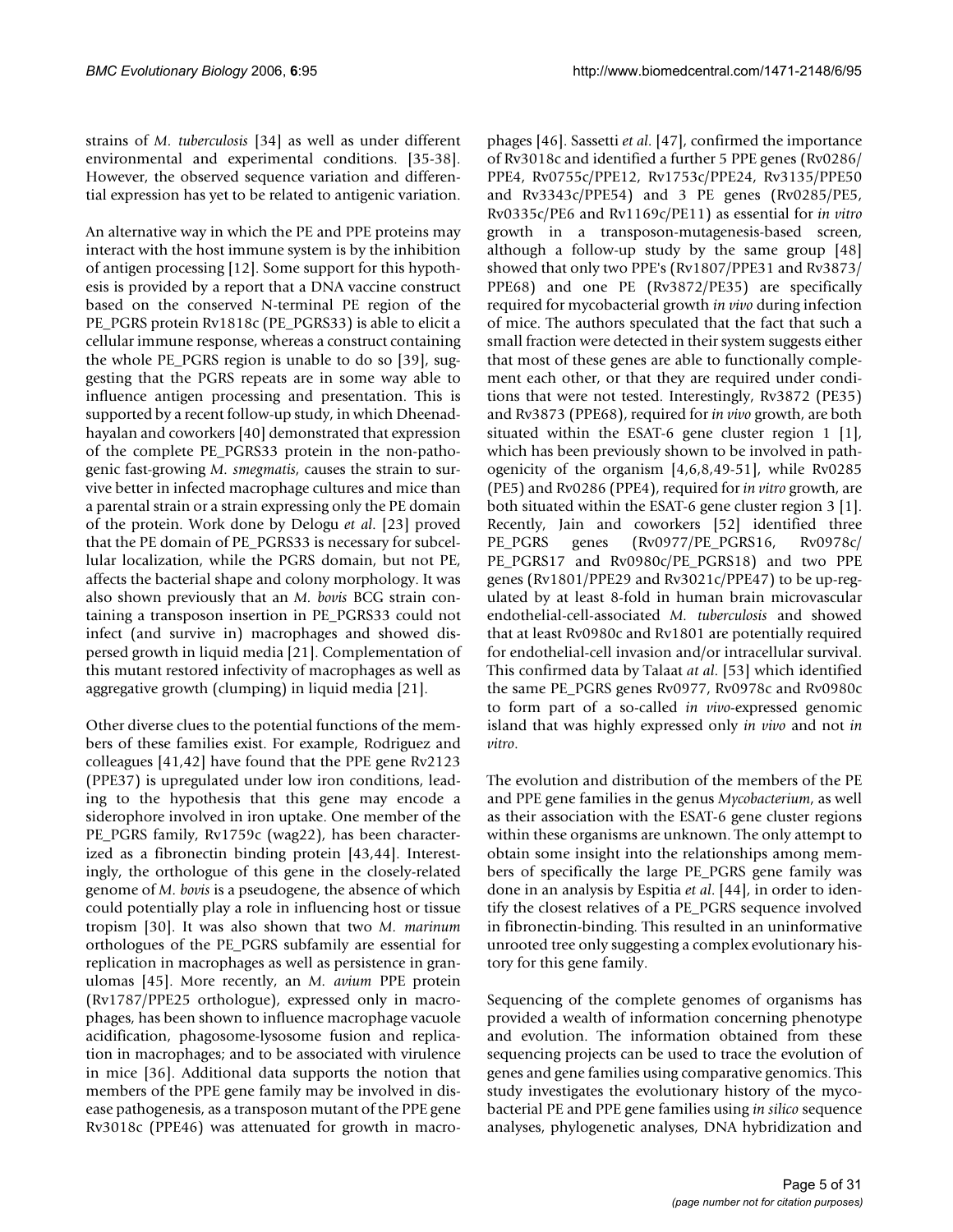comparative genomics of a selected set of mycobacterial genome sequences. We attempt to answer the question of why and how these PE and PPE genes were duplicated, as well as provide insight into the relationship between these genes and the ESAT-6 (*esx*) gene clusters. We envisage that this data will provide a better understanding of the factors involved in the considerable expansion of the PE and PPE families, their evolutionary and functional relationship to the ESAT-6 (*esx*) gene cluster regions, and the evolution of the mycobacterial genome.

# **Results and Discussion**

# *Identification of the most ancestral PE and PPE genes*

*The PE and PPE gene families are not present outside the genus*  Mycobacterium In order to be able to construct a robust evolutionary history of the PE and PPE gene families through phylogenetic analysis, it is of critical importance to first identify the most ancestral representatives of both these families. These ancestral genes are used as the root for the construction of the relationship tree, and represents the origin of the family. Comparative genomics, during which the genomes of different species are compared to look for differences and similarities, is the tool of choice for the identification of orthologues of genes in these species. To date, 31 mycobacterial genome sequencing projects are in various stages of completion (see Table 1), representing a valuable resource for comparative genomics analyses within the genus *Mycobacterium*. A detailed examination of the sequenced genomes of species belonging to closelyrelated genera to the mycobacteria (e.g. *Corynebacteria*, *Nocardia* etc.) have shown that the PE and PPE genes are not found outside of the genus *Mycobacterium* (data not shown). This is in agreement with the published genome analyses of these organisms [54-60]. Where repetitive proteins with some homology to the PE and PPE gene families have been identified previously (e.g. nfa8180 in *Nocardia farcinica* and SAV5103, SAV6636, SAV6731, SAV7299 in *Streptomyces avermitilis* – see Ishikawa *et al*. [59]), this is merely due to unspecific alignment of the repetitive regions and these proteins do not contain the conserved N-terminal PE and PPE domains or the conserved PE and PPE motifs. The answer to the evolution and expansion of these multigene PE and PPE families thus lies within the genus *Mycobacterium*.

#### *Generation of a mycobacterial phylogenetic tree*

A phylogenetic tree was generated using the 16S rRNA gene sequence of 83 species of the genus *Mycobacterium*, with the sequence of the species *Gordonia aichiensis* as the outgroup (Figure 3). This was done in order to determine the evolutionary history of the genus *Mycobacterium* and to identify the sequenced species closest to the origin/last common ancestor of the genus. This species would provide the most valuable data with regards to the presence and origin of the ancestral PE and PPE genes. The taxonomical relationships between members of the genus *Mycobacterium* based on the 16S rRNA gene sequence information in this tree is comparable to data published previously by Pitulle *et al*. [61], Shinnick and Good [62] and Springer *et al*. [63]. The phylogenetic positions of all the sequenced mycobacterial species are indicated in yellow in Figure 3. From this analysis it is apparent that the non-pathogenic, fast-growing mycobacterium *M. smegmatis* is the sequenced species closest to the last common ancestor (the genome sequences of *M. abscessus* and *M. chelonae* have not been released publicly) and the genome sequence of this species thus represents the ancestral reference point for the investigation of the evolution of these gene families within the mycobacteria.

#### *Comparative genomics analyses between* M. tuberculosis *H37Rv and* M. smegmatis

Analysis of the genome sequence of *M. smegmatis* revealed only two pairs of the PE and PPE gene families. None of the other members of the PE or PPE gene families, including any of the PE\_PGRS or PPE-MPTR genes, could be detected within the *M. smegmatis* genome. The first pair corresponds to the Rv3872/3 orthologues (MSMEG0062 and MSMEG0063) from ESAT-6 (*esx*) gene cluster region 1 (70% and 55% similarity to the *M. tuberculosis* H37Rv proteins, respectively), while the second pair corresponds to the Rv0285/6 orthologues (MSMEG0608 and MSMEG0609) from ESAT-6 (*esx*) gene cluster region 3 (87% and 64% similarity to the *M. tuberculosis* H37Rv proteins, respectively). These two gene pairs have been shown to be required for *in vivo*, and *in vitro* growth, respectively, in *M. tuberculosis* H37Rv [47,48]. Thus, the only PE and PPE genes present within the *M. smegmatis* genome are found within two ESAT-6 (*esx*) gene cluster regions.

#### *The PE and PPE genes from ESAT-6 region 1 are the most ancestral genes of the two gene families*

PE/PPE gene pairs are frequently associated with the ESAT-6 (*esx*) gene clusters in *M. tuberculosis* [1,64]. The duplication order of the ESAT-6 (*esx*) gene clusters within the genome of *M. tuberculosis* was previously predicted by systematic phylogenetic analyses of the constituent genes [1]. This duplication order was shown to extend from the ancestral region named region 4 (Rv3444c-Rv3450c) to region 1 (Rv3866-Rv3883c), 3 (Rv0282-Rv0292), 2 (Rv3884c-Rv3895c), and lastly to region 5 (Rv1782- Rv1798) (Figure 1A). The absence of a pair of PE and PPE genes within the most ancestral ESAT-6 region, region 4 (a region which is also present in species outside of the genus *Mycobacterium*)[1], indicates that these genes may have been integrated into the first duplicate of this region (region 1), and have subsequently been co-duplicated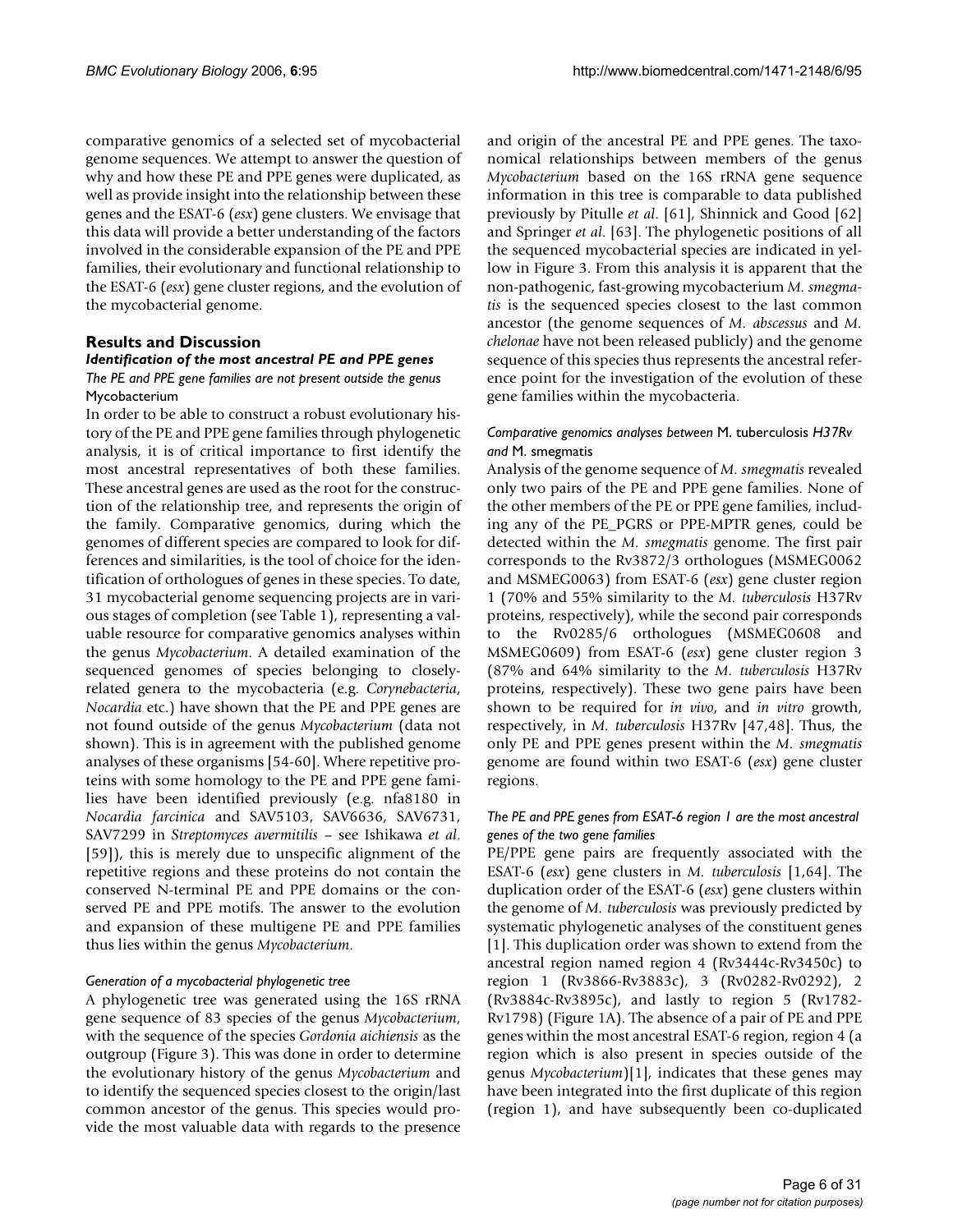#### **Table 1: Mycobacterial genome sequencing projects**

| Organism                                  | <b>Size</b>                       | %GC                      | <b>Assigned genes</b>    | Website                                                                                                                                                                   |
|-------------------------------------------|-----------------------------------|--------------------------|--------------------------|---------------------------------------------------------------------------------------------------------------------------------------------------------------------------|
| Mycobacterium tuberculosis H37Rv          | 4 4 I I 532 bp                    | 65.6                     | 3993                     | http://genolist.pasteur.fr/TubercuList/<br>http://www.sanger.ac.uk/Projects/M_tuberculosis/                                                                               |
| Mycobacterium tuberculosis CDC1551        | 4 403 837 bp                      | 65.6                     | 4246                     | http://www.tigr.org/tigr-scripts/CMR2/GenomePage3.spl?database=gmt                                                                                                        |
| Mycobacterium tuberculosis C              | 4 276 000 bp                      | $\sim$                   | 4039                     | http://www.broad.mit.edu/annotation/microbes/mycobacterium_tuberculosis_c/                                                                                                |
| Mycobacterium tuberculosis F11            | 4 413 077 bp                      | 65.6                     | 3911                     | http://www.broad.mit.edu/annotation/microbes/mycobacterium_tuberculosis_f11/                                                                                              |
| Mycobacterium tuberculosis 210            | ± 4 447 000 bp                    |                          | $\overline{\phantom{a}}$ | http://www.tigr.org/tdb/ufmg/                                                                                                                                             |
| Mycobacterium tuberculosis K              |                                   |                          |                          | http://chimp.kribb.re.kr/~gsal/project/Mycobacteriun1.php                                                                                                                 |
| Mycobacterium tuberculosis Haarlem        |                                   |                          |                          | http://www.broad.mit.edu/annotation/genome/mycobacterium_tuberculosis_spp/MultiHome.html                                                                                  |
| Mycobacterium tuberculosis Peruvian I     |                                   |                          | $\overline{\phantom{a}}$ | http://www.broad.mit.edu/annotation/genome/mycobacterium_tuberculosis_spp/MultiHome.html                                                                                  |
| Mycobacterium tuberculosis Peruvian2      |                                   |                          | $\overline{\phantom{a}}$ | http://www.broad.mit.edu/annotation/genome/mycobacterium_tuberculosis_spp/MultiHome.html                                                                                  |
| Mycobacterium tuberculosis W-148          |                                   |                          | $\overline{a}$           | http://www.broad.mit.edu/annotation/genome/mycobacterium_tuberculosis_spp/MultiHome.html                                                                                  |
| Mycobacterium tuberculosis AI             |                                   |                          | $\overline{\phantom{a}}$ | http://www.broad.mit.edu/annotation/genome/mycobacterium_tuberculosis_spp/MultiHome.html                                                                                  |
| Mycobacterium tuberculosis Ekat-4         |                                   | $\overline{\phantom{a}}$ | $\blacksquare$           | http://www.broad.mit.edu/annotation/genome/mycobacterium_tuberculosis_spp/MultiHome.html                                                                                  |
| Mycobacterium bovis AF2122/97             | 4 345 492 bp                      | 65.6                     | 3953                     | http://genolist.pasteur.fr/BoviList/genome.cgi<br>http://www.sanger.ac.uk/Projects/M bovis/                                                                               |
| Mycobacterium bovis BCG Pasteur 1173P2    | 4 375 192 bp                      | 65.6                     | $\overline{\phantom{a}}$ | http://www.pasteur.fr/recherche/unites/Lgmb/mycogenomics.html#bovis<br>http://www.sanger.ac.uk/Projects/M_bovis/                                                          |
| Mycobacterium microti OV254               | ± 4 400 000 bp                    | $-64$                    | $\overline{\phantom{a}}$ | http://www.sanger.ac.uk/Projects/M_microti/<br>http://www.pasteur.fr/recherche/unites/Lgmb/mycogenomics.html#microti                                                      |
| M. canettii                               | $±$ 4 400 000 bp                  | $~1$ –64                 |                          | http://www.sanger.ac.uk/sequencing/Mycobacterium/canetti/                                                                                                                 |
| M. africanum                              | $±$ 4 400 000 bp                  | ~64                      |                          | http://www.sanger.ac.uk/sequencing/Mycobacterium/africanum/                                                                                                               |
| Mycobacterium marinum M                   | 6 636 827 bp                      | 65.7                     | $\overline{a}$           | http://www.sanger.ac.uk/Projects/M_marinum/                                                                                                                               |
| Mycobacterium ulcerans Agy99              | 5 631 606 bp                      | 65.7                     | 4281                     | http://genolist.pasteur.fr/BuruList/genome.cgi<br>http://www.pasteur.fr/recherche/unites/Lgmb/mycogenomics.html#ulcerans<br>http://genopole.pasteur.fr/Mulc/BuruList.html |
| Mycobacterium ulcerans                    | ± 4 600 000 bp                    | ~5                       | $\overline{\phantom{a}}$ | http://www.genome.clemson.edu/projects/stc/m.ulcerans/MU Ba/index.html                                                                                                    |
| M. leprae TN                              | 3 268 203 bp                      | 57.8                     | 1614                     | http://genolist.pasteur.fr/Leproma<br>http://www.pasteur.fr/recherche/unites/Lgmb/mycogenomics.html#leprae                                                                |
| Mycobacterium avium 104                   | $±$ 4 700 000 bp                  | 69                       | $\blacksquare$           | http://www.tigr.org/tdb/ufmg/                                                                                                                                             |
| Mycobacterium avium paratuberculosis K-10 | 4829781bp                         | 69.2                     | 4350                     | http://www.cbc.umn.edu/ResearchProjects/AGAC/Mptb/Mptbhome.html<br>http://www.tigr.org/tigr-scripts/CMR2/GenomePage3.spl?database=ntma03                                  |
| Mycobacterium smegmatis mc2155            | 6 988 209 bp                      | 67.4                     | 6776                     | http://www.tigr.org/tigr-scripts/CMR2/GenomePage3.spl?database=gms                                                                                                        |
| Mycobacterium flavenscens Pyr-GCK         | ± 5939000 bp                      | 67                       | 5606                     | http://genome.jgi-psf.org/draft_microbes/mycfl/mycfl.home.html                                                                                                            |
| Mycobacterium vanbaalenii Pyr-1           | ± 6460000 bp                      | 68                       | 6012                     | http://genome.jgi-psf.org/draft_microbes/mycva/mycva.home.html                                                                                                            |
| Mycobacterium sp MCS                      | 5 705 450 bp 215 077 bp (plasmid) | 68                       | 5615                     | http://genome.jgi-psf.org/finished microbes/myc m/myc m.home.html                                                                                                         |
| Mycobacterium sp KMS                      | $± 6$ 228 000 bp                  | 68                       | 5891                     | http://genome.igi-psf.org/draft_microbes/myc_k/myc_k.home.html                                                                                                            |
| Mycobacterium sp JLS                      | ± 6040000 bp                      | 68                       | 57 I I                   | http://genome.jgi-psf.org/draft_microbes/myc_j/myc_j.home.html                                                                                                            |
| M. abscessus CIP 104536T                  |                                   |                          |                          | http://www.genoscope.cns.fr/externe/English/Projets/Projet_LU/LU.html                                                                                                     |
| M. chelonge CIP 104535                    |                                   |                          |                          | http://www.genoscope.cns.fr/externe/English/Projets/Projet LU/LU.html                                                                                                     |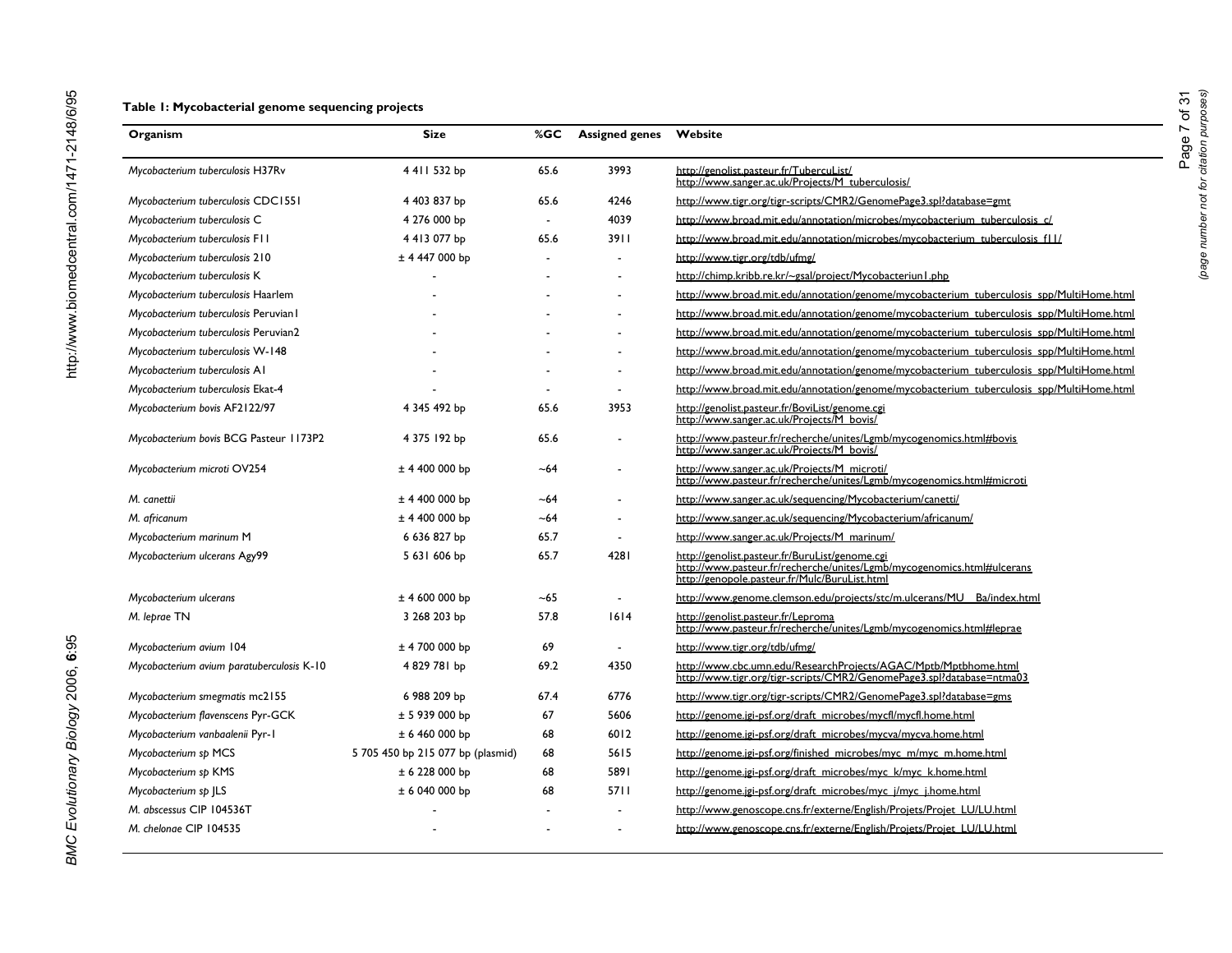

#### **Figure 3**

**Phylogenetic tree of all the members of the genus** *Mycobacterium*. Strict consensus of the 230 most parsimonious trees using Paup 4.0b10 (heuristic search, gaps = fifth state) [89] from the 1286 aligned nucleotides of the 16S rRNA DNA sequence of 80 species of the genus *Mycobacterium* with the sequence of the species *Gordonia aichiensis* as the outgroup. Sequenced genomes are highlighted in yellow. The division between fast and slow-growing species is indicated by a dotted line. Underlined species are considered pathogens [62]. The members of the *M. tuberculosis* complex and the *M. avium* complex are indicated. The divisions between the normal helix 18, long helix 18 and extended helix 18 of the 16S rRNA gene sequence are indicated [94,95]. \* = *M. farcinogenes* is a slow growing mycobacterium.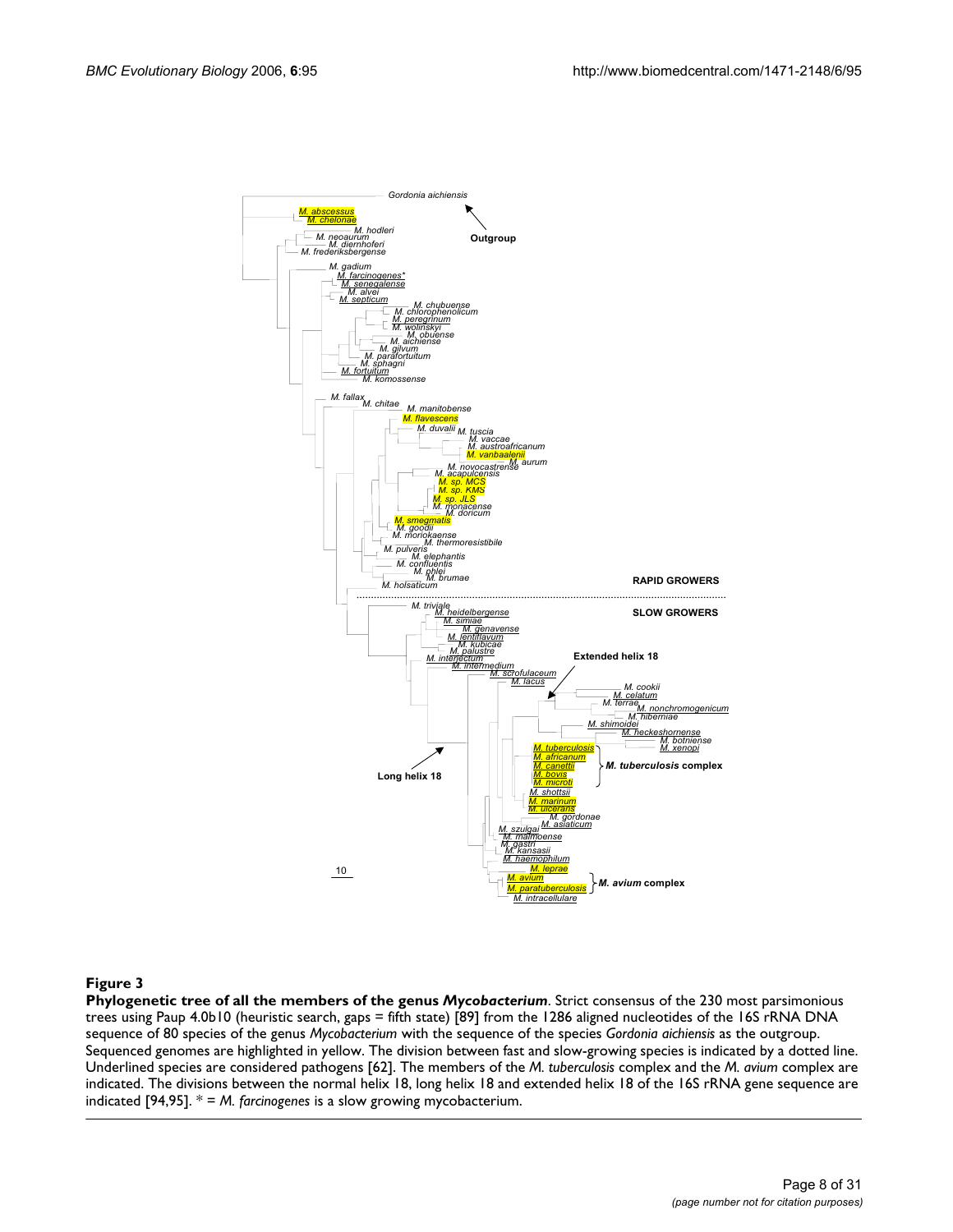together with the rest of the genes within the subsequent four regions (Figure 1).

The genome of *M. smegmatis* only contains three of the five ESAT-6 (*esx*) gene cluster regions (regions 4, 1, and 3), with regions 2 and 5 being absent [1]. Although it is possible that regions 2 and 5 may have been deleted from the genome of this organism, it is more likely that they only evolved after the divergence of *M. smegmatis*, as these regions were determined to be the last two duplicates of the ESAT-6 (*esx*) gene cluster evolution [1]. This is supported by comparative genomics analyses of the genomes of closely-related fast-growing mycobacteria *M. flavenscens*, *M. vanbaalenii*, *M. sp* MCS and *M. sp* JLS in which ESAT-6 (*esx*) gene cluster regions 2 and 5 were also found to be absent, as well as *M. sp* KMS in which ESAT-6 (*esx*) gene cluster region 2 was present, but region 5 was absent (results not shown). This is further supported by the fact that the genome of *M. smegmatis* is approximately 1.7 times larger than that of *M. tuberculosis* [65], and thus does not display the same reductive properties to that observed in the genome of, for example, *M. leprae* (which was confirmed to have lost ESAT-6 (*esx*) gene cluster region 2 and 4 by deletion, [66]). As the only copies of the PE and PPE gene families found in the genome of *M. smegmatis* were present in ESAT-6 (*esx*) regions 1 and 3, and as the PE and PPE genes are not found outside of the genus *Mycobacterium*, it is clear that the members of the PE and PPE genes found within the ESAT-6 (*esx*) gene cluster regions 1 and 3 are the most ancestral representatives of these two gene families. Furthermore, as ESAT-6 (*esx*) gene cluster region 1 is the first duplicate of the ESAT-6 gene cluster regions, the PE and PPE gene copies from region 1 are probably the progenitors of all other PE and PPE genes. This is further supported by the observation that, although these two genes do contain the conserved N-terminal PE and PPE regions, respectively, they do not contain any long and complex C-termini as found in other representatives of the families, and thus represent a pre-C-terminal elongation and repeat-region formation stage.

# *Phylogeny of the PE and PPE protein families in* **M. tuberculosis** *H37Rv*

*Phylogenetic analysis of the ancestral PE and PPE genes situated within the ESAT-6 (esx) gene clusters in* M. tuberculosis *H37Rv* To confirm that the PE and PPE genes found within the ESAT-6 (*esx*) gene cluster regions in *M. tuberculosis* shared an evolutionary history with the other genes within the clusters (indicating co-duplication/evolution), we constructed separate phylogenetic trees based on the results of the independent analyses of the members of the PE and PPE families present in the 4 PE/PPE-containing ESAT-6 (*esx*) gene cluster regions (regions 1, 3, 2 and 5). The resulting phylogenetic trees (Figure 4) showed topologies congruent to those of phylogenetic trees obtained for all

the other gene families situated in the ESAT-6 (*esx*) gene clusters [1]. From this we concluded that the PE and PPE genes were duplicated together with the ESAT-6 (*esx*) gene clusters after their initial insertion (into region 1), rather than being inserted during multiple separate subsequent events. These results also confirm the previously determined duplication order of the ESAT-6 (*esx*) gene clusters [1].

# *Phylogenetic analysis of all the PE and PPE genes present in* M. tuberculosis *H37Rv*

To obtain a global picture of the evolutionary relationships of all PE and PPE genes within *M. tuberculosis* and not only those situated within the ESAT-6 (*esx*) gene clusters, we constructed independent phylogenetic trees based on the results of the multiple sequence alignments of all proteins encoded by members of the two gene families. The phylogenetic tree constructed from the ninety-six chosen PE protein family N-terminal sequences (see Methods) was rooted to the ancestral PE outgroup from ESAT-6 (*esx*) gene cluster region 1, namely Rv3872 (PE35, Figure 5). Similarly, the PPE protein from ESAT-6 (*esx*) gene cluster region 1, namely Rv3873 (PPE68), was chosen as the outgroup to root the phylogenetic tree constructed independently from the sixty-four PPE sequences (Figure 6). Both trees (from the PE and PPE families, respectively) showed a similar topology, which was conserved when the complete protein sequences were used for analysis instead of only the conserved N-termini (data not shown). Each tree was characterized by five distinct (but corresponding) sublineages (indicated by Roman numerals in Figure 5 and 6). Four of these sublineages match the PE\_PGRS, PPE-PPW, PPE-SVP and PPE-MPTR subfamilies, respectively, and these results are thus in accordance with the subgroupings of the PE and PPE families proposed previously [12,14,16].

Since the tree topologies correspond to each other, it also suggests a co-evolutionary history for the two gene families. Interestingly, this evolutionary scenario is also congruent with the evolutionary history determined for the five ESAT-6 (*esx*) gene clusters, with duplication events of PE and PPE genes contained and associated with these regions expanding sequentially from region 1 to 3, 2 and lastly region 5. The topology of the phylogenetic trees suggests that the PE\_PGRS and the PPE-MPTR subfamilies are the result of the most recent evolutionary events and have evolved from the sublineage that include the ESAT-6 (*esx*) gene cluster region 5 PE and PPE genes (Figure 5 and 6, sublineage IV). This is supported by the finding that some members (Rv1361c/PPE19, Rv3135/PPE50 and Rv3136/ PPE51) of the PPE sublineage IV (PPE-SVP subfamily) contain isolated MPTR-like repeats, suggesting the existence of a common progenitor gene from which the PPE-MPTR subfamily expanded (data not shown). The pro-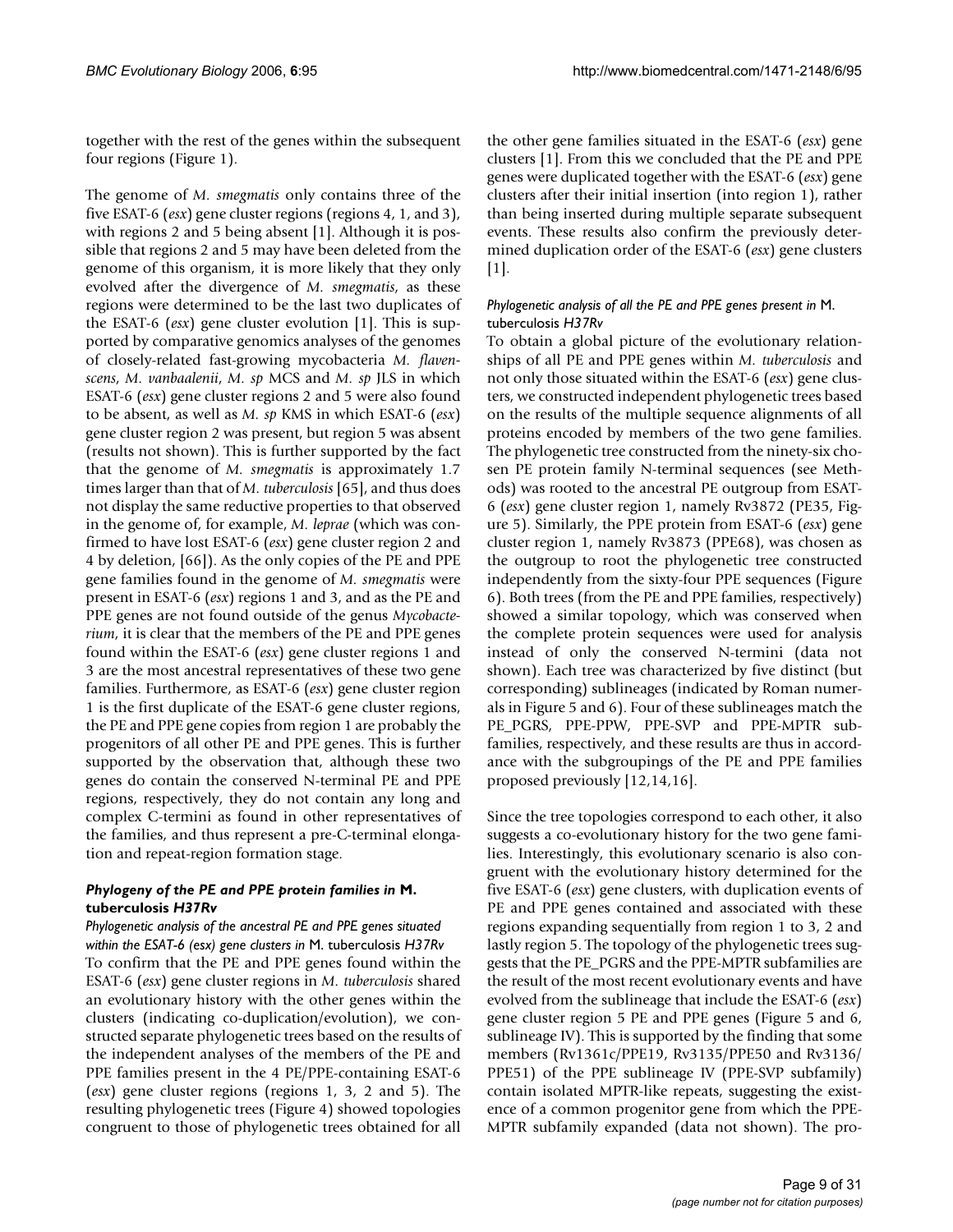

# Phylogeny of the PE and PPE protein fa **Figure 4** milies present within the ESAT-6 (*esx*) gene clusters in *M. tuberculosis* H37Rv

**Phylogeny of the PE and PPE protein families present within the ESAT-6 (***esx***) gene clusters in** *M. tuberculosis*  **H37Rv**. Phylogenetic trees of the PE and PPE proteins, respectively, present within the ESAT-6 (esx) gene clusters in *M. tuberculosis* H37Rv, demonstrating a duplication order similar to that observed with other genes in the *M. tuberculosis* ESAT-6 (*esx*) gene cluster regions [1]. (A) PE proteins, (B) PPE proteins and (C) ESAT-6/CFP-10 proteins.

teins outside of the PE\_PGRS and PPE-MPTR subfamilies, seem to be closer in homology to the ancestral genes, and are thus collectively called the "ancestral-type" PE and PPE genes for the purpose of discussion in this study.

The genes from ESAT-6 (*esx*) gene cluster region 5 seem to be highly prone to duplication, as region 5 is the only one of the five ESAT-6 (*esx*) gene clusters which contains multiple copies of the PE and PPE genes situated inside the cluster (Figure 1). Furthermore, ESAT-6 (*esx*) gene cluster region 5 is also the parent of a number of secondary duplications containing only the genes for PE, PPE, ESAT-6 (*esx*) and CFP-10 (a member of the *esx* family) (see Figure 1B and 1C) [1]. It appears that this region plays an important role in the propagation of both the ESAT-6/CFP-10 and the PE/PPE genes. It is thus tempting to speculate that the duplication propensity of the region 5 genes may have

resulted in the initial subsequent expansion of the PGRS and MPTR subfamilies, although inherent properties of the PGRS and MPTR repeats themselves certainly also contributed to this phenomenon.

Closer inspection of the relative positions of the PE and PPE genes in the *M. tuberculosis* genome sequence revealed that in a number of cases a copy of each of these families was found situated adjacent to each other (Table 2, see also Tundup *et al*. [64] and Strong *et al*. [67]). By examining the relative positions of the PE and PPE genes from each pair on the separate PE and PPE phylogenetic trees, it was found that these pairs of genes are always situated in the same sublineage on the trees, indicating that they were likely to be co-duplicated. Furthermore, the order of their positions is always conserved, with the PE gene found situated upstream of the PPE gene. These paired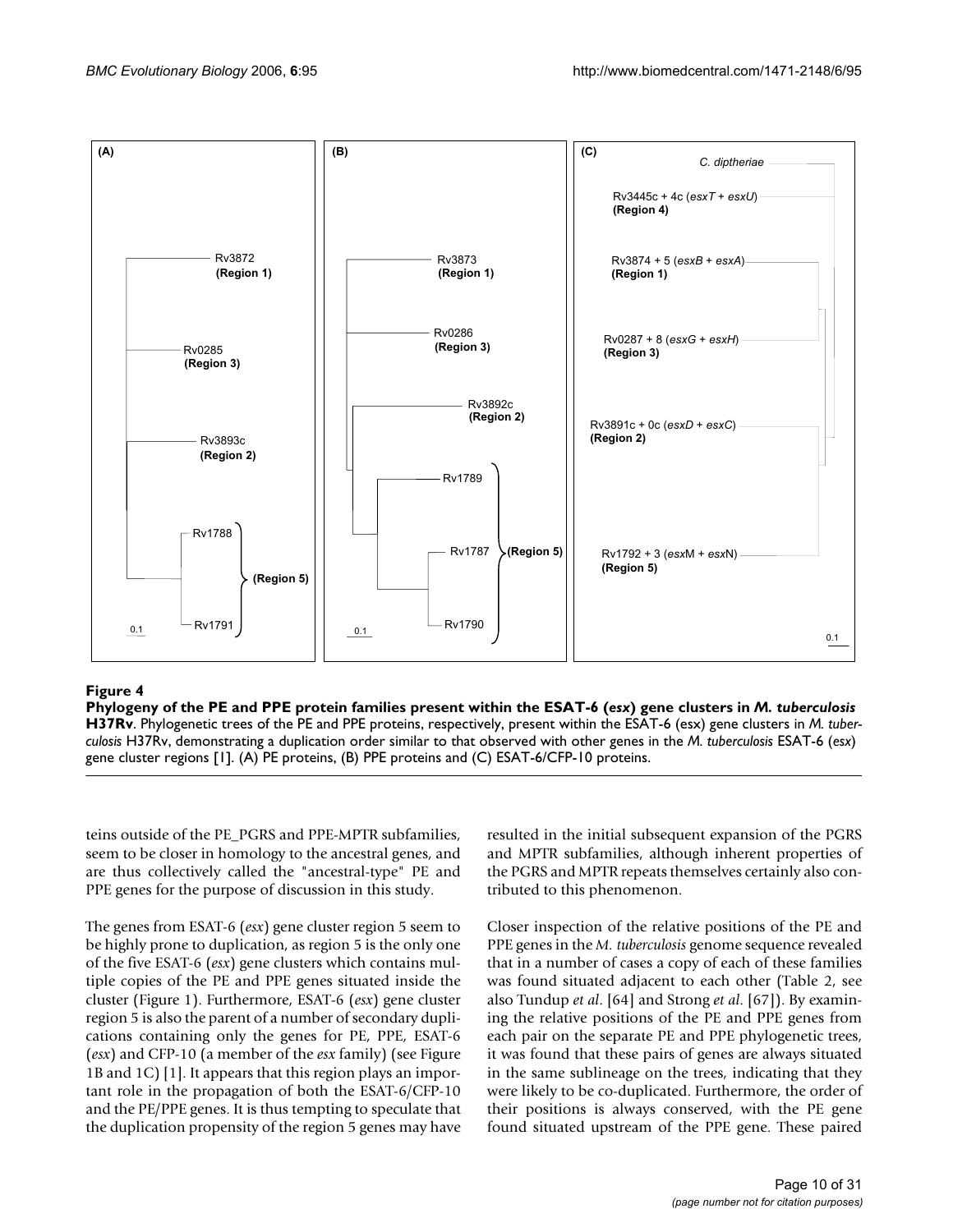

**Phylogenetic reconstruction of the evolutionary relationships between the members of the PE protein family**. The phylogenetic tree was constructed from the phylogenetic analyses done on the 110 aa N-terminal domains of the PE proteins. The tree was rooted to the outgroup, Rv3872 (PE35), shown to be the first PE insertion into the ESAT-6 (*esx*) gene clusters (region 1). The genes highlighted in purple, green and blue are present in ESAT-6 (*esx*) gene cluster region 1, 3 and 2, respectively. Genes highlighted in red are present in or have been previously shown to be duplicated from ESAT-6 (*esx*) gene cluster region 5 [1] and genes highlighted in yellow are members of the PGRS subfamily of the PE family. Arrows indicate orthologues of genes identified to be present within the *M. smegmatis* genome sequence. Five sublineages (including the PE\_PGRS subfamily) are indicated by Roman numerals.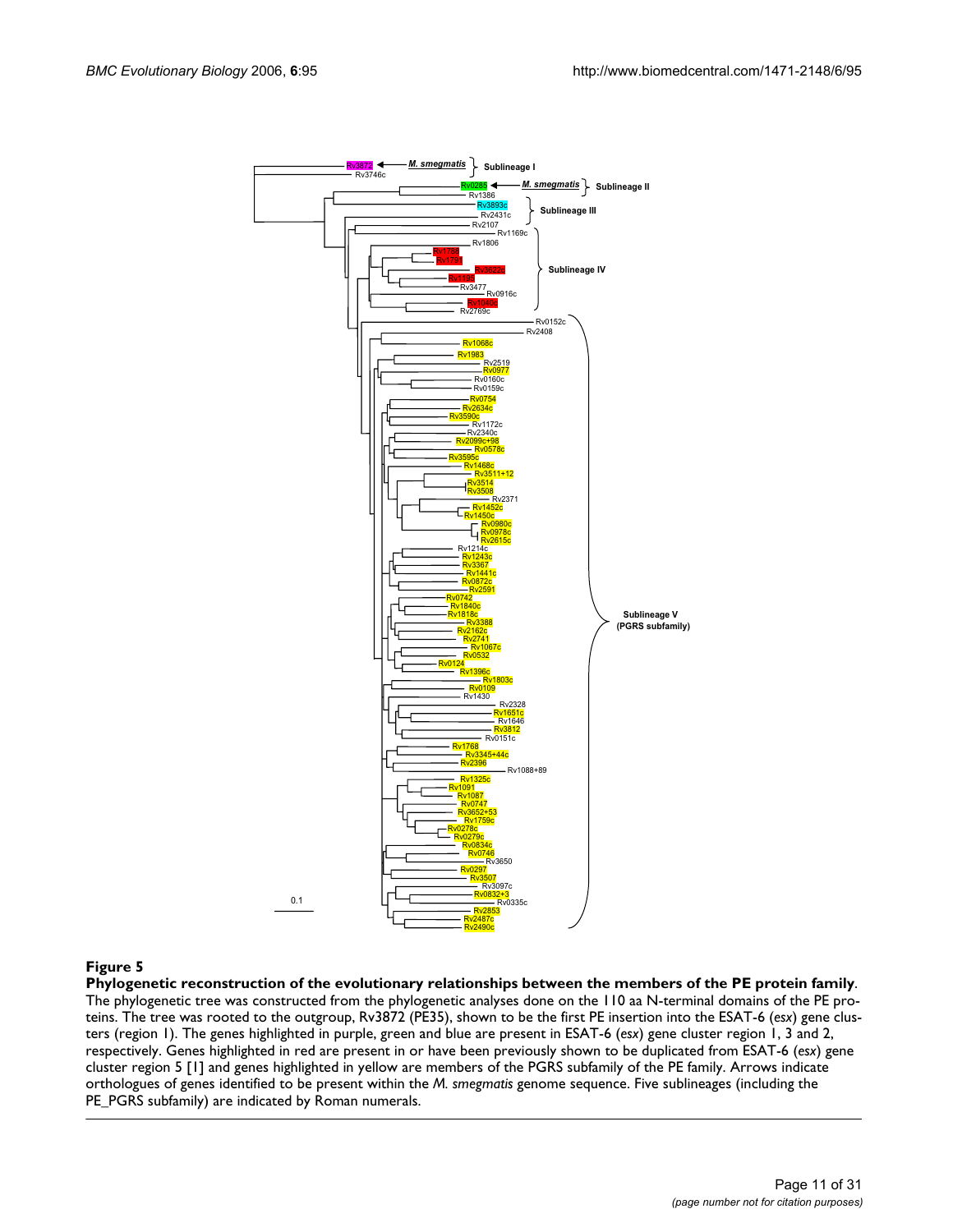

**Phylogenetic reconstruction of the evolutionary relationships between the members of the PPE protein family**. The phylogenetic tree was constructed from the phylogenetic analyses done on the 180 aa N-terminal domains of the PPE proteins. The tree was rooted to the outgroup, Rv3873 (PPE68), shown to be the first PPE insertion into the ESAT-6 (*esx*) gene clusters (region 1). The gene highlighted in purple is present in ESAT-6 (*esx*) gene cluster region 1, genes highlighted in green are present in or have been previously shown to be duplicated from ESAT-6 (*esx*) gene cluster region 3 [1], the gene highlighted in blue is present in ESAT-6 (*esx*) gene cluster region 2, genes highlighted in red are present in or have been previously shown to be duplicated from ESAT-6 (*esx*) gene cluster region 5 [1] and genes highlighted in yellow are members of the MPTR subfamily of the PPE family. Arrows indicate orthologues of genes present within the *M. smegmatis* genome sequence. Five sublineages (including the PPE-PPW, PPE-SVP and PPE-MPTR subfamilies) are indicated by Roman numerals.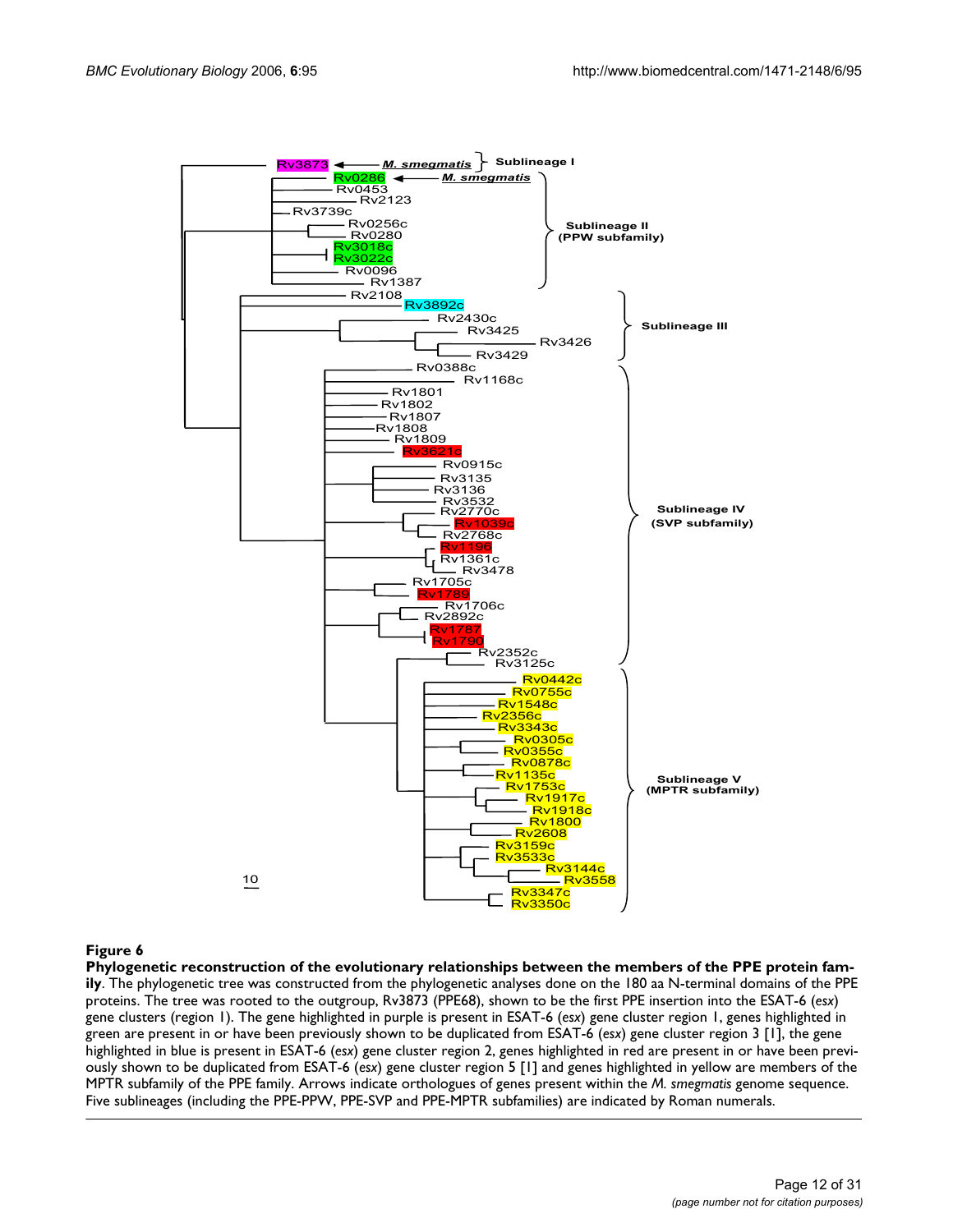genes are found in all the sublineages except in the highly polymorphic PGRS and MPTR subfamilies (sublineage V). In this sublineage, member genes were found situated on their own within a specific genomic location. Thus, it is clear that the expansion of the PGRS and MPTR subfamilies was associated with a change in their duplication characteristics, and although the cause and significance of this is unknown, it may point to a corresponding change in function. In support of this, in a computational identification of beta-barrel outer-membrane proteins of *M. tuberculosis*, Pajon *et al*. [26] identified 40 PE and PPE proteins from a total of 114 predicted beta-barrel structures. Closer inspection of the identified proteins indicate that they all form part of sublineage V, the PE\_PGRS and PPE-MPTR subfamilies (23 and 17 members, respectively), indicating a shared function between the members of these two subfamilies.

The reason for the maintenance of the gene pairing of the ancestral PE and PPE genes is still unclear, although these genes may be functionally related and co-transcribed. There is some early evidence for the latter from gene expression data obtained during adaptation to nutrient starvation (the gene pairs Rv0285/86 (PE5/PPE4), Rv1195/96 (PE13/PPE18), Rv1386/87 (PE15/PPE20) and Rv2431c/30c (PE25/PPE41) are downregulated and the pair Rv1169c/68c (PE11/PPE17) is upregulated [68]).

Furthermore, it was recently demonstrated that the genes from at least one of these PE-PPE gene pairs, Rv2430c/ 31c, are co-transcribed and that the gene products interact with each other to form a hetero-tetramer [64]. This finding was expanded upon by Strong *et al*. [67], who determined the structure of the Rv2430c/31c protein interaction, and demonstrated that the PE/PPE protein pair forms a 1:1 complex. Intriguingly, this is similar to the situation observed for the proteins transcribed by the CFP-10 and ESAT-6 genes (adjacently situated to many of the PE-PPE gene pairs – see Figure 1A and 1B), which also forms a tight 1:1 complex [69-72] and is secreted by the ESAT-6 transport system [4-6,8]. There is evidence that the PPE protein encoded by Rv3873 (PPE68 from ESAT-6 (*esx*) gene cluster region 1) interacts with CFP-10, ESAT-6 and at least one other *esx* family member (Rv0288) [73]. It is thus tempting to speculate that the PE/PPE and *esx* genes are not only intricately linked phylogenetically, but also functionally, and that the PE/PPE complex may also be secreted by the ESAT-6 transport system. In support of this, Fortune *et al*. [10] have shown that the PE gene situated in ESAT-6 gene cluster region 1 (PE35 or Rv3872) are present (together with ESAT-6 and CFP-10 from ESAT-6 gene cluster region 1) in culture filtrates of *M. tuberculosis*.

Although a previous study by Espitia and colleagues aimed to address PE gene phylogeny, the authors had

| Sub-Lineage** | <b>Paired genes</b> |                | Associated ESAT-6 (esx) gene cluster region***          |
|---------------|---------------------|----------------|---------------------------------------------------------|
|               | (PE)                | (PPE)          |                                                         |
|               | Rv3872              | Rv3873         | Situated in ESAT-6 (esx) gene cluster region 1          |
| Ш             | R <sub>v</sub> 0285 | Rv0286         | Situated in ESAT-6 (esx) gene cluster region 3          |
| Ш             | Rv3018A             | Rv3018c        | Duplicated from ESAT-6 (esx) gene cluster region 3      |
| Ш             | Rv3022A             | Rv3021/22c     | Duplicated from ESAT-6 (esx) gene cluster region 3      |
| Ш             | Rv1386              | <b>Rv1387</b>  | Associated with ESAT-6 (esx) gene cluster region 3      |
| Ш             | Rv3893c             | Rv3892c        | Situated in ESAT-6 (esx) gene cluster region 2          |
| III           | Rv2107              | Rv2108         | Associated with ESAT-6 (esx) gene cluster region 2      |
| III or IV     | Rv2431c             | Rv2430c        | Associated with ESAT-6 (esx) gene cluster region 2 or 5 |
| IV            | Rv1788/91           | Rv1787/89/90   | Situated in ESAT-6 (esx) gene cluster region 5          |
| IV            | Rv3622c             | Rv3621c        | Duplicated from ESAT-6 (esx) gene cluster region 5      |
| IV            | <b>Rv1195</b>       | <b>Rv1196</b>  | Duplicated from ESAT-6 (esx) gene cluster region 5      |
| IV            | <b>Rv1040c</b>      | Rv1039c        | Duplicated from ESAT-6 (esx) gene cluster region 5      |
| IV            | <b>Rv1169c</b>      | <b>Rv1168c</b> | Associated with ESAT-6 (esx) gene cluster region 5      |
| IV            | <b>Rv1806</b>       | Rv1801/2/7/8/9 | Associated with ESAT-6 (esx) gene cluster region 5      |
| IV            | Rv3477              | Rv3478         | Associated with ESAT-6 (esx) gene cluster region 5      |
| IV            | Rv2769c             | Rv2768c/70c    | Associated with ESAT-6 (esx) gene cluster region 5      |
| IV            | Rv0916c             | Rv0915c        | Associated with ESAT-6 (esx) gene cluster region 5      |

\* Although they are physically-separated, Rv3746c and Rv3739c seems to have been a pair associated with either ESAT-6 gene cluster region 1 or 3, which was disrupted by the insertion of a number of genes.

\*\* See Figure 5 and 6 for definition of sublineages.

\*\*\* "Situated in" denotes genes situated within ESAT-6 (*esx*) gene cluster regions, "Duplicated from" denotes genes confirmed to be duplicated from ESAT-6 (*esx*) gene clusters due to the presence of ESAT-6 and CFP-10 genes immediately adjacent to them, "Associated with" denotes genes which are hypothesized to have been duplicated from ESAT-6 (*esx*) gene cluster regions, as they are very homologous to their paralogues within the clusters (see Figure 1).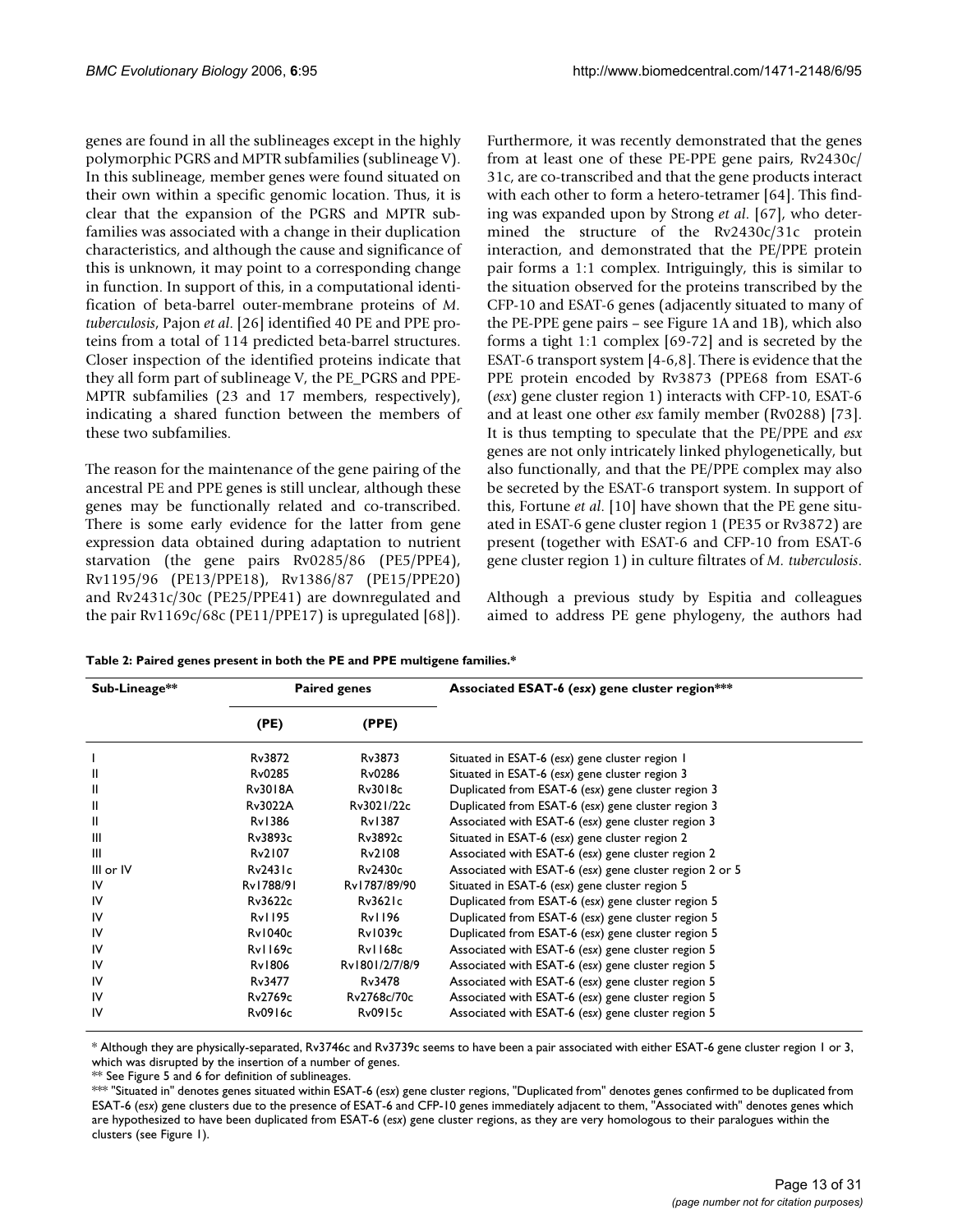excluded 19 PE sequences from their phylogenetic calculations [44]. The absence of these sequences, which included the PE proteins belonging to the ESAT-6 (*esx*) gene cluster regions 1 (Rv3872/PE35), 2 (Rv3893c/PE36) and 3 (Rv0285/PE5), left a major gap in the study of the evolutionary expansion of this family. Our results differ from this study because we included these sequences, which have been shown in the current study to be the most ancestral representatives of the family, and thus form the roots from which the rest of the family expanded. We were thus able to root the tree and explain the evolutionary history of this gene family on the basis thereof.

# *Comparative genomics analyses to verify the PE and PPE evolutionary history*

In order to support the hypothesized evolutionary history deduced from the topologies of the PE and PPE phylogenetic trees generated in this study, we performed comparative genomics analyses of the sequenced genomes of *M. avium paratuberculosis*, *M. avium*, *M. leprae*, *M. ulcerans* and *M. marinum*, chosen as representative sequenced mycobacterial species phylogenetically situated between *M. smegmatis* and *M. tuberculosis* H37Rv (Figure 3).

#### M. tuberculosis *H37Rv vs.* M. avium *and* M. avium paratuberculosis

The results from the analysis between the genomes of *M. tuberculosis* H37Rv and *M. avium paratuberculosis* is summarized in Table 3. We found a total of 10 "ancestraltype" PE genes in the genome of *M. avium paratuberculosis* (compared to the 34 "ancestral-type" PE's in *M. tuberculosis*), of which one is *M. avium paratuberculosis*-specific. We could not find any genes belonging to the PE\_PGRS subfamily, consistent with the observation by Li *et al*. [74]. We also identified 37 PPE genes in the genome of *M. avium paratuberculosis* (compared to the 69 in *M. tuberculosis*), of which only one (NT03MA4150, an orthologue of Rv0442c/PPE10) belongs to the PPE-MPTR subfamily, and 18 are *M. avium paratuberculosis*-specific. When these results were superimposed on the phylogenetic trees generated for the PE and PPE gene families in *M. tuberculosis* H37Rv (Figures 7 and 8, respectively, *M. avium paratuberculosis*-specific genes were omitted), they showed clearly that all the members of the PE and PPE gene families that are present in the genome of *M. avium paratuberculosis* form part of the "ancestral-type" genes, except for the orthologue of Rv0442c. This supports the notion that these "ancestral-type" genes represent the earliest members of the PE and PPE gene families, and shows that the PE\_PGRS and PPE-MPTR subfamilies have evolved only after the divergence of *M. avium paratuberculosis*. These results were compared with that obtained with the unfinished genome sequence database of *M. avium* 104, which were found to correspond to what is observed in the *M.*

*paratuberculosis* subspecies (data not shown). This also confirmed previously published hybridization analyses which showed the absence of PGRS sequences in the genome of *M. avium* [15,75].

One of the most interesting results from the M. avium paratuberculosis analysis was the identification of NT03MA4150, an orthologue of the MPTR subfamily gene Rv0442c, the only MPTR orthologue identified in the genome of M. avium paratuberculosis. Closer inspection of the sequence of this and surrounding genes showed that this gene is a true orthologue of the M. tuberculosis MPTR gene Rv0442c (i.e. situated between the orthologues of Rv0441c and Rv0443, with the highest level of homology to Rv0442c). However, this gene in M. avium paratuberculosis does not contain the polymorphic MPTR C-terminal region characteristic of the MPTR subfamily and found in Rv0442c in M. tuberculosis. To confirm the result, a complete sequence alignment was done with the protein sequences of the orthologues of this gene from the genomes of all available mycobacterial species (Figure 9). From this analysis it was clear that members of the M. avium complex (M. avium paratuberculosis and M. avium 104) do not contain the MPTR region in this gene, while members of species closer to M. tuberculosis (M. marinum, M. ulcerans, M. bovis and M. microti) do contain the repeat region. The homology between the orthologues of the M. avium complex and that of the other species end at exactly amino acid 180 (the consensus end for the conserved N-terminal region of the members of the PPE family). Furthermore, the tail region could not have been omitted from the annotation of the genome of M. avium paratuberculosis, as the 3' flanking gene (orthologue of Rv0441c) follows 27 bp after the stopcodon of NT03MA4150 (the intergenic region is 26 bp in M. tuberculosis, see Figure 9). This suggests that Rv0442c represents the first member of the MPTR subfamily to have been duplicated, before the acquisition of the MPTR repeat region. It is perhaps possible that M. avium and M. avium paratuberculosis could have lost all the genes belonging to the PE\_PGRS and PPE-MPTR subfamilies, however, this is highly unlikely, as we could find no evidence of residues of genes or the presence of pseudogenes which could indicate a loss of function and degeneration.

# M. tuberculosis *H37Rv vs.* M. leprae

To gain insight into the events taking place in the phylogenetic gap between the *M. tuberculosis* complex and the *M. avium* complex, we performed a comparative genomics analysis between the completed genome sequences of *M. tuberculosis* H37Rv and *M. leprae*. The genome sequence of *M. leprae* is known to have undergone extensive loss of synteny, inversion and genome downsizing [66], which may have resulted from recombination between dispersed copies of repetitive elements [76]. This has caused the loss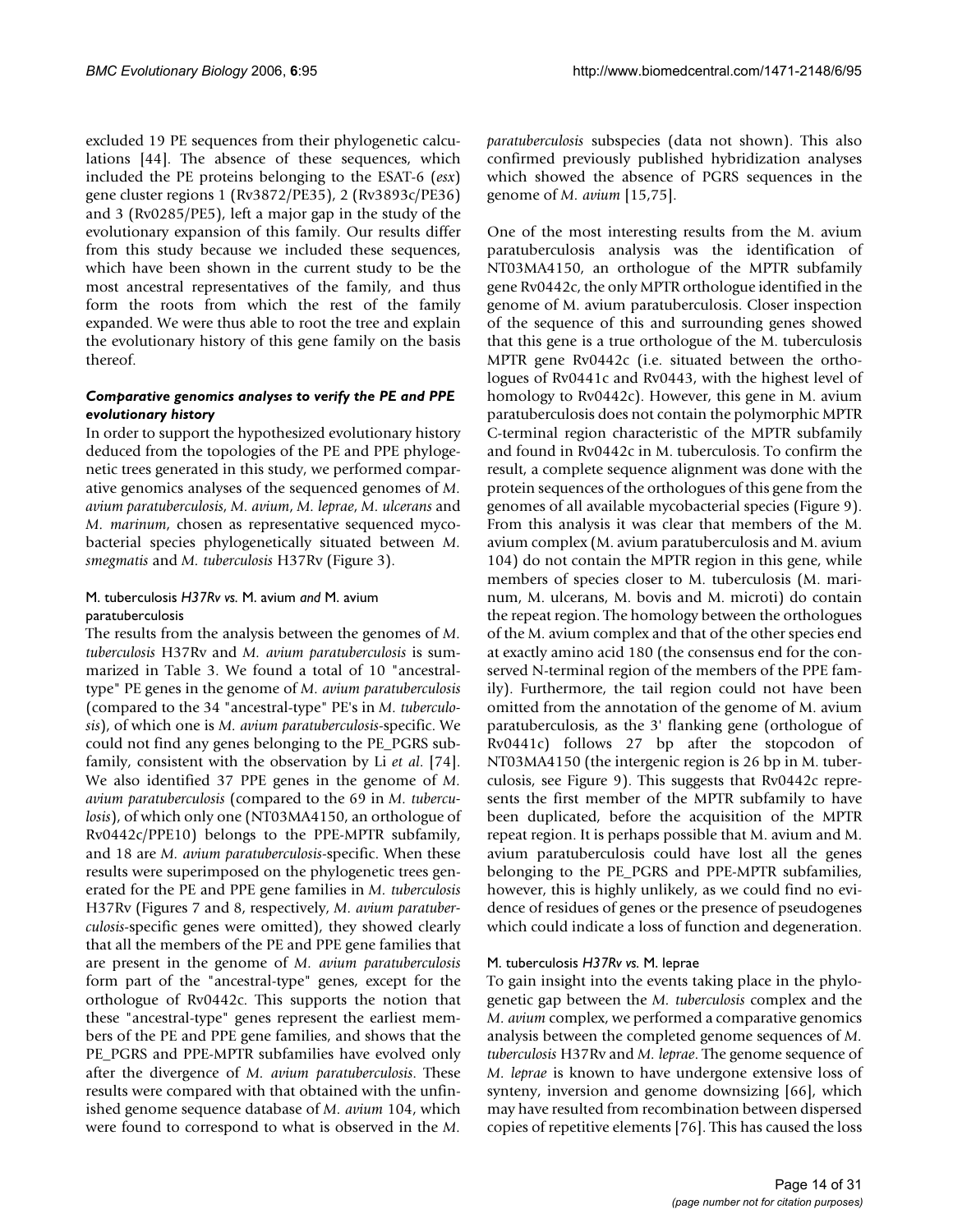#### **Table 3:** *M. avium paratuberculosis* **PE and PPE genes\***

| <b>PE</b> genes                 |                     |                                                                                                |
|---------------------------------|---------------------|------------------------------------------------------------------------------------------------|
| TIGR gene number                | Primary gene number | M. tuberculosis orthologue gene number                                                         |
| NT03MA0124                      | <b>MAP0122</b>      | <b>Rv1386</b>                                                                                  |
| NT03MA1039                      | MAP1003c            | $Rv1040c$ (included in the same sequence as $Rv1039c$ – see below)                             |
| NT03MA0159                      | <b>MAP0157</b>      | Rv3893c                                                                                        |
| NT03MA0465                      | MAP0441             | Rv3622c                                                                                        |
| Not annotated<br>(NT03MA1570.1) |                     | Rv1788                                                                                         |
| NT03MA1572                      | <b>MAP1507</b>      | <b>Rv1791</b>                                                                                  |
| NT03MA1580                      | MAP <sub>1514</sub> | Region 5                                                                                       |
| NT03MA2703                      | MAP2576c            | Probably Rv1195, but have been rearranged                                                      |
| NT03MA3983                      | <b>MAP3781</b>      | R <sub>v</sub> 0285                                                                            |
| NT03MA4378                      | <b>MAP4144</b>      | Absent in M. tuberculosis – situated between Rv0685 and Rv0686 – most homologous to PE Rv3595c |

#### **PPE genes**

| TIGR gene number | Primary gene number | M. tuberculosis orthologue gene number                                                                                                                                         |
|------------------|---------------------|--------------------------------------------------------------------------------------------------------------------------------------------------------------------------------|
| NT03MA0125       | MAP0123             | <b>Rv1387</b>                                                                                                                                                                  |
| NT03MA0160       | MAP0158             | Rv3892c                                                                                                                                                                        |
| NT03MA0467       | MAP0442             | Rv3621c                                                                                                                                                                        |
| NT03MA0998       | MAP0966c            | Absent in M. tuberculosis - Situated between Ry1006 and Ry1007 next to a transposase - most homologous to the<br>PPE Rv1789                                                    |
| NT03MA1039       | MAP1003c            | Rv1039c (also includes Rv1040c in the same sequence)                                                                                                                           |
| NT03MA1194       | MAPI 144c           | Absent in M. tuberculosis - Situated between Rv1417 and Rv1420-most homologous to the PPE Rv0280                                                                               |
| NT03MA1201       | <b>MAP1152</b>      | Absent in M. tuberculosis – Situated between Rv1423 and Rv1425 next to a transposase – most homologous to the<br>PPE Ry1808 and Ry1801                                         |
| NT03MA1202       | <b>MAPI153</b>      | Absent in M. tuberculosis – Situated between Rv1423 and Rv1425-most homologous to the PPE Rv1809                                                                               |
| NT03MA1204       | <b>MAPI155</b>      | Absent in M. tuberculosis – Situated between Rv1423 and Rv1425-most homologous to the PPE Rv1807                                                                               |
| NT03MA1570       | <b>MAP1505</b>      | <b>Rv1787</b>                                                                                                                                                                  |
| NT03MA1571       | <b>MAP1506</b>      | <b>Rv1789</b>                                                                                                                                                                  |
| NT03MA1581       | MAP <sub>1515</sub> | Region 5 – most homologous to Rv1807                                                                                                                                           |
| NT03MA1582       | MAP1516             | Region 5 - most homologous to Rv1807                                                                                                                                           |
| NT03MA1585       | <b>MAP1518</b>      | Region 5 - most homologous to Rv1808                                                                                                                                           |
| NT03MA1586       | MAP1519             | Region 5 - most homologous to Rv1809 and Rv1802                                                                                                                                |
| NT03MA1589       | MAP1521             | Region 5 – most homologous to Rv1808 and Rv1801                                                                                                                                |
| NT03MA1590       | <b>MAP1522</b>      | Region 5 - most homologous to Rv1809                                                                                                                                           |
| NT03MA1746       | <b>MAP1675</b>      | Absent in M. tuberculosis – Situated between large number of M. avium genes absent from M. tuberculosis – most<br>homologous to PPE Rv3621c                                    |
| NT03MA1809       | <b>MAP1734</b>      | Absent in M. tuberculosis – Situated between large number of M. avium genes absent from M. tuberculosis – most<br>homologous to PPE Rv2123                                     |
| NT03MA1810       |                     | Absent in M. tuberculosis – Situated between large number of M. avium genes absent from M. tuberculosis – most<br>homologous to PPE Rv0280                                     |
| NT03MA1895       | MAP1813c            | Absent in M. tuberculosis – Situated between Rv2066 and Rv2069 – most homologous to PPE Rv0256c                                                                                |
| NT03MA2236       | MAP2136c            | Situated between Rv2348 and Rv2357c, in other words in the position of PPE Rv2352, Rv2353 or Rv2356, but does<br>not contain MPTR tail and shows most homology to PPE Rv1789   |
| NT03MA2702       | <b>MAP2575c</b>     | Probably Rv1196, but have been rearranged                                                                                                                                      |
| NT03MA2725       | <b>MAP2595</b>      | Absent in M. tuberculosis – Situated between Rv1186c and Rv1185c – most homologous to PPE Rv0256c                                                                              |
| NT03MA2730       | MAP2600             | Absent in M. tuberculosis - Situated between Rv1185c and Rv1181 - most homologous to PPE Rv1807                                                                                |
| NT03MA2731       | <b>MAP2601</b>      | Absent in M. tuberculosis - Situated between Rv1185c and Rv1181 - most homologous to PPE Rv1808                                                                                |
| NT03MA3070       | <b>MAP2927</b>      | Absent in M. tuberculosis – Situated between Rv2856 and Rv2857c – most homologous to PPE Rv2892c                                                                               |
| NT03MA3359       | MAP3184             | Rv3135                                                                                                                                                                         |
| NT03MA3360       | MAP3185             | Rv3136                                                                                                                                                                         |
| NT03MA3611       | MAP3419c            | Absent in M. tuberculosis – Situated between Rv3298c and Rv3300c – most homologous to PPE Rv1789                                                                               |
| NT03MA3612       | MAP3420c            | Absent in M. tuberculosis - Situated between Rv3298c and Rv3300c - most homologous to PPE Rv1809                                                                               |
| NT03MA3690       | MAP3490             | Absent in M. tuberculosis - Situated between Rv3396c and Rv3400 - most homologous to PPE Rv0280                                                                                |
| NT03MA3934       | <b>MAP3725</b>      | Rv0280                                                                                                                                                                         |
| NT03MA3944       | <b>MAP3737</b>      | Absent in M. tuberculosis – Situated between large number of M. avium genes absent from M. tuberculosis – most<br>homologous to PPE Rv0256c                                    |
| NT03MA3967       | MAP3765             | Absent in M. tuberculosis – Situated between large number of M. avium genes absent from M. tuberculosis – most<br>homologous to PPE Rv0280                                     |
| NT03MA3984       | <b>MAP3782</b>      | Rv0286                                                                                                                                                                         |
| NT03MA4150       | MAP3939c            | Rv0442c – Situated between Rv0441c and Rv0443, in other words in the position of PPE Rv0442c, but does not<br>contain MPTR tail although it shows most homology to PPE Rv0442c |

\*The genes NT03MA3679 and NT03MA4076 was annotated as PE\_PGRS family proteins in the TIGR annotation, but they are in fact not. NT03MA3679 is an orthologue<br>of Rv3390 (lpqD), while NT03MA4076 is a gene which is absent in M.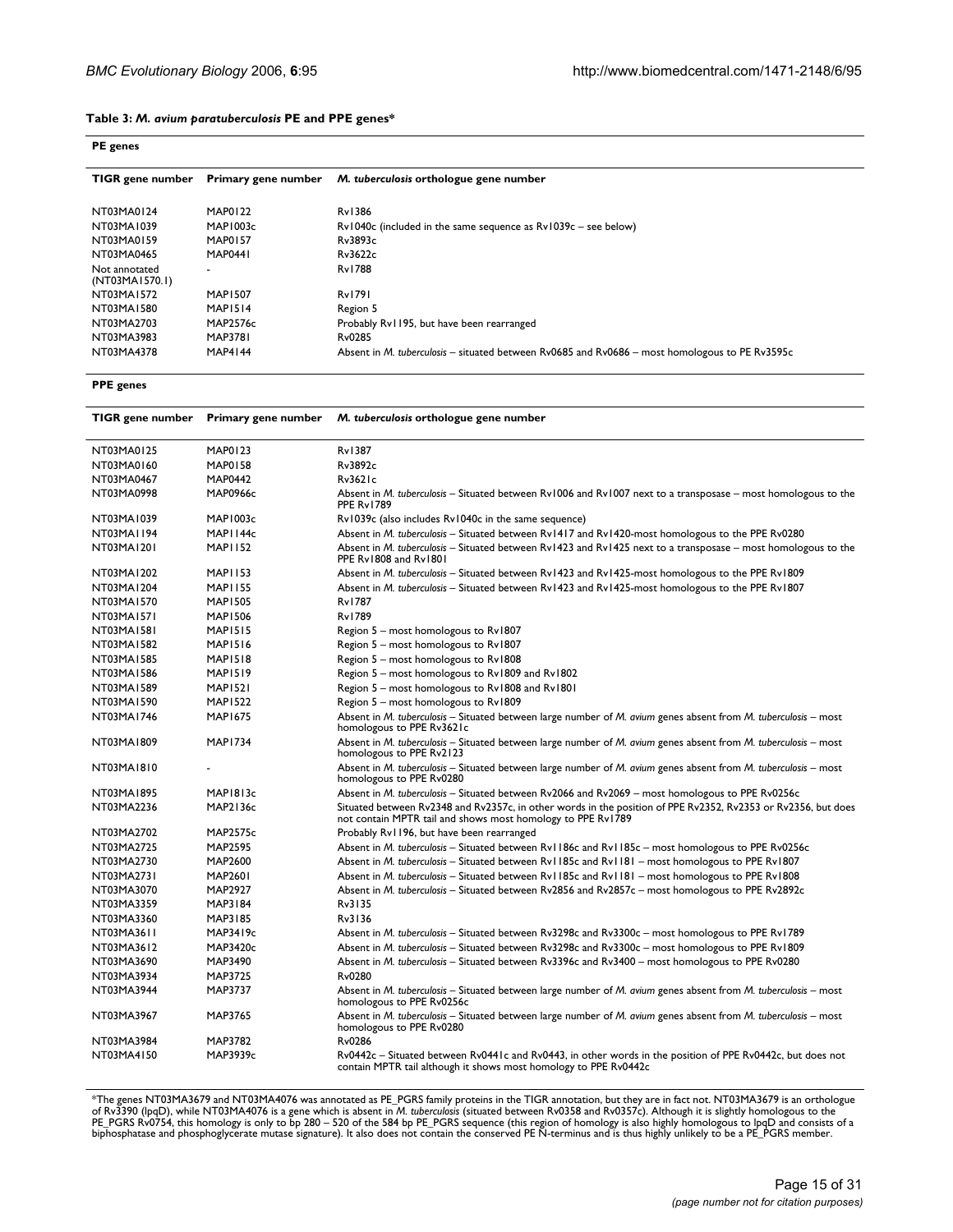

**Orthologues of** *M. tuberculosis* **PE genes present in the genomes of** *M. smegmatis***,** *M. sp***. KMS,** *M. avium paratuberculosis, M. leprae, M. ulcerans* **and** *M. marinum*. PE genes identified in the genomes of *M. smegmatis* (highlighted in blue), *M. sp*. KMS (highlighted in grey), *M. avium paratuberculosis* (highlighted in purple), *M. leprae* (highlighted in yellow), *M. ulcerans* (highlighted in teal) and *M. marinum* (highlighted in green) are superimposed on the phylogenetic tree generated for the PE gene family in *M. tuberculosis* H37Rv (see Figure 5). *M. avium paratuberculosis*-, *M. leprae*-, *M. ulcerans*- and *M. marinum*-specific genes are omitted. *M. flavescens*, *M. vanbaalenii*, *M. sp*. MCS and *M. sp*. JLS PE genes show a similar distribution to *M. smegmatis* and are thus not indicated on the figure.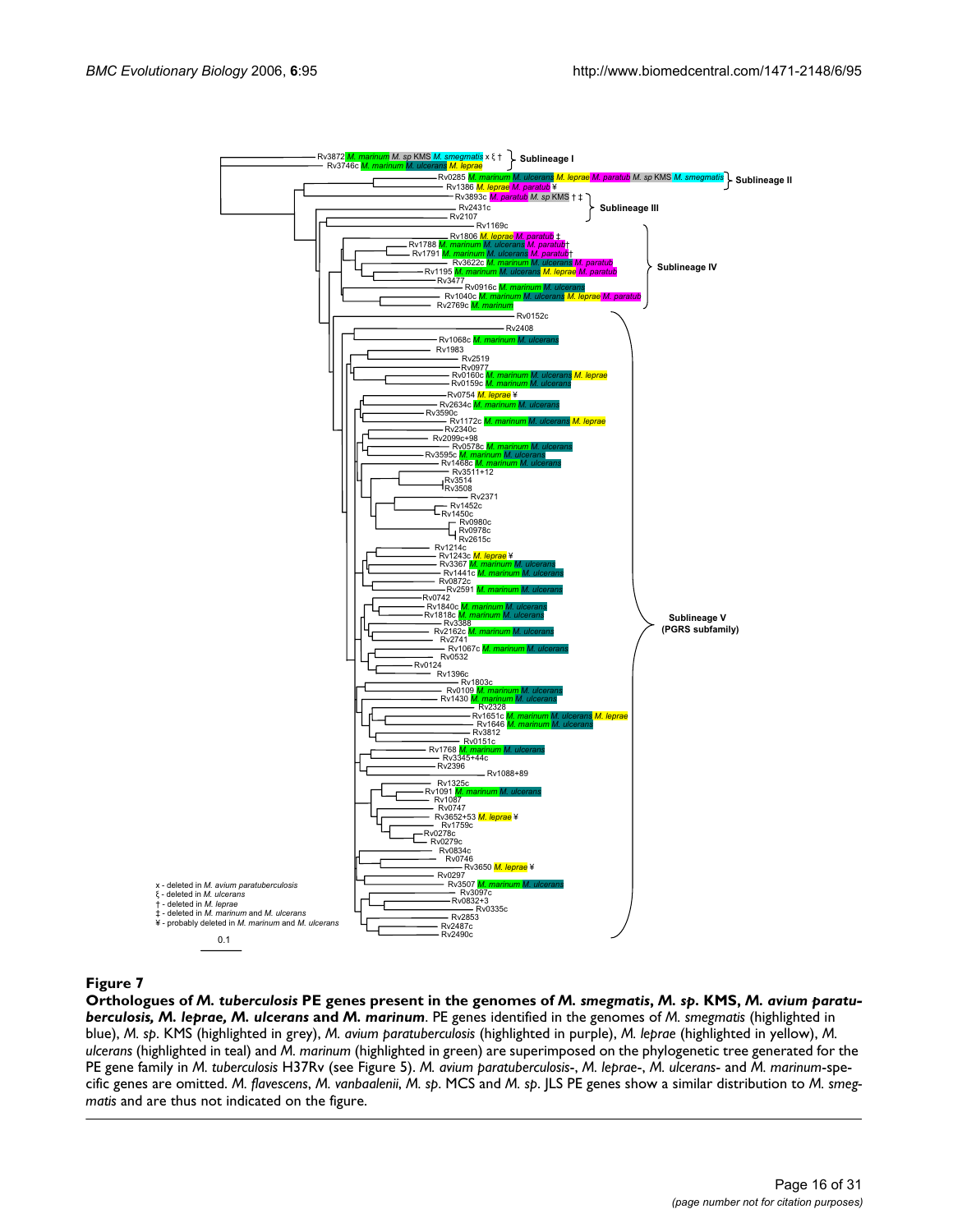

**Orthologues of** *M. tuberculosis* **PPE genes present in the genomes of** *M. smegmatis, M. sp***. KMS,** *M. avium paratuberculosis, M. leprae, M. ulcerans* **and** *M. marinum*. PPE genes identified in the genomes of *M. smegmatis* (highlighted in blue), *M. sp*. KMS (highlighted in grey), *M. avium paratuberculosis* (highlighted in purple), *M. leprae* (highlighted in yellow), *M. ulcerans* (highlighted in teal), and *M. marinum* (highlighted in green) are superimposed on the phylogenetic tree generated for the PPE gene family in *M. tuberculosis* H37Rv (see Figure 6). *M. avium paratuberculosis*-, *M. leprae*-, *M. ulcerans*- and *M. marinum*-specific genes are omitted. *M. flavescens*, *M. vanbaalenii*, *M. sp*. MCS and *M. sp*. JLS PPE genes show a similar distribution to *M. smegmatis* and are thus not indicated on the figure.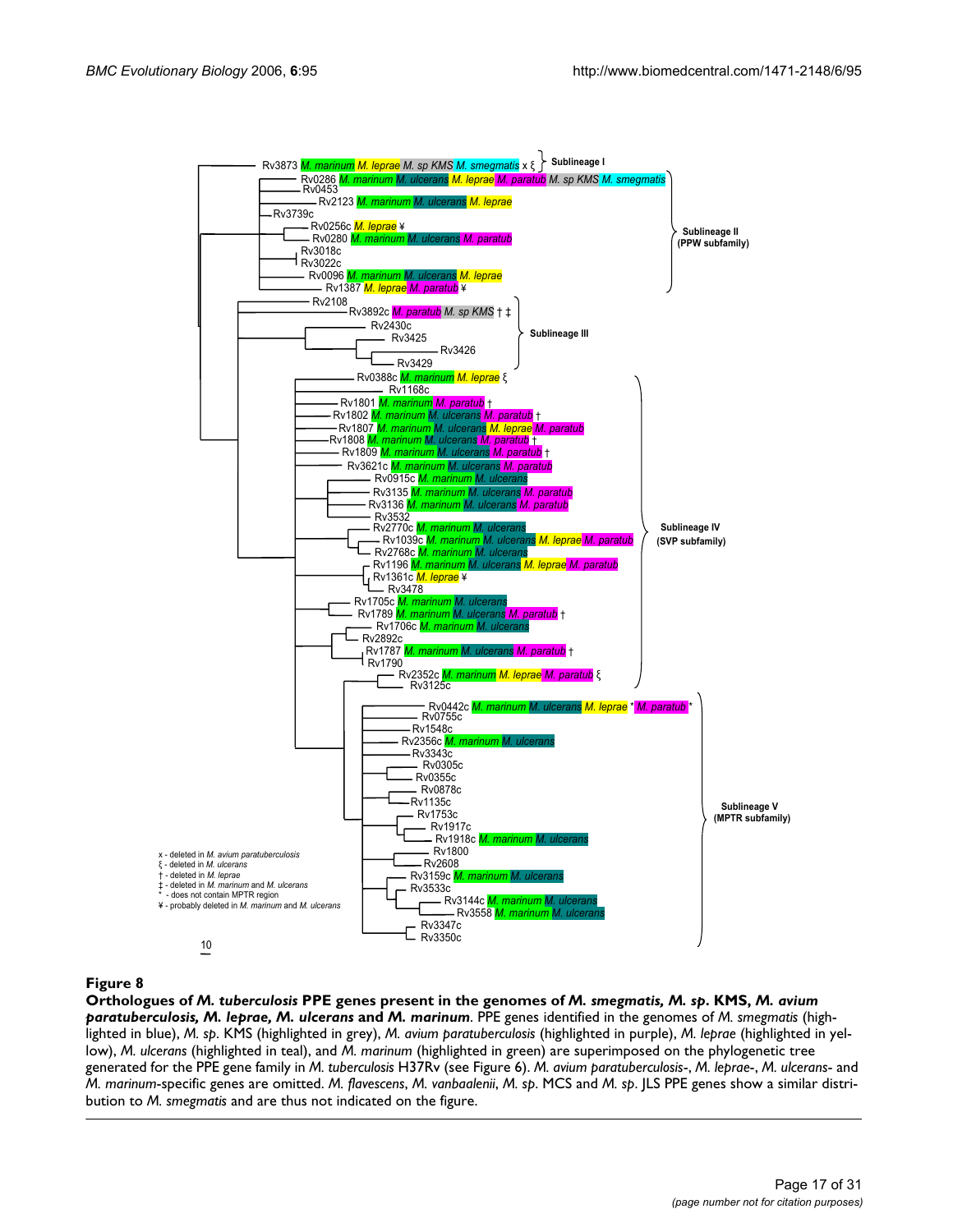|                                                                                                                                                                                                                                                  | Conserved<br><b>PPE-motif</b>                                                                                                                                                                                                                                                                                                                                                                                                                                                                                                                                                                                                                                                                                                                                                                                                                                                                                                                                                          |                                                                  |
|--------------------------------------------------------------------------------------------------------------------------------------------------------------------------------------------------------------------------------------------------|----------------------------------------------------------------------------------------------------------------------------------------------------------------------------------------------------------------------------------------------------------------------------------------------------------------------------------------------------------------------------------------------------------------------------------------------------------------------------------------------------------------------------------------------------------------------------------------------------------------------------------------------------------------------------------------------------------------------------------------------------------------------------------------------------------------------------------------------------------------------------------------------------------------------------------------------------------------------------------------|------------------------------------------------------------------|
| M. ulcerans<br>M. marinum<br>M. tuberculosis<br>M. bovis<br>M. microti<br>M. avium paratuberculosis<br>M. avium                                                                                                                                  | VTNPHFAWLPPEINSALMFAGPGAGPLLAAAAAWGGLAEELASAVSSFSSVTSELTSGSW 60<br>VTNPHFAWLPPEINSALMFAGPGAGPLLAAAAAWGGLAEELASAVSSFSSVTSELTSGSW 60<br>VTSPHFAWLPPEINSALMFAGPGSGPLIAAATAWGELAEKLLASIASLGSVTSELTSGAW 60<br>VTSPHFA-LPPEINSALMFAGPGSGPLIAAATAWGELAEELLASIASLGSVTSELTSGAW 59<br>VTSPHFAWLPPEINSALMFAGPGSGPLIAAATAWGELAEELLASIASLGSVTSELTSGAW 60<br>VTNPHFAWLPPEVNSALIYSGPGPGPLLAAAAAWDGLAEELASSAQSFSSVTSDLASGSW 60<br>VTNPHFAWLPPEVNSALIYSGPGPGPLLAAAAAWDGLAEELASSAQSFSSVTSDLASGSW 60                                                                                                                                                                                                                                                                                                                                                                                                                                                                                                      |                                                                  |
| M. ulcerans<br>M. marinum<br>M. tuberculosis<br>M. bovis<br>M. microti<br>M. avium paratuberculosis<br>M. avium<br>M. ulcerans<br>M. marinum<br><i>M. tuberculosis</i><br>M. bovis<br>M. microti<br><i>M. avium paratuberculosis</i><br>M. avium | LGPSAAAMMAVATQYMAWLGAAAAQAEQAAAQAAVTAGAFESALAATVQPAVVTANRGLM 120<br>LGPSAAAMMAVATQYMAWLGAAAAQAEQAAAQAAVTAGAFESALAATVQPAVVTANRGLM 120<br>LGPSAAAMMAVATQYLAWLSTAAAQAEQAAAQAMAIATAFEAALAATVQPAVVAANRGLM 120<br>LGPSAAAMMAVATQYLAWLSTAAAQAEQAAAQAMAIATAFEAALAATVQPAVVAANRGLM 119<br>LGPSAAAMMAVATQYLAWLSTAAAQAEQAAAQAMAIATAFEAALAATVQPAVVAANRGLM 120<br>QGASSAAMMTVANQYVSWLSAAAAQAEEVSHQASAIATAFEVALAATVQPAVVAANRALV 120<br>OGASSAAMMTVANOYVSWLSAAAAQAEEVSHQASAIATAFEVALAATVOPAVVAANRALV 120<br>QVLAATNWLGFNTPAIIDIEAAYEQMWALDVAAMAAYHAEASAAASALAPWKQVLRNLGI 180<br>QVLAATNWLGFNTPAIMDIEAAYEQMWALDVAAMAAYHAEASAAASALAPWKQVLRNLGI 180<br>QLLAATNWFGQNAPALMDVEAAYEQMWALDVAAMAGYHFDASAAVAQLAPWQQVLRNLGI 180<br>QLLAATNWFGQNAPALMDVEAAYEQMWALDVAAMAGYHFDASAAVAQLAPWQQVLRNLGI 179<br>QLLAATNWFGQNAPALMDVEAAYEQMWALDVAAMAGYHFDASAAVAQLAPWQQVLRNLGI 180<br>QALAATNWLGQNTPAIADIEAAYEQMWASDVAAMFGYHADASAAVAKLPPWNEVLQNLGF 180<br>QALAATNWLGQNTPAIADIEAAYEQMWASDVAAMFGYHADASAAVAKLPPWNEVLQNLGF 180 ▼ | <b>Conserved</b><br>180 aa<br>N-terminal<br><b>PPE</b><br>region |
| M. ulcerans<br>M. marinum<br><i>M. tuberculosis</i><br>M. bovis<br>M. microti<br>M. avium paratuberculosis<br>M. avium<br>M. ulcerans<br>M. marinum<br>M. tuberculosis                                                                           | DIGKNGQINLGFGNSGTGNVGNNNVGNDNWGSGNTGSSNVGTGNTGSSNIGIGSGNTGNS 240A<br>DIGKNGQINLGFGNSGTGNVGNNNVGNNNWGSGNTGSSNVGTGNTGSSNI--GSGNTGNS 238<br>DIGKNGQINLGFGNTGSGNIGNNNIGNNNIGSGNTGTGNIG-----------SGNTGSG 228<br>DIGKNGQINLGFGNTGSGNIGNNNIGNNNIGSGNTGTGNIG-----------SGNTGSG 227<br>DIGKNGQINLGFGNTGSGNIGNNNIGNNNIGSGNTGTGNIG-----------SGNTGSG 228<br>NVGLGNLGSGNVGFGNTGNGDFGFGLTGDHQFGFGGFNSGSGNVGIGNSGTGNVGFFNSG 300<br>NVGLGNLGSGNVGFGNTGNGDFGFGLTGDHQFGFGGFNSGSGNVGIGNSGTGNVGFFNSG 298<br>NLGLGNLGDGNIGFGNTGSGNIGFGITGDHQMGFGGFNSGSGNIGFGNSGTGNVGLFNSG 288                                                                                                                                                                                                                                                                                                                                                                                                                             |                                                                  |
| M. bovis<br>M. microti<br>M. avium paratuberculosis<br>M. avium                                                                                                                                                                                  | NLGLGNLGDGNIGFGNTGSGNIGFGITGDHQMGFGGFNSGSGNIGFGNSGTGNVGLFNSG 287<br>NLGLGNLGDGNIGFGNTGSGNIGFGITGDHQMGFGGFNSGSGNIGFGNSGTGNVGLFNSG 288                                                                                                                                                                                                                                                                                                                                                                                                                                                                                                                                                                                                                                                                                                                                                                                                                                                   | С-<br>terminal<br><b>MPTR</b><br>region -                        |
| M. ulcerans<br>M. marinum<br><i>M. tuberculosis</i><br>M. bovis<br>M. microti<br>M. avium paratuberculosis<br>M. avium                                                                                                                           | NGNMGIGNSGSLNSGLGNSGSMSTGFGTAS------MSSGMWQSMHGSDMASSTSLASSA 354<br>NGNMGIGNSGSLNSGLGNSGSMSTGFGTAS------MSSGMWQSMHGSDMASSTSLASSA 352<br>SGNIGIGNSGSLNSGIGTSGTINAGLGSAGSLNTSFWNAGMONAALGSAAGSEAALVSSA 348<br>SGNIGIGNSGSLNSGIGTSGTINAGLGSAGSLNTSFWNAGMONAALGSAAGSEAALVSSA 347<br>SGNIGIGNSGSLNSGIGTSGTINAGLGSAGSLNTSFWNAGMONAALGSAAGSEAALVSSA 348                                                                                                                                                                                                                                                                                                                                                                                                                                                                                                                                                                                                                                       | absent in<br>M. avium<br>paratub.<br>and<br>M. avium             |
| M. ulcerans<br><i>M. marinum</i><br>M. tuberculosis<br>M. bovis<br>M. microti<br>M. avium paratuberculosis<br>M. avium                                                                                                                           | TYATG--GTATLSSGILSSALAHTGGLNPALAGGLTPTAATPAAAAPAAAAPVAAAAADA 412<br>TYATG--GTATLSSGILSSALAHTGGLNPALAGGLTPTAATPAAAAPPAAAAPVAAAAADA 410<br>GYATGGMSTAALSSGILASALGSTGGLQHGLANVLNSGLTNTPVAAPASAPVGGLDSGNP 408<br>GYATGGMSTAALSSGILASALGSTGGLQHGLANVLNSGLTNTPVAAPASAPVGGLDSGNP 407<br>GYATGGMSTAALSSGILASALGSTGGLQHGLANVLNSGLTNTPVAAPASAPVGGLDSGNP 408                                                                                                                                                                                                                                                                                                                                                                                                                                                                                                                                                                                                                                      |                                                                  |
| M. ulcerans<br>M. marinum<br><i>M.</i> tuberculosis<br>M. bovis<br>M. microti<br>M. avium paratuberculosis<br>M. avium                                                                                                                           | GPVSAGANSGSTAGAGLRSPAVGYSGLYNSANSDAGARSVATREAPANAGAGIPRSSFYP 472<br>GPVSAGANSGSTAGAGLRSPAAGYSGLYNSANSDAGARSVATREAPANAGAGIPRSSFYP 470<br>NPGSGSAAAGSGANPGLRSPGTSYPSFVNSGSNDSGLRNTAVRE-PSTPGSGIPKSNFYP 468<br>NPGSGSAAAGSGANPGLRSPGTSYPSFVNSGSNDSGLRNTAVRE-PSTPGSGIPKSNFYP 467<br>NPGSGSAAAGSGANPGLRSPGTSYPSFVNSGSNDSGLRNTAVRE-PSTPGSGIPKSNFYP 468<br>---------------------------------SNA-STAVT---RPAGSGAVARGYTS 202<br>-----------------------SNA-STAVT---RPAGSGAVARGYTS 202                                                                                                                                                                                                                                                                                                                                                                                                                                                                                                           |                                                                  |
| M. ulcerans<br>M. marinum<br>M. tuberculosis<br>M. bovis<br>M. microti<br>M. avium paratuberculosis<br>M. avium                                                                                                                                  | --NRETADSEADIQLPLRTE * TCACACCCCATCCGGCCGGCATCTATCCTCGATTGC MAAKK-VDLKRLADA<br>--NRETADSEADIOLPLRTE * TCACACCCCATCCGGCCGGCATCTATCCTCGATTGC MAAKK-VDLKRLADA<br>SPDRESAYASPRIGQPVGSE * CACATCGGGCGCCTATCCTCGAATCC---------- VGAKK-VDLKRLAAA<br>SPDRESAYASPRIGOPVGSE * CACATCGGGCGCCTATCCTCGAATCC--------- VGAKK-VDLKRLAAA<br>SPDRESAYASPRIGOPVGSE * CACATCGGGCGCCTATCCTCGAATCC--------- VGAKK-VDLKRLAAA<br>RIAGFLAPRAPQ-------- * CGCCGCGCGCCCTATCGTGGAACATC-------- MRSKKKVDLQALADA                                                                                                                                                                                                                                                                                                                                                                                                                                                                                                     |                                                                  |
|                                                                                                                                                                                                                                                  | End of Rv0442c<br>Intergenic region<br>(protein sequence shown)                                                                                                                                                                                                                                                                                                                                                                                                                                                                                                                                                                                                                                                                                                                                                                                                                                                                                                                        | Start of Rv0441c                                                 |

#### Sequence alignments of orthologue *M. avium paratuberculosis* **Figure 9** and *M. avium*s of Rv0442c (PPE10) present in *M. ulcerans, M. marinum, M. tuberculosis, M. bovis, M. microti,*

**Sequence alignments of orthologues of Rv0442c (PPE10) present in** *M. ulcerans, M. marinum, M. tuberculosis, M. bovis, M. microti, M. avium paratuberculosis* **and** *M. avium*. Complete sequence alignment with orthologues from the genomes of all available species, showing conserved N-terminal regions and absence of MPTR region after base pair 180 in the *M. avium* complex. C-terminal region of Rv0442c protein is indicated, showing intergenic DNA region and start of the 3' flanking protein Rv0441c, proving that absence of the MPTR region is not due to wrong annotation of sequenced genomes. Homologous regions of the N-terminal part of Rv0441c are shaded in grey.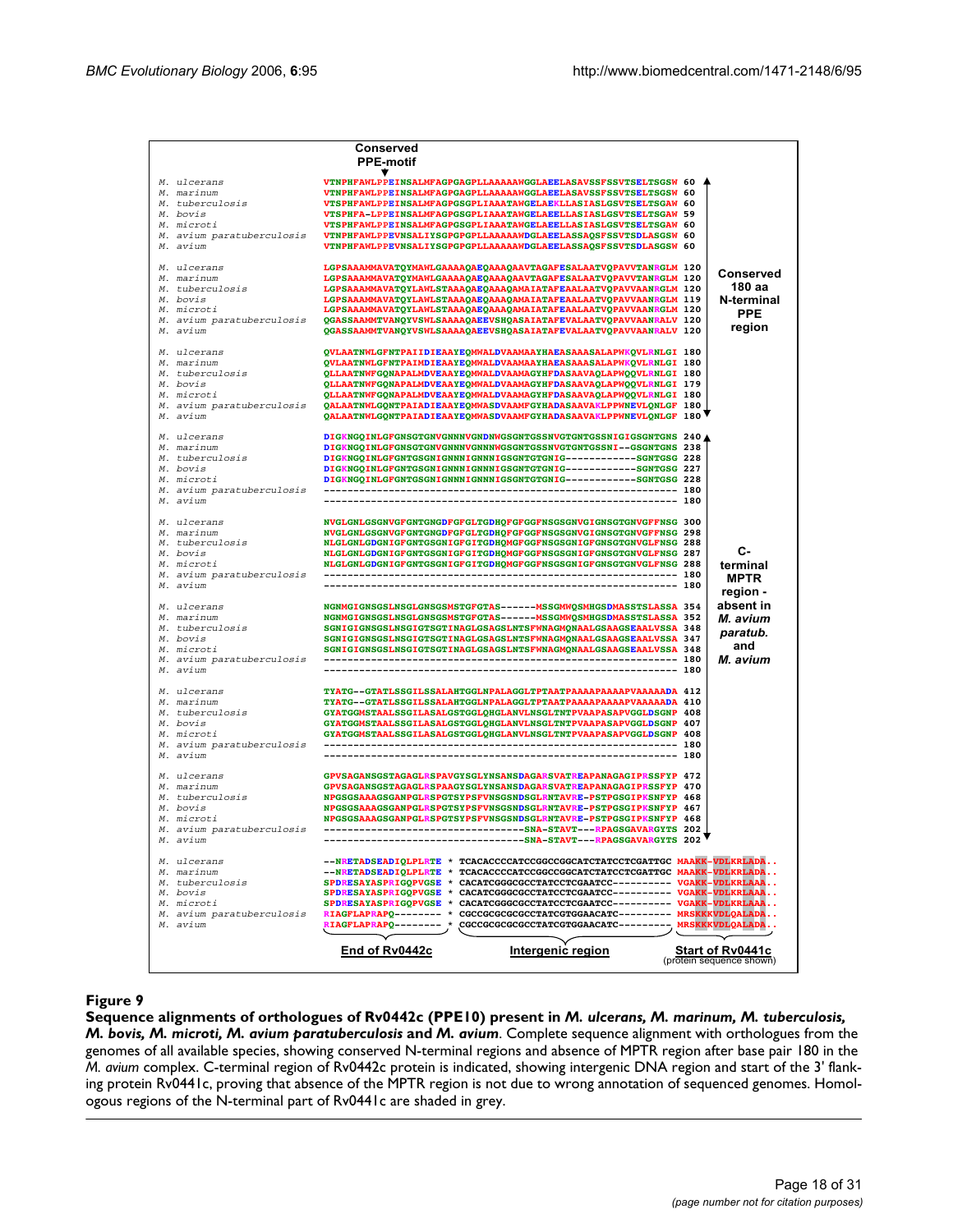of hundreds of genes, resulting in a genome littered with pseudogenes in various stages of decay and elimination. Our primary aim was thus not to identify the reason for the absence of members of the PE and PPE gene families (which could either be due to the fact that they were never present/duplicated, or that they were deleted), but rather to identify whether members were present (in an intact form), and if not, whether there were any residues left of members (pseudogenes) which may have been lost in the process of genome downsizing. Table 4 provides a summary of the members of the PE and PPE gene families present in the genome of *M. leprae*. We identified 14 genes from the "ancestral-type" PE family, of which 9 were pseudogenes and 5 were *M. leprae*-specific. In addition, 8 members of the PGRS subfamily could be identified in *M. leprae* (of which 7 were pseudogenes and 4 were *M. leprae*specific), indicating that the expansion of the PGRS subfamily must have started before the divergence of this organism (Figure 7 – *M. leprae*-specific genes were omitted). It is interesting to note that, although there were 8 detectable PGRS members, 7 of them were pseudogenes and only one intact PGRS gene could be identified in this species, consistent with previously published hybridization studies which showed a general absence of PGRS sequences in the genome of *M. leprae* [15]. Analysis of the PPE subfamily led to the identification of 26 members of the "ancestral-type" (of which 19 were pseudogenes and 13 were *M. leprae*-specific), with no MPTR subfamily members present, except for ML2369c, the orthologue of Rv0442c/PPE10 (which is also the only representative present in the genomes of *M. avium* and *M. avium paratuberculosis*). In Figure 8, members of the PPE family identified in this study were superimposed on the phylogenetic tree generated for the PPE gene family in *M. tuberculosis* H37Rv (*M. leprae*-specific genes were omitted). With the exception of the orthologue of Rv0442c (ML2369c), no residues or pseudogenes of any of the other MPTR subfamily genes present in *M. tuberculosis* H37Rv could be identified in the genome of *M. leprae* (including the *M. leprae*-specific genes). This suggests that the MPTR subfamily was not duplicated in the genome of this organism, and that the expansion of the MPTR subfamily thus occurred after the divergence of *M. leprae*. Although it is possible that the extensive genome downsizing in *M. leprae* could have caused the loss of all the members of this gene subfamily, it is highly unlikely, and no evidence for this was observed (no pseudogenes or residues of genes were found as in the case of the PGRS subfamily).

To confirm the absence of MPTR genes in this species, we analyzed the sequence of ML2369c (the Rv0442c orthologue) to determine whether it contains the C-terminal MPTR region which is present in Rv0442c in *M. tuberculosis*, but absent in the Rv0442c orthologues of *M. avium* and *M. avium paratuberculosis*. Although the gene is a pseudogene and has undergone extensive degradation at the C-terminus, complicating the sequence alignment, it is clear that there are no MPTR repeats present in this region, even when the C-terminal region is translated into any of the three potential open reading frames (data not shown). This suggests that *M. leprae* diverged after the start of the expansion of the PGRS subfamily, but before that of the MPTR's.

# M. tuberculosis *H37Rv vs.* M. ulcerans *and* M. marinum

*M. ulcerans* and *M. marinum* are phylogenetically closelyrelated and are also phylogenetically close relatives of the members of the *M. tuberculosis* complex (see Figure 3). The genomes of both of these organisms have been sequenced, with the *M. ulcerans* Agy99 genome annotation completed and the *M. marinum* M genome sequence in the process of being annotated (Table 1). These genome sequences thus provide an excellent resource to determine the status of the expansion of the MPTR subfamily of the PPE gene family in two species situated immediately outside of the *M. tuberculosis* complex.

An analysis of the genome of *M. ulcerans* was carried out to determine the presence and absence of orthologues of the members of the PE and PPE gene families of *M. tuberculosis* H37Rv in this organism. The results from the analysis between *M. tuberculosis* H37Rv and *M. ulcerans* are summarized in Additional file 1. We identified 21 genes from the "ancestral-type" PE family in the genome of *M. ulcerans* (compared to the 34 in *M. tuberculosis*), of which 6 were pseudogenes and 8 were *M. ulcerans*-specific. Of the 6 pseudogenes, 4 were *M. ulcerans*-specific. In addition, 121 members of the PE\_PGRS subfamily could be identified in *M. ulcerans* (compared to the 65 in *M. tuberculosis*), of which 66 were pseudogenes and 104 were *M. ulcerans*-specific. Of the 66 pseudogenes, 59 were *M. ulcerans*-specific. Analysis of the PPE subfamily led to the identification of 81 members (compared to the 69 in *M. tuberculosis*) of which 34 were pseudogenes and 55 were *M. ulcerans*-specific. Of the 34 pseudogenes, 25 were *M. ulcerans*-specific. Six orthologues of members of the *M. tuberculosis* PPE-MPTR subfamily were present in the genome of *M. ulcerans*, including the orthologue of Rv0442c/PPE10 (MUL\_1395), in this case containing an MPTR repeat region (see also Figure 9). Interestingly, 5 of these 6 PPE-MPTR orthologues were pseudogenes, with the only intact subfamily member being the orthologue of Rv0442c, although 9 intact *M. ulcerans*-specific PPE-MPTR subfamily members were also detected (MUL\_0782, MUL\_0890, MUL\_0893, MUL\_0902, MUL\_0964, MUL 0965, MUL 2586, MUL 0098 and MUL 3169). These results are superimposed on the phylogenetic trees generated for the PE and PPE gene families in *M. tuberculosis* H37Rv in Figures 7 and 8 (*M. ulcerans*-specific genes are omitted). This suggests that the acquisition of the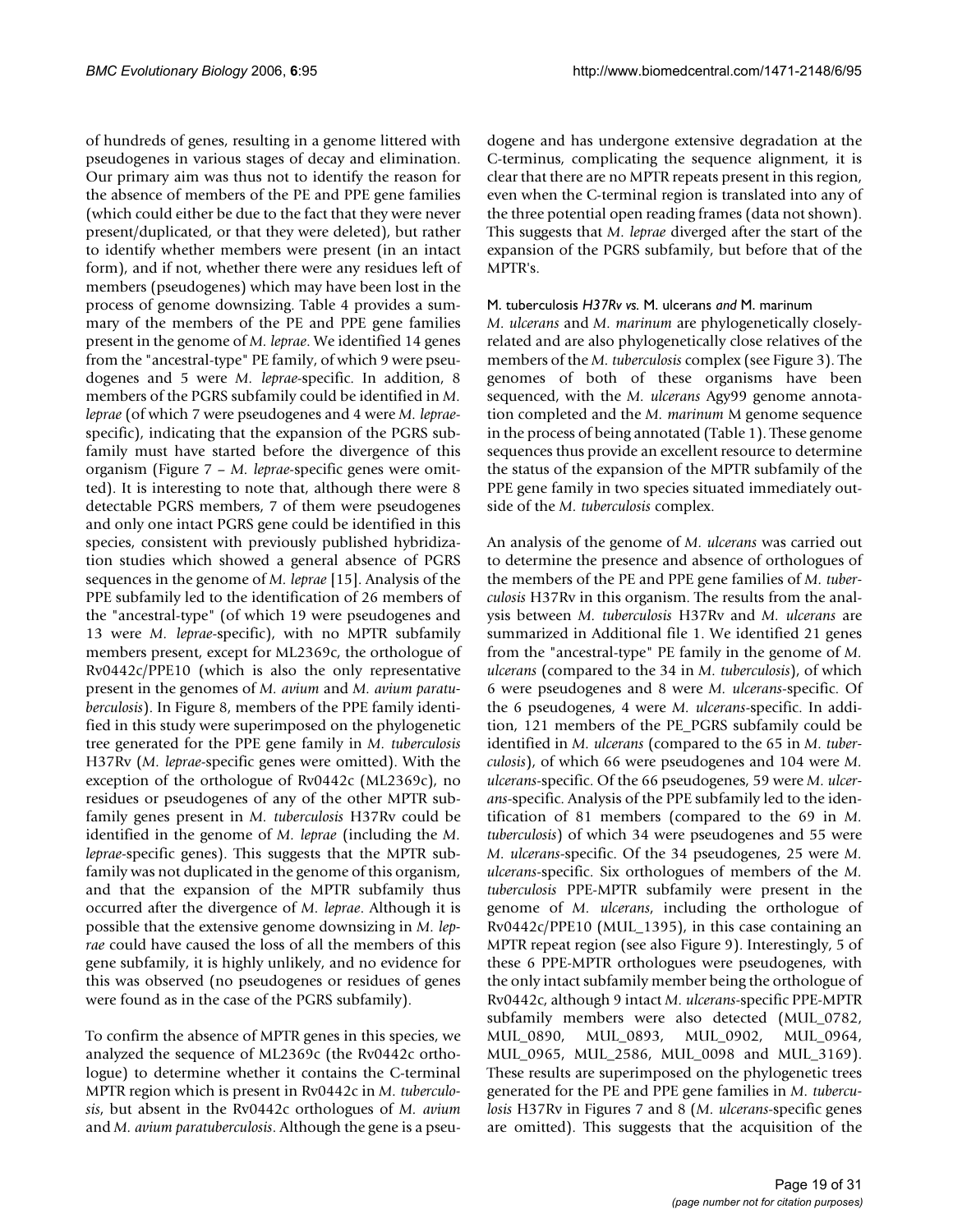#### **Table 4:** *M. leprae* **PE, PGRS and PPE genes**

**PE genes**

| M. leprae gene number | M. leprae gene name* | M. tuberculosis orthologue gene number | M. tuberculosis orthologue gene name |
|-----------------------|----------------------|----------------------------------------|--------------------------------------|
| ML0196c (pseudogene)  | PE I                 | Rv3650                                 | <b>PE33</b>                          |
| ML0263c (pseudogene)  | PE <sub>2</sub>      | <b>Rv1040c</b>                         | PE8                                  |
| ML0410                | PE3                  | M. leprae-specific                     | ٠                                    |
| ML0538                | PE4                  | Rv1386                                 | PE <sub>15</sub>                     |
| <b>ML1053</b>         | PE5                  | <b>Rv1195</b>                          | PE <sub>13</sub>                     |
| <b>MLI183c</b>        | PE <sub>6</sub>      | M. leprae-specific paralogue of Rv1195 | ٠                                    |
| ML1493 (pseudogene)   | PE7                  | <b>Rv1172c</b>                         | PE <sub>12</sub>                     |
| ML1534c (pseudogene)  | PE8                  | <b>Rv1806</b>                          | <b>PE20</b>                          |
| ML1743c (pseudogene)  | PE <sub>9</sub>      | M. leprae-specific                     |                                      |
| ML2534c               | PE10                 | Rv0285                                 | PE5                                  |
| ML2632 (pseudogene)   | PEII                 | <b>Rv0160c</b>                         | PE4                                  |
| ML1865c (pseudogene)  |                      | M. leprae-specific                     | ۰                                    |
| ML2129c (pseudogene)  |                      | M. leprae-specific                     | $\overline{\phantom{0}}$             |
| ML 2477 (pseudogene)  | -                    | Rv3746c                                | <b>PE34</b>                          |

**PE\_PGRS genes**

*M. leprae* **gene number** *M. leprae* **gene name\*** *M. tuberculosis* **orthologue gene number** *M. tuberculosis* **orthologue gene name**

| ML0194c (pseudogene) | PE PGRSI                 | Rv3653             | PE PGRS61                |  |
|----------------------|--------------------------|--------------------|--------------------------|--|
| ML0495 (pseudogene)  | PE PGRS2                 | M. leprae-specific |                          |  |
| ML1092c (pseudogene) | PE PGRS3                 | <b>Rv1243c</b>     | PE PGRS23                |  |
| ML1403 (pseudogene)  | PE PGRS4                 | Rv1651c            | PE PGRS30                |  |
| ML1414 (pseudogene)  | PE PGRS5                 | M. leprae-specific | $\overline{\phantom{a}}$ |  |
| ML2241c (pseudogene) | PE PGRS6                 | Rv0754             | PE PGRSII                |  |
| ML0147 (pseudogene)  |                          | M. leprae-specific | $\overline{\phantom{a}}$ |  |
| ML0946               | $\overline{\phantom{a}}$ | M. leprae-specific | $\overline{\phantom{a}}$ |  |
|                      |                          |                    |                          |  |

# **PPE genes**

| M. leprae gene number                                           | M. leprae gene name* | M. tuberculosis orthologue gene number                | M. tuberculosis orthologue gene name |
|-----------------------------------------------------------------|----------------------|-------------------------------------------------------|--------------------------------------|
| ML0026 (pseudogene)                                             | <b>PPE1</b>          | M. leprae-specific                                    |                                      |
| ML0277 (pseudogene)                                             | PPE <sub>2</sub>     | Rv0388c                                               | PPE9                                 |
| ML0328c (pseudogene)                                            | PPE3                 | M. leprae-specific paralogue of Rv3021c               | paralogue of PPE47                   |
| ML0503 (pseudogene)                                             | PPE4                 | M. leprae-specific                                    |                                      |
| ML0539                                                          | PPE5                 | <b>Rv1387</b>                                         | PPE <sub>20</sub>                    |
| ML0797c (pseudogene)                                            | PPE6                 | M. leprae-specific                                    |                                      |
| ML0828 (pseudogene)                                             | PPE7                 | Rv2352c                                               | PPE38                                |
| ML1054 (pseudogene)                                             | PPE8                 | <b>Rv1196</b>                                         | PPE18                                |
| <b>MLI182c</b>                                                  | PPE9                 | M. leprae-specific paralogue of Rv1196                |                                      |
| ML1308c (pseudogene)                                            | PPE10                | Rv2123                                                | PPE37                                |
| ML1533c (pseudogene)                                            | <b>PPEII</b>         | <b>Rv1807</b>                                         | PPE31                                |
| <b>ML1828c</b>                                                  | PPE <sub>12</sub>    | <b>Rv0256c</b>                                        | PPE <sub>2</sub>                     |
| <b>ML1991</b>                                                   | PPE13                | Rv0096                                                | <b>PPE1</b>                          |
| ML2369c (pseudogene)                                            | PPE14                | <b>Rv0442c</b>                                        | PPE <sub>10</sub>                    |
| ML2533c (pseudogene)                                            | PPE15                | Rv0286                                                | PPE4                                 |
| ML2538c (pseudogene)                                            | PPE16                | M. leprae-specific, situated between Rv0281<br>and 82 |                                      |
| ML0051c                                                         | PPE68                | Rv3873                                                | <b>PPE68</b>                         |
| ML0411                                                          |                      | M. leprae-specific                                    |                                      |
| not annotated, situated between<br>ML0262c and 63c (pseudogene) |                      | <b>Rv1039c</b>                                        | PPE15                                |
| ML1754 (pseudogene)                                             |                      | Rv1361c                                               | PPE <sub>19</sub>                    |
| <b>ML0588</b>                                                   |                      | M. leprae-specific                                    |                                      |
| ML1935c (pseudogene)                                            |                      | M. leprae-specific                                    |                                      |
| ML1967c (pseudogene)                                            |                      | M. leprae-specific                                    |                                      |
| ML1968c (pseudogene)                                            |                      | M. leprae-specific                                    |                                      |
| ML2128c (pseudogene)                                            |                      | M. leprae-specific                                    |                                      |
| ML2243c (pseudogene)                                            |                      | M. leprae-specific                                    |                                      |

\* Regrettably, and in contrast to the annotation of the PE and PPE genes in *M. bovis,* the genes in *M. leprae* are annotated according to their own PE and PPE numbers and<br>not according to the same numbers as its correspo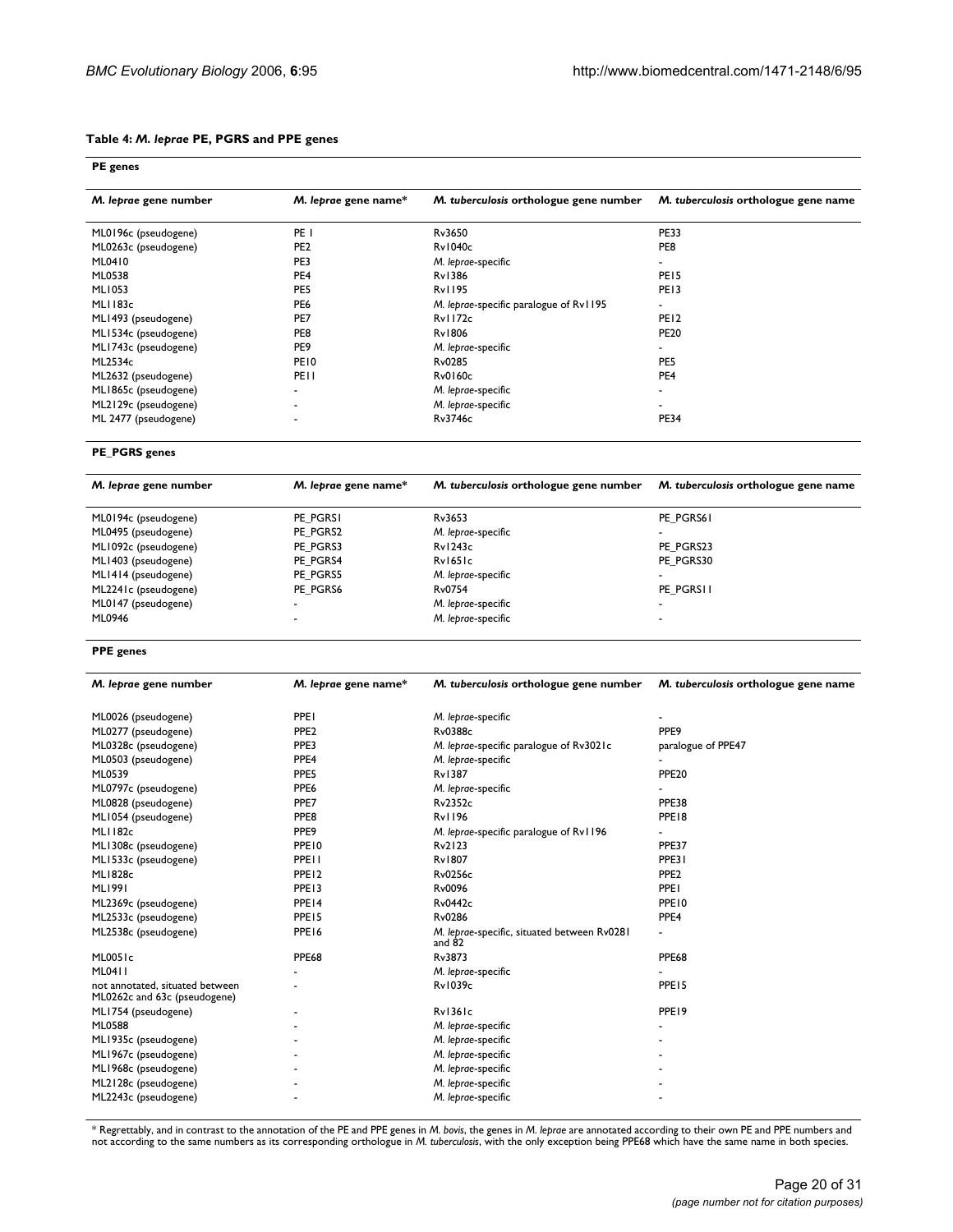MPTR repeat region in the C-terminus of Rv0442c and the expansion of the MPTR subfamily took place before the divergence of *M. ulcerans*. *M. ulcerans* also had a vast specific expansion of the PE and PPE families, resulting in 55 more genes belonging to these two gene families than in *M. tuberculosis* H37Rv, although a large number of them have become pseudogenes, resulting in a lesser number of functional genes in *M. ulcerans* (117 genes) compared to *M. tuberculosis* H37Rv (168 genes). It is interesting to note that the majority of the pseudogenes from these two gene families in the genome of *M. ulcerans* are *M. ulcerans*-specific copies (88 out of 106 pseudogenes), and may thus represent "unsuccessful evolutionary experiments".

An analysis of the genome of *M. marinum* was carried out to determine the presence and absence of orthologues of the members of the PE and PPE gene families of *M. tuberculosis* H37Rv in this organism, in order to confirm the observations of the *M. ulcerans* genome. As the genome sequence of *M. marinum* is still in the annotation phase, no gene names or numbers are available, but the results of the analyses are superimposed on the phylogenetic trees generated for the PE and PPE gene families in *M. tuberculosis* H37Rv in Figure 7 and 8 (*M. marinum*-specific genes are omitted). The results are analogous to what was observed in *M. ulcerans* (confirming their relatedness), and shows the presence of multiple copies of both the PGRS and MPTR subfamilies. This confirms the previously published hybridization data which indicated the presence of multiple copies of the PGRS sequence in the genome of *M. marinum* [15]. There are, analogous to *M. ulcerans*, also 6 orthologues of members of the *M. tuberculosis* PPE-MPTR subfamily present in the genome of *M. marinum*, one of which is the orthologue of Rv0442c, in this case also containing an MPTR repeat region (see Figure 9). This supports the observation of the *M. ulcerans* genome sequence and confirms that the acquisition of the MPTR repeat region in the C-terminus of Rv0442c and the expansion of the MPTR subfamily took place before the divergence of *M. marinum* and *M. ulcerans*.

# *Comparative genomics for extent of sequence variation*

To further examine the relationships between, and evolutionary history of, the members of the subfamilies of the PE and PPE protein families, to identify subfamily-specific characteristics, and to determine the extent of PE and PPE sequence similarity and variation, orthologues in the fully sequenced and annotated genomes of *M. tuberculosis* H37Rv and CDC1551 were analyzed by comparative genomics. During this analysis, a complete investigation of the presence and absence of genes, gene sizes, frameshifts, insertions and deletions (indels), alternative start sites, protein mismatches and conservative substitutions was performed. Although other strains of *M. tuberculosis* are also being sequenced (including strains 210, A1,

Ekat-4, K, F11, C, Haarlem, Peruvian1, Peruvian2 and W-148 – see Table 1), these sequences are not completed and verified and thus not useful for an analysis where, for example, single nucleotide polymorphisms are investigated. Additional file 2 provides an overview of the reasons for size differences between annotated genes from the two genome databases. This analysis shows that the "ancestral-type" members of both the PE and PPE families, and specifically the members present within the ESAT-6 (*esx*) gene cluster regions, have remained conserved between the two different strains (with the only reason for a difference in size being artificial, due to the use of an alternative start site during genome annotation). This is in contrast to the members of the PGRS and MPTR subfamilies, which show considerable variation in size due to frameshifts, insertions and deletions. Additional file 3 shows a summary of the extent of sequence variation on a protein level between the orthologues of these gene families in the two *M. tuberculosis* strains and from this it is clear that the "ancestral-type" PE and PPE genes are highly conserved between strains, while the MPTR and especially the PGRS subfamilies are more prone to sequence variation (the only exception to this is PPE60 which is not an MPTR but shows a high level of variation between the strains). These variations mostly occur in the C-terminal polymorphic domain (after the conserved Nterminal domain of approximately 110 amino acids for the PE members, and 180 amino acids for the PPE members), clearly demonstrating the importance of the conservation of the N-terminal domain. The results from this study are in agreement with previously-published results by Garnier and coworkers [30], who found blocks of sequence variation in genes encoding 29 different PE\_PGRS and 28 PPE proteins (most of which belong to the PPE\_MPTR subfamily) resulting from frameshifts, insertions and deletions in a comparison between the annotated genes from the completed genomes of *M. bovis* AF2122/97 and *M. tuberculosis* H37Rv. The authors speculate that this indicates that these families can support extensive sequence polymorphism and could thus provide a potential source of antigenic variation. It is thus possible that the members of the PGRS and MPTR subfamilies have evolved to function as a source of antigenic variation; a function which probably differs from the original function still performed by the members of the "ancestral-type" subgroup (including the members present within and associated with the ESAT-6 (*esx*) gene cluster regions). The genome sequencing of other members of the *M. tuberculosis* complex which are currently being performed (*M. microti*, *M. africanum*, and *M. canettii*) will undoubtedly shed more light on the variation observed between the orthologues of these two large polymorphic subfamilies.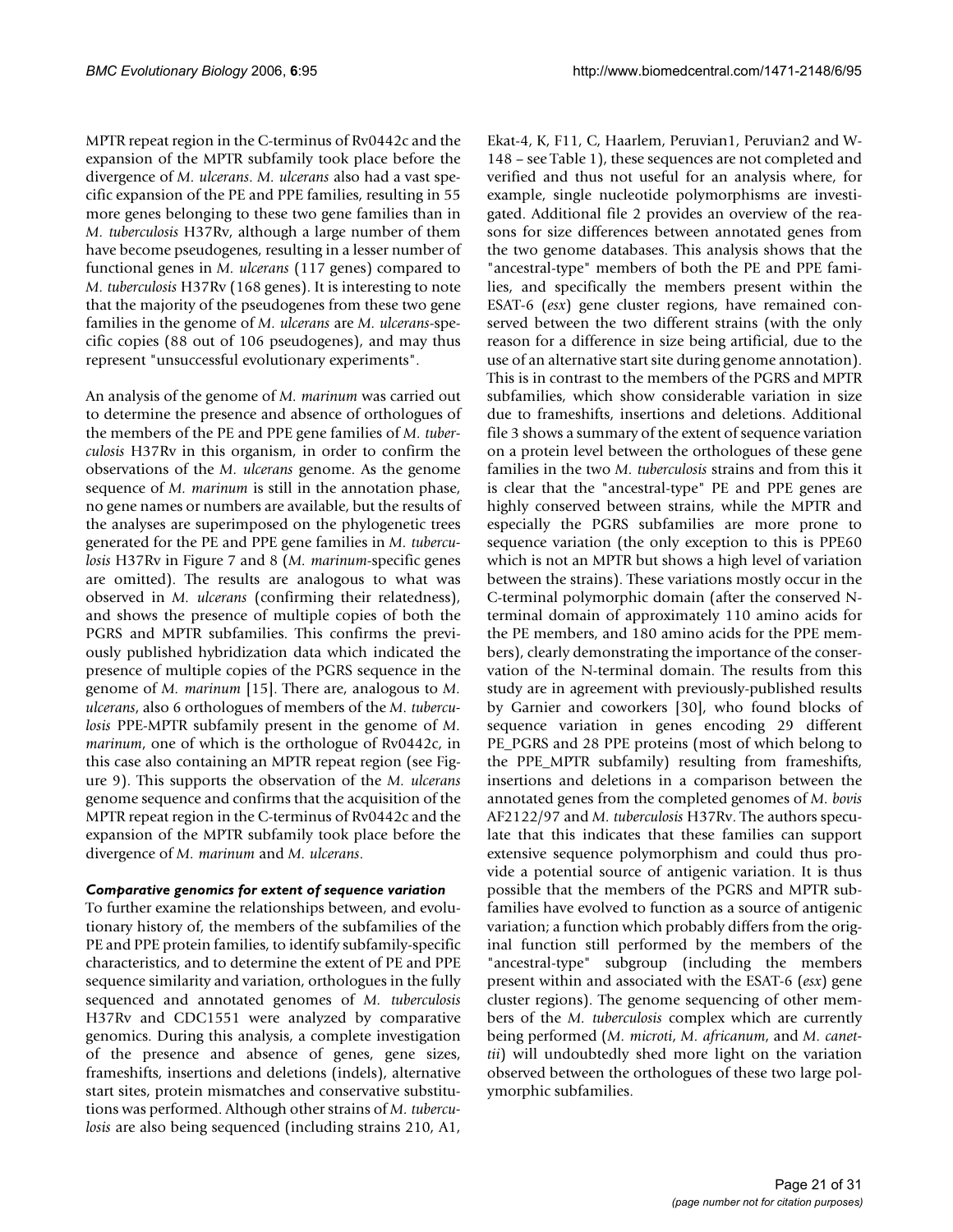In order to confirm the exclusive expansion of the PPE-MPTR subfamily in the genomes of members of the *M. tuberculosis* complex and species closely-related to it, we performed Southern blot analyses of different mycobacterial species using two selected PPE-MPTR gene probes (Table 5), and compared this to previously published data on the distribution of the MPTR repeat sequence. A probe for the mycosin gene *mycP5* (Rv1796), was also selected to be used as a marker for the presence or absence of ESAT-6 (*esx*) gene cluster region 5 within the genomes of these different species. The mycosins are a family of subtilisin-like serine proteases found within the ESAT-6 (*esx*) gene cluster regions (Figure 1) [1,77,78] and represent the most conserved genes within the ESAT-6 (*esx*) cluster regions when orthologues of different species are compared (data not shown). The Southern blot analysis was done with genomic DNA of species of both the fast- and slow-growing mycobacterial groups (see Figure 3 and Table 6) and the results are summarized in Figure 10.

The first analysis was done using the probe for mycP5, the mycosin present in ESAT-6 (esx) gene cluster region 5. This probe gave an indication of the distribution of the ESAT-6 (esx) gene cluster region 5 within the genomes of other mycobacterial species, as region 5 was hypothesized in this study to be the origin of both the SVP and MPTR subfamilies of the PPE gene family. The results showed that the ESAT-6 (esx) gene cluster region 5 was only present within the genomes of the slow-growing mycobacterial species tested. The only exception for this is the slow-growing species M. nonchromogenicum, which might have undergone a deletion of this region. No hybridization was found with any members of the fastgrowing group except for M. chitae, indicating either that the ESAT-6 (esx) gene cluster region 5 is absent from the genomes of these species, or that the species are evolutionarily so far removed from the slow-growers that the gene homology was insufficient to allow hybridization under the stringent conditions used in the analysis. Given the absence of region 5 in the genomes of M. smegmatis, M. flavescens, M. vanbaalenii, M. sp. KMS, M. sp. MCS and

**Table 6: Mycobacterial species used to obtain genomic DNA**

| <b>Mycobacterial species</b> | Slow/fast growing | <b>ATCC</b> number |
|------------------------------|-------------------|--------------------|
| M. africanum                 | Slow              | <b>ATCC 25420</b>  |
| M. aichiense                 | Fast              | <b>ATCC 27280</b>  |
| M. asiaticum                 | Slow              | <b>ATCC 25276</b>  |
| M. aurum                     | Fast              | <b>ATCC 23366</b>  |
| M. avium                     | Slow              | <b>ATCC 25291</b>  |
| M. bovis                     | Slow              | <b>ATCC 19210</b>  |
| M. chelonae                  | Fast              | <b>ATCC 35749</b>  |
| M. chitae                    | Fast              | <b>ATCC 19627</b>  |
| M. fallax                    | Fast              | <b>ATCC 35219</b>  |
| M. fortuitum                 | Fast              | <b>ATCC 6841</b>   |
| M. fortuitum                 | Fast              | <b>ATCC 49403</b>  |
| M. fortuitum                 | Fast              | <b>ATCC 49404</b>  |
| M. gastri                    | Slow              | <b>ATCC15754</b>   |
| M. genavense                 | Slow              | <b>ATCC 51233</b>  |
| M. gilvum                    | Fast              | <b>ATCC 43909</b>  |
| M. gordonae                  | Slow              | <b>ATCC 14470</b>  |
| M. haemophilum               | Slow              | <b>ATCC 29548</b>  |
| M. intracellulare            | Slow              | <b>ATCC 13950</b>  |
| M. kansasii                  | Slow              | <b>ATCC 12478</b>  |
| M. malmoense                 | Slow              | <b>ATCC 29571</b>  |
| M. marinum                   | Slow              | <b>ATCC 927</b>    |
| M. mucogenicum               | Fast              | <b>ATCC 49650</b>  |
| M. neoaurum                  | Fast              | <b>ATCC 25795</b>  |
| M. nonchromogenicum          | Slow              | <b>ATCC 19530</b>  |
| M. parafortuitum             | Fast              | <b>ATCC 19686</b>  |
| M. peregrinum                | Fast              | <b>ATCC 14467</b>  |
| M. phlei                     | Fast              | <b>ATCC 11758</b>  |
| M. scrofulaceum              | Slow              | <b>ATCC 19981</b>  |
| M. senegalense               | Fast              | <b>ATCC 35796</b>  |
| M. simige                    | Slow              | <b>ATCC 25275</b>  |
| M. smegmatis                 | Fast              | ATCC 19420         |
| M. szulgai                   | Slow              | <b>ATCC 35799</b>  |
| M. terrae                    | Slow              | <b>ATCC 15755</b>  |
| M. thermoresistibile         | Fast              | <b>ATCC 19527</b>  |
| M. triviale                  | Slow              | <b>ATCC 23292</b>  |
| M. tuberculosis H37Rv        | Slow              | <b>ATCC 25618</b>  |
| M. ulcerans                  | Slow              | <b>ATCC 19423</b>  |
| M. vaccae                    | Fast              | <b>ATCC 15483</b>  |
| M. xenopi                    | Slow              | <b>ATCC 19250</b>  |
|                              |                   |                    |

**Table 5: Primer sequences used to generate probes**

| Probe name            | <b>Primer name</b> | Primer sequence (5' to 3')  | Application                                                            |  |
|-----------------------|--------------------|-----------------------------|------------------------------------------------------------------------|--|
| Rv1917c (and Rv1918c) | ppe-17             | tte aac tee gtg aeg teg     | Amplification of 471 bp 5' terminal<br>region from Rv1917c and Rv1918c |  |
|                       | ppe-18             | cag cac acc ctt gga act g   |                                                                        |  |
| <b>Rv1753c</b>        | 1753ISH F          | cgg tgg ctt tag tct acc tgc | Amplification of 279 bp 5' terminal<br>region from Rv1753c             |  |
|                       | 1753ISH R          | ccg gtc aat gtg tat ggg tg  |                                                                        |  |
| mycP5 (Rv1796)        | prot 5 f           | gtg ctc gta atg tca tcg     | Amplification of 658 bp of Rv1796                                      |  |
|                       | prot $5r$          | cat atc ggc acc ata tcg     |                                                                        |  |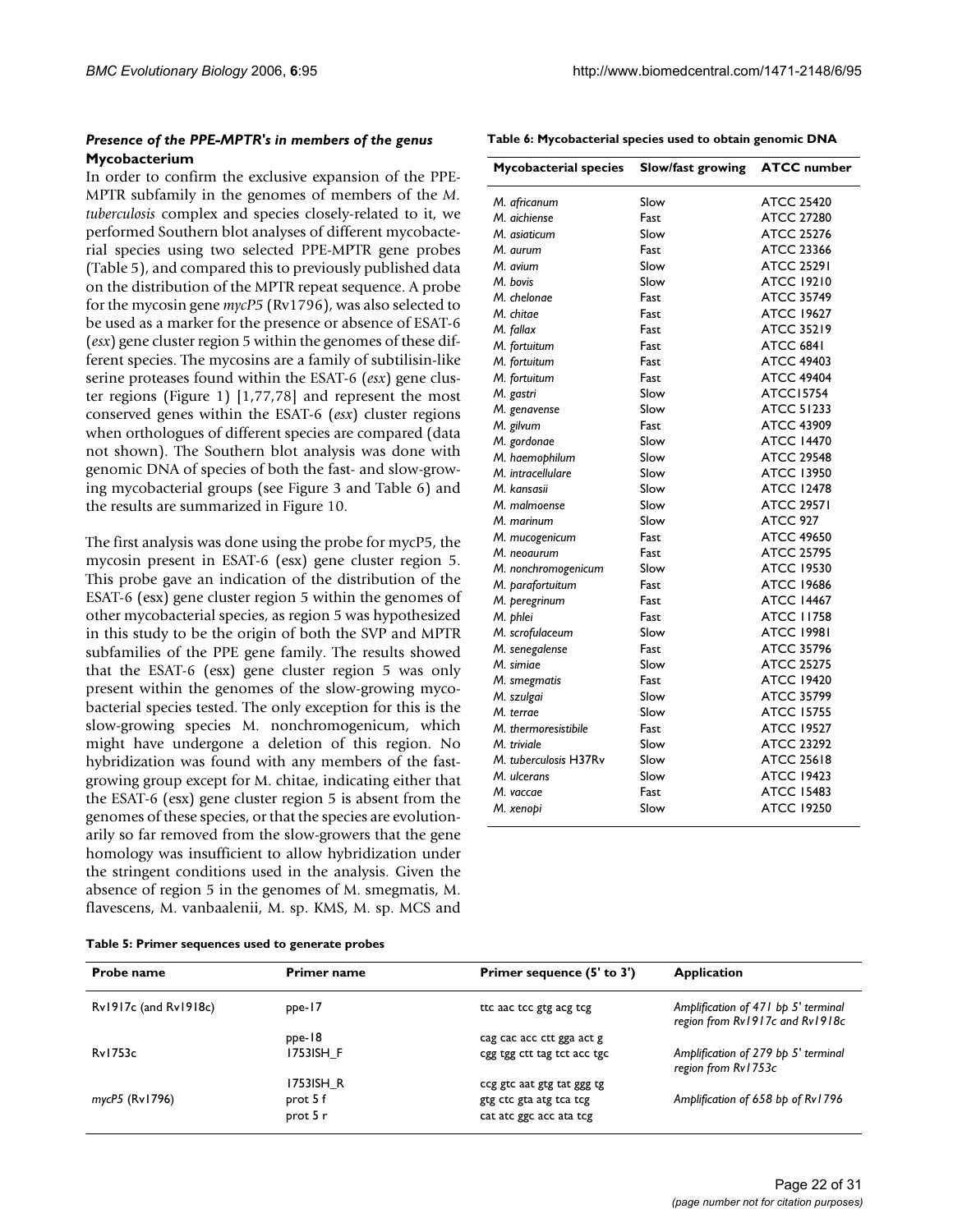| <b>Mycobacterial species</b> | Slow/fast<br>growing | (1)<br>MycP5<br>(Rv1796) | (2)<br><b>PPE-MPTR</b><br>(Rv1917c) | (3)<br><b>PPE-MPTR</b><br>(Rv1753c) | (4)<br><b>MPTR</b><br>sequence* | (5)<br><b>PGRS</b><br>sequence* |
|------------------------------|----------------------|--------------------------|-------------------------------------|-------------------------------------|---------------------------------|---------------------------------|
| M. abscessus                 | Fast                 | $\overline{a}$           | L.                                  | $\overline{a}$                      | $\overline{a}$                  | <b>No</b>                       |
| M. flavescens                | Fast                 | $\overline{a}$           | $\overline{\phantom{a}}$            | $\overline{a}$                      | <b>No</b>                       | <b>No</b>                       |
| M. fortuitum subsp. 1, 2, 3  | Fast                 | <b>No</b>                | <b>No</b>                           | <b>No</b>                           | <b>No</b>                       | <b>No</b>                       |
| M. senegalense               | Fast                 | <b>No</b>                | <b>No</b>                           | <b>No</b>                           | ÷,                              | $\overline{a}$                  |
| M. chelonae                  | Fast                 | No                       | <b>No</b>                           | <b>No</b>                           | <b>No</b>                       | <b>No</b>                       |
| M. peregrinum                | Fast                 | <b>No</b>                | <b>No</b>                           | <b>No</b>                           | <b>No</b>                       | $\overline{a}$                  |
| M. aichiense                 | Fast                 | <b>No</b>                | <b>No</b>                           | <b>No</b>                           | <b>No</b>                       |                                 |
| M. gilvum                    | Fast                 | <b>No</b>                | <b>No</b>                           | <b>No</b>                           | <b>No</b>                       |                                 |
| M. parafortuitum             | Fast                 | <b>No</b>                | <b>No</b>                           | <b>No</b>                           | <b>No</b>                       |                                 |
| M. neoaurum                  | Fast                 | <b>No</b>                | <b>No</b>                           | <b>No</b>                           | <b>No</b>                       |                                 |
| M. mucogenicum               | Fast                 | <b>No</b>                | <b>No</b>                           | <b>No</b>                           | ÷.                              |                                 |
| M. fallax                    | Fast                 | <b>No</b>                | <b>No</b>                           | <b>No</b>                           |                                 |                                 |
| M. aurum                     | Fast                 | <b>No</b>                | <b>No</b>                           | <b>No</b>                           | <b>No</b>                       |                                 |
| M. vaccae                    | Fast                 | <b>No</b>                | <b>No</b>                           | <b>No</b>                           | <b>No</b>                       |                                 |
| M. smegmatis                 | Fast                 | <b>No</b>                | <b>No</b>                           | <b>No</b>                           | No <sup>**</sup>                | $No**$                          |
| M. thermoresistibile         | Fast                 | <b>No</b>                | <b>No</b>                           | <b>No</b>                           | <b>No</b>                       |                                 |
| M. phlei                     | Fast                 | <b>No</b>                | <b>No</b>                           | <b>No</b>                           | <b>No</b>                       |                                 |
| M. chitae                    | Fast                 | <b>Yes</b>               | <b>No</b>                           | <b>No</b>                           | <b>No</b>                       | ÷,                              |
| M. triviale                  | Slow                 | Yes                      | <b>No</b>                           | <b>No</b>                           | <b>No</b>                       |                                 |
| M. simiae                    | Slow                 | Yes                      | <b>No</b>                           | <b>No</b>                           |                                 | <b>No</b>                       |
| M. scrofulaceum              | <b>Slow</b>          | Yes                      | <b>No</b>                           | <b>No</b>                           | <b>No</b>                       | -                               |
| M. genavense                 | <b>Slow</b>          | Yes                      | <b>No</b>                           | <b>No</b>                           |                                 |                                 |
| M. terrae                    | Slow                 | Yes                      | <b>No</b>                           | <b>No</b>                           | <b>No</b>                       | <b>No</b>                       |
| M. nonchromogenicum          | Slow                 | <b>No</b>                | <b>No</b>                           | <b>No</b>                           | <b>No</b>                       | $\overline{a}$                  |
| M. xenopi                    | Slow                 | Yes                      | <b>No</b>                           | <b>No</b>                           | <b>No</b>                       | <b>No</b>                       |
| M. haemophilum               | Slow                 | Yes                      | <b>No</b>                           | <b>No</b>                           | $\overline{a}$                  | ÷.                              |
| M. avium                     | <b>Slow</b>          | Yes                      | <b>No</b>                           | <b>No</b>                           | <b>No</b>                       | <b>No</b>                       |
| M. intracellulare            | Slow                 | <b>Yes</b>               | <b>No</b>                           | <b>No</b>                           | <b>No</b>                       | <b>No</b>                       |
| M. malmoense                 | Slow                 | Yes                      | <b>No</b>                           | <b>No</b>                           | <b>No</b>                       | Yes                             |
| M. szulgai                   | <b>Slow</b>          | Yes                      | <b>No</b>                           | <b>No</b>                           | Yes                             | Yes                             |
| M. kansasii                  | Slow                 | Yes                      | <b>No</b>                           | <b>No</b>                           | Yes                             | Yes                             |
| M. gastri                    | Slow                 | Yes                      | <b>No</b>                           | <b>No</b>                           | Yes                             | Yes                             |
| M. ulcerans                  | Slow                 | Yes                      | No***                               | No***                               | No****                          | Yes**                           |
| M. marinum                   | <b>Slow</b>          | Yes                      | No***                               | No***                               | No****                          | Yes                             |
| M. asiaticum                 | <b>Slow</b>          | Yes                      | Yes                                 | <b>No</b>                           | Yes                             | <b>No</b>                       |
| M. gordonae                  | Slow                 | Yes                      | Yes                                 | <b>No</b>                           | Yes                             | Yes                             |
| M. tuberculosis H37Rv        | Slow                 | Yes                      | Yes                                 | <b>Yes</b>                          | Yes                             | Yes                             |
| M. africanum                 | Slow                 | Yes                      | Yes                                 | Yes                                 | Yes                             | Yes                             |
| M. bovis                     | Slow                 | Yes                      | Yes                                 | Yes                                 | Yes                             | Yes                             |

#### Southern hybridization analyses of the genomi **Figure 10** c DNA of 37 different species of the genus *Mycobacterium*

**Southern hybridization analyses of the genomic DNA of 37 different species of the genus** *Mycobacterium*. Summary of Southern blot results obtained with mycosin 5 (column 1) and PPE-MPTR probes (column 2 and 3) in comparison to previously-published results using MPTR and PGRS sequences, respectively (column 4 and 5), as indicated. Presence of hybridization signal is indicated by the word "Yes", while absence of signal is indicated by "No". The sign "-" indicates that hybridization was not performed in this species. Mycobacterial species are separated into fast- and slow-growing species (see Figure 3). \* MPTR and PGRS hybridization results were obtained from previously-published studies by Hermans *et al*. [17], Ross *et al*. [75] and Poulet *et al*. [15]. \*\* data obtained from whole genome sequence information – see Table 1. \*\*\* negative results for Rv1917c and Rv1753c in *M. marinum* and *M. ulcerans* is in agreement with the genome sequencing data which indicated the absence of both of these genes within the genomes of this species. \*\*\* although previously published data indicated a failure of the MPTR repeat sequence to hybridize to the genomic DNA of these species, *M. marinum*- and *M. ulcerans*-specific PPE-MPTR genes have been identified in the current study through genome sequencing data.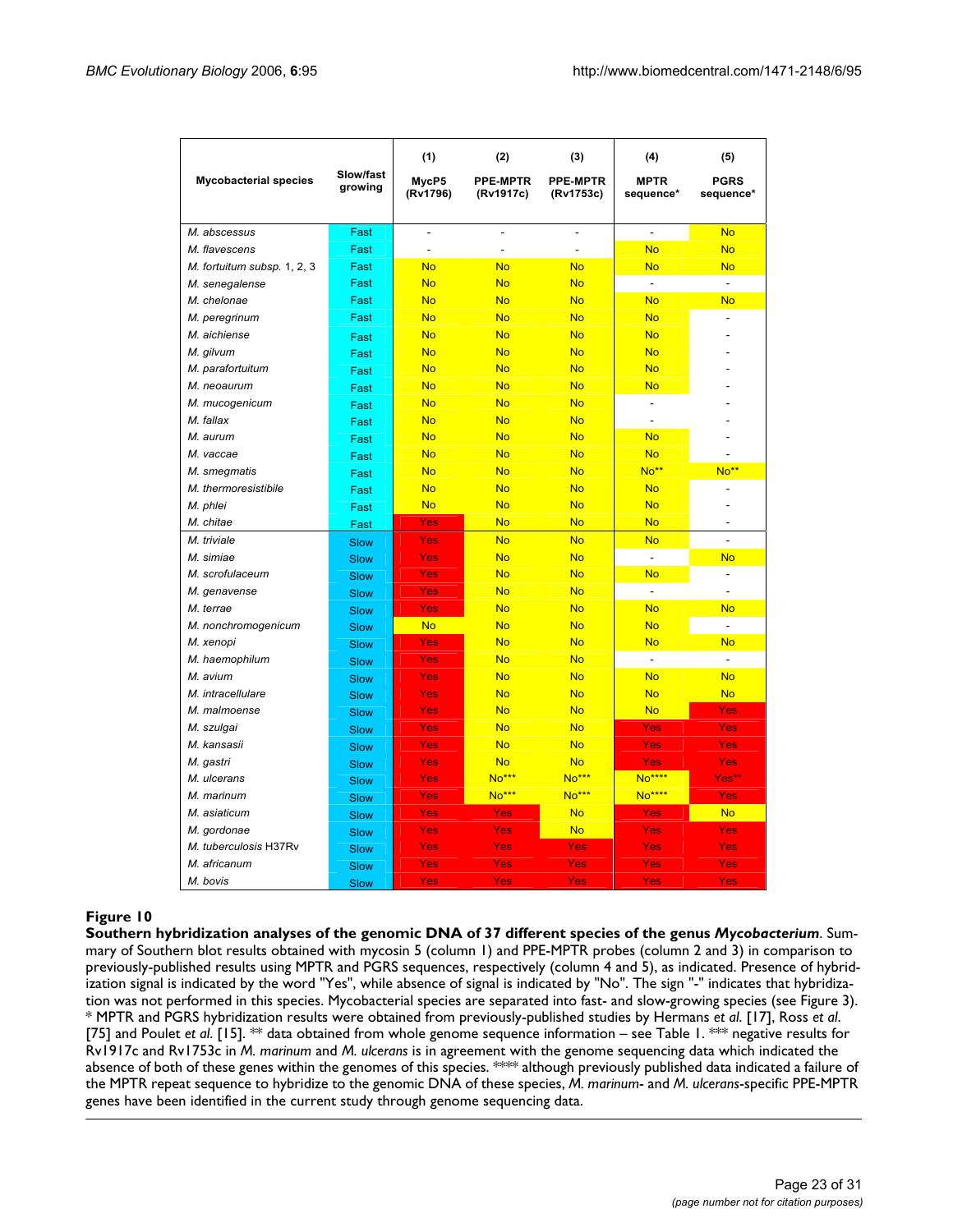M. sp. JLS, it is highly likely that this region is absent from all fast-growing species and that these species have diverged before the duplication of region 5.

In order to obtain insight into the expansion and distribution of the PPE-MPTR subfamily within the slow-growing mycobacterial species, we used the two genes Rv1917c (PPE34) and Rv1753c (PPE24) as representatives of the PPE-MPTR sublineage (V) for Southern hybridization analysis. The hybridization signals were specific and appeared to be restricted to specific members of the slow growing mycobacterial group within and surrounding the *M. tuberculosis* complex, namely *M. gordonae, M. asiaticum, M. tuberculosis*, *M. bovis* and *M. africanum* (in the case of Rv1917c) and *M. tuberculosis*, *M. bovis* and *M. africanum* in the case of Rv1753c (Figure 10). The fact that both Rv1917c and Rv1753c did not hybridize to *M. marinum* and *M. ulcerans* is in agreement with the genome sequencing data which indicated the absence of both of these genes within the genomes of these species. The results also confirms the absence of these genes in the genomes of the members of the *M. avium* complex. Furthermore, the results compared favorably to previously published data (see Column 4, Figure 10) in which the MPTR repeat region probe was used for hybridization, and in which only species situated in the *M. tuberculosis* complex, or closely-related to the complex, were identified [17].

Previously published hybridization data on the PGRS repeat sequence [15,75] also confirms the broader distribution and earlier expansion of this subfamily in comparison to the PPE-MPTR subfamily within the slow-growing members of the genus *Mycobacterium* (see Column 5, Figure 10). This data supports the evolutionary history proposed in this study with the expansion of the PGRS subfamily (after the divergence of the *M. avium* complex) preceding that of the MPTR subfamily.

In summary, the hybridization results support the proposed phylogenetic relationships of the gene families, and are likely to reflect evolutionary divergence/branch points of different mycobacterial species, interspersed by periods of PE/PPE/ESAT-6 duplication and expansion.

# **Conclusion**

Phylogenetic reconstruction of the evolutionary history of the PE and PPE gene families suggests that the first pair of these genes were initially inserted into the ESAT-6 (*esx*) gene cluster region 1, and have subsequently been duplicated along with the regions (Figure 11). After each main duplication event involving a complete ESAT-6 (*esx*) gene cluster region, a number of secondary subduplications of the PE and PPE genes (in some cases associated with a copy of the ESAT-6 and CFP-10 genes, [1]) occurred from the newly duplicated ESAT-6 (*esx*) gene cluster region.

This phenomenon is predicted to have culminated in the duplication of the ESAT-6 (*esx*) gene cluster region 5, from which a large number of PE and PPE genes (the so-called SVP subfamily of the PPE gene family) were duplicated separately to the rest of the genome. Furthermore, the evolutionary history predicted by the phylogenetic trees suggests that the highly duplicated PE\_PGRS subfamily and subsequently the PPE-MPTR subfamily have originated from a duplication from ESAT-6 (*esx*) gene cluster region 5. It thus seems as if the PE and PPE genes present within region 5 have an enhanced propensity for duplication, their mobility driving the expansion of these genes into the highly polymorphic PGRS and MPTR subfamilies, respectively.

The data presented in the study suggests that the PE\_PGRS subfamily expansion preceded the emergence of the PPE-MPTR subfamily. A possible explanation for this observation comes from the fact that there are some resemblance between the MPTR repeat sequence (GCCGGTGTTG) and the complementary sequence of the core region of two PGRS repeat elements arranged in tandem (TT**GCCGCCGTTG**CCGCCG) [15,17]. This may indicate a potential role for the C-terminal PGRS repeat of the PE gene family in the emergence of the C-terminal MPTR element of the PPE gene family, and may point to an evolutionary event through insertion/recombination between the two gene families and subsequent expansion in the MPTR subfamily. In support of this, Adindla and Guruprasad [16] have identified three PPE-MPTR proteins (Rv1800/PPE28, Rv3539/PPE63 and Rv2608/PPE42) which showed sequence similarity to five PE proteins (Rv1430/PE16, Rv0151/PE1, Rv0152/PE2, Rv0159/PE3 and Rv0160/PE4) corresponding to a 225 amino acid Cterminal region, which they named the "PE-PPE domain". Although not identified as true PGRS-containing PE genes, all five these genes form part of sublineage V (the PGRS-containing sublineage) and may therefore represent precursors to the PE\_PGRS sequences. There are thus some genes from the PE and MPTR subfamilies which share levels of homology in their C-termini. This is further supported by the data from Pajon *et al*. [26] which showed that a large proportion of the members from the PE\_PGRS and PPE-MPTR subfamilies share beta-barrel outer-membrane protein structures, and that one of these outer-membrane anchoring domains consists of the proposed conserved "PE-PPE domain" identified by Adindla and Guruprasad [16].

A number of recent studies using diverse approaches have shown that the ESAT-6 (*esx*) gene clusters encode a novel secretory apparatus [1-5,50] Most recently, the demonstration by Okkels *et al*. [24] that Rv3873 (PPE68), the PPE gene present in the RD1 region, is a potent T-cell antigen, lead these authors to speculate that the ESAT-6 (*esx*)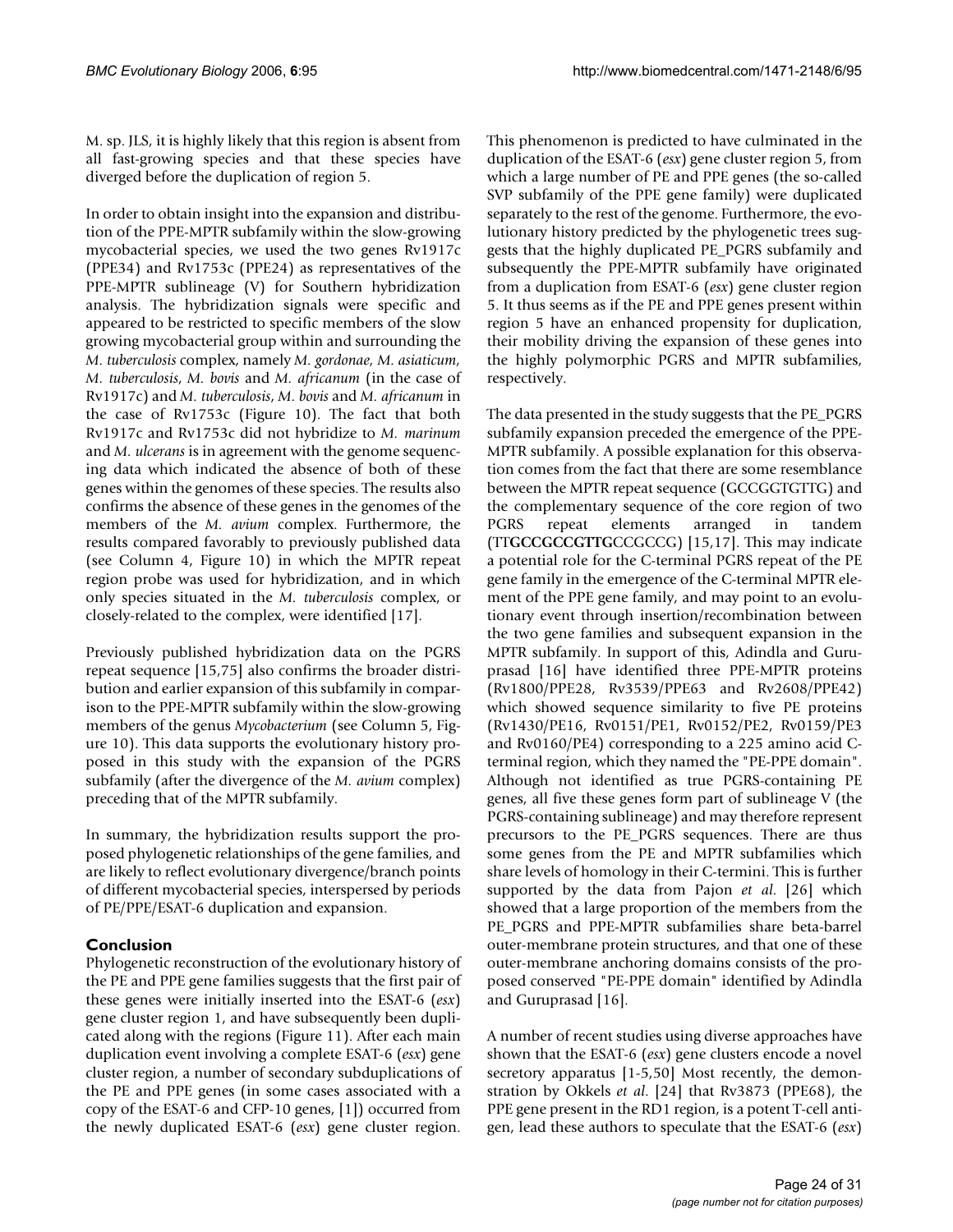

#### **Figure 11** Reconstruction of the evolutionary history of the PE and PPE gene families of the genus *Mycobacterium*

**Reconstruction of the evolutionary history of the PE and PPE gene families of the genus** *Mycobacterium*. Schematic representation of the suggested evolutionary history of the PE and PPE gene families. The results of this study indicated that these genes were initially inserted into the ESAT-6 (*esx*) gene cluster region 1 after the duplication of the cluster, and have subsequently been duplicated along with the ESAT-6 regions. The expansion of the PE and PPE gene families have occurred in unison with the expansion of the ESAT-6 (*esx*) gene family, throughout the evolution of the genus. Members of the genus *Mycobacterium* investigated in this study, have diverged at the positions indicated. After each main duplication event involving a complete ESAT-6 (*esx*) gene cluster region, a number of secondary subduplications of the PE and PPE genes (in some cases associated with a copy of the ESAT-6 and CFP-10 genes, occurred from the newly duplicated ESAT-6 (*esx*) gene cluster region. The highly duplicated PE\_PGRS and PPE-MPTR subfamilies originated after the divergence of the *M. avium* complex and *M. leprae*, respectively. Both families were present before the divergence of *M. marinum*/*M. ulcerans* and the *M. tuberculosis* complex.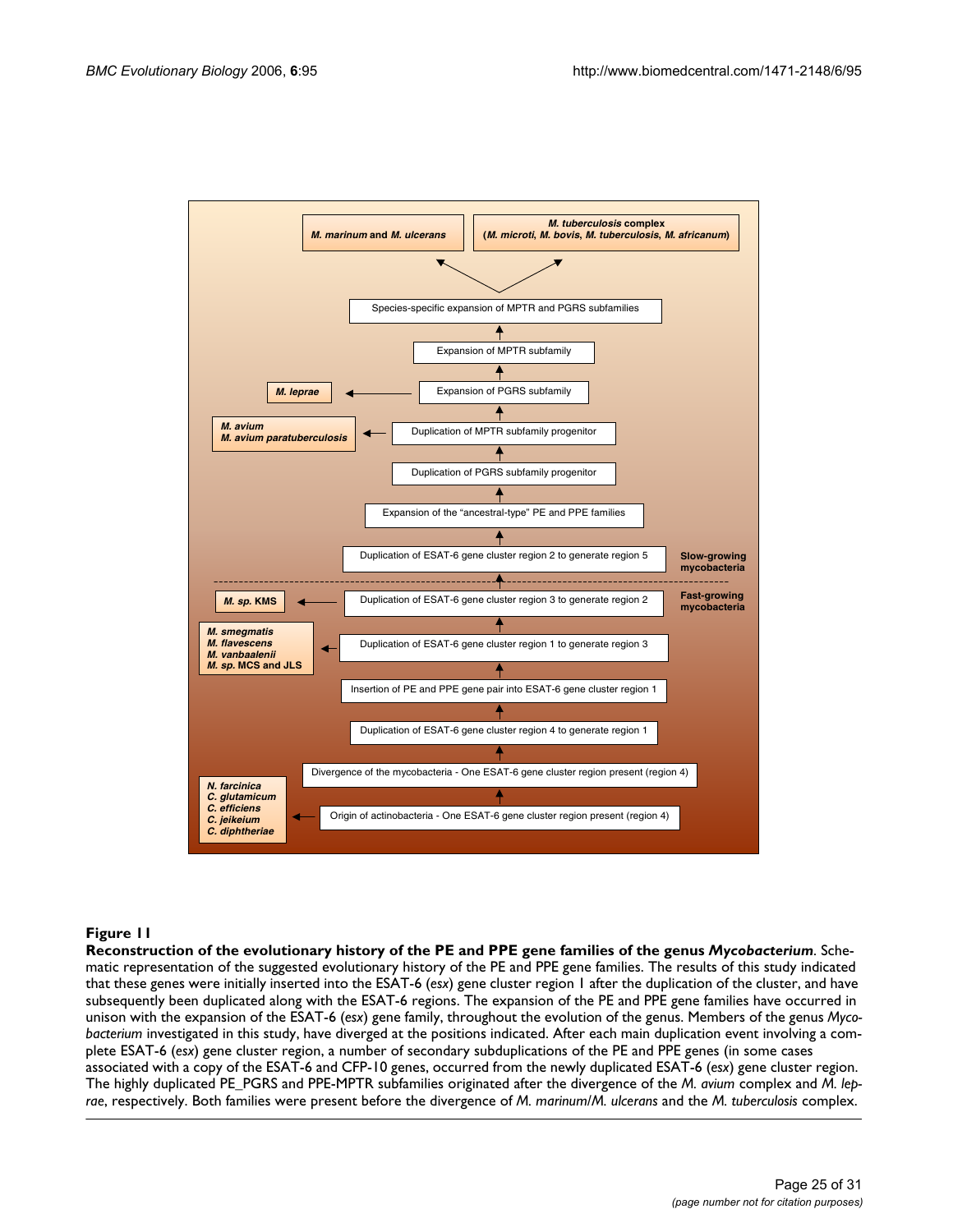gene cluster promotes the presentation of key antigens, including members of the PE and PPE protein families, to the host immune system. It is tempting to speculate that the ESAT-6/CFP-10 loci together with their associated PE/ PPE genes represent what might be thought of as an "immunogenicity island". Further studies are under way to determine whether the ESAT-6 (*esx*) gene cluster regions are able to secrete members of the PE and PPE protein families, whether this secretion is specific for members of the "ancestral-type" group found in the cluster regions, and whether the recently-evolved PGRS/MPTR types can also use this secretion system.

The large number of genes within the PE and PPE gene families has confounded past attempts to choose representative members of the families for further analysis. This study provides a logical starting point by defining the evolutionary history of the gene families, and elucidating the relationships and specific features of the different subgroups. An informed choice concerning candidate genes for further study can now be made, based on position of the member on the evolutionary tree, association or not with the ESAT-6 gene clusters, and subgroup-specific features. In this way, studies based upon a random choice of members, which may be biased in not being representative of the whole spectrum of different members within these families, could be avoided. It also provides the opportunity to study subgroups instead of individual members, to determine what functional differences, if any, exists between these different subgroups.

In conclusion, we aimed to investigate the evolutionary history of the PE and PPE gene families in relation to their observed association with four of the five ESAT-6 (*esx*) gene cluster regions. We have demonstrated that the expansion of the PE and PPE families is linked to the duplications of the ESAT-6 (*esx*) gene clusters. We have also shown that this association has led to the absence of multiple duplications of the PE and PPE families, including the total absence of the multigene PE\_PGRS and PPE-MPTR subfamilies, in the fast-growing mycobacteria, including *M. smegmatis*. We have shown that the expansion of the PE\_PGRS and PPE-MPTR subfamilies took place after the divergence of the *M. avium* complex, and that the PGRS and the MPTR expansions started before the divergence of *M. leprae* and *M. marinum*, respectively. This study contributes to the understanding of the PE and PPE gene families, in terms of stability, absence/presence of the PE and PPE genes within the genomes of various mycobacteria, and their association with the ESAT-6 (*esx*) gene clusters. The results of this study also provides for a logical starting point for the selection of candidates for further study of these large multigene families.

# **Methods**

# *Genome sequence data and comparative genomics analyses*

Annotations, descriptions, gene and protein sequences of individual genes belonging to the PE and PPE families were obtained from the publicly available finished and unfinished genome sequence databases of the organisms listed in Table 1. For comparative genomics, the genome sequence databases were compared to that of *M. tuberculosis* H37Rv, in order to identify orthologous genes. BLAST similarity searches [79] using the respective *M. tuberculosis* H37Rv protein sequences and the tblastn algorithm were performed using the WU-BLAST version 2.0 (Gish, W. 1996–2005 – [80]) server in the database search services of the TIGR [81], Sanger Centre [82] and Genolist (Pasteur Institute) [83] websites. To confirm the identity of the resulting sequences, open reading frames adjacent to the identified genes were examined to determine if they matched the genes surrounding the corresponding *M. tuberculosis* PE and PPE genes, thereby confirming the identity of the orthologue. The unfinished genome sequences were examined in a similar manner, but were not analyzed in detail as sequencing is still incomplete.

# *Phylogenetic tree of all the members of the genus*  **Mycobacterium**

The 16S rRNA gene sequences of 83 species of the genus *Mycobacterium*, as well as the species *Gordonia aichiensis*, was used to generate a phylogenetic tree of the genus *Mycobacterium*. All species were selected from the Ribosomal Database Project-II Release 9 [84] to be type strains containing only near-full-length 16S rRNA sequences (>1200 bases, no short partials), except for the species *M. chelonae*, *M. spagni*, *M. abscessus*, *M. confluentis*, *M. genavense*, *M. interjectum*, *M. intermedium*, *M. marinum*, *M. ulcerans*, *M. haemophilum*, *M. acapulcensis*, *M. lentiflavum*, *M. pulveris*, *M. manitobense*, *M. monacense*, *M. brumae*, and *M. moriokaense*, which did not have any type strains with a near-full-length sequence of longer than 1200 bases available in the database. For some of these species (*M. abscessus*, *M. confluentis*, *M. marinum*), sequences from type strains from the German Collection of Microorganisms and Cell Cultures (DSM) [85] were available and could thus be used. For the rest, representatives with sequences of longer than 1200 bases were chosen according to correct alignment with type strains. The following strains were chosen for all species (type strain indicated by the letter T in brackets after the name):*M. abscessus* (T); DSM 44196, *M. acapulcensis*; ATCC 14473, *M. aichiense* (T); ATCC 27280, *M. alvei* (T); CIP 103464, *M. asiaticum* (T); ATCC 25276, *M. aurum* (T); ATCC 23366, *M. austroafricanum* (T); ATCC 33464, *M. avium* subsp. *paratuberculosis* (T); ATCC 19698, *M. botniense* (T); E347, *M. brumae*; ATCC 51384, *M. celatum* (T); L08169, *M. chelonae*; ATCC 35752, *M. chitae* (T); ATCC 19627, *M. chlorophenolicum*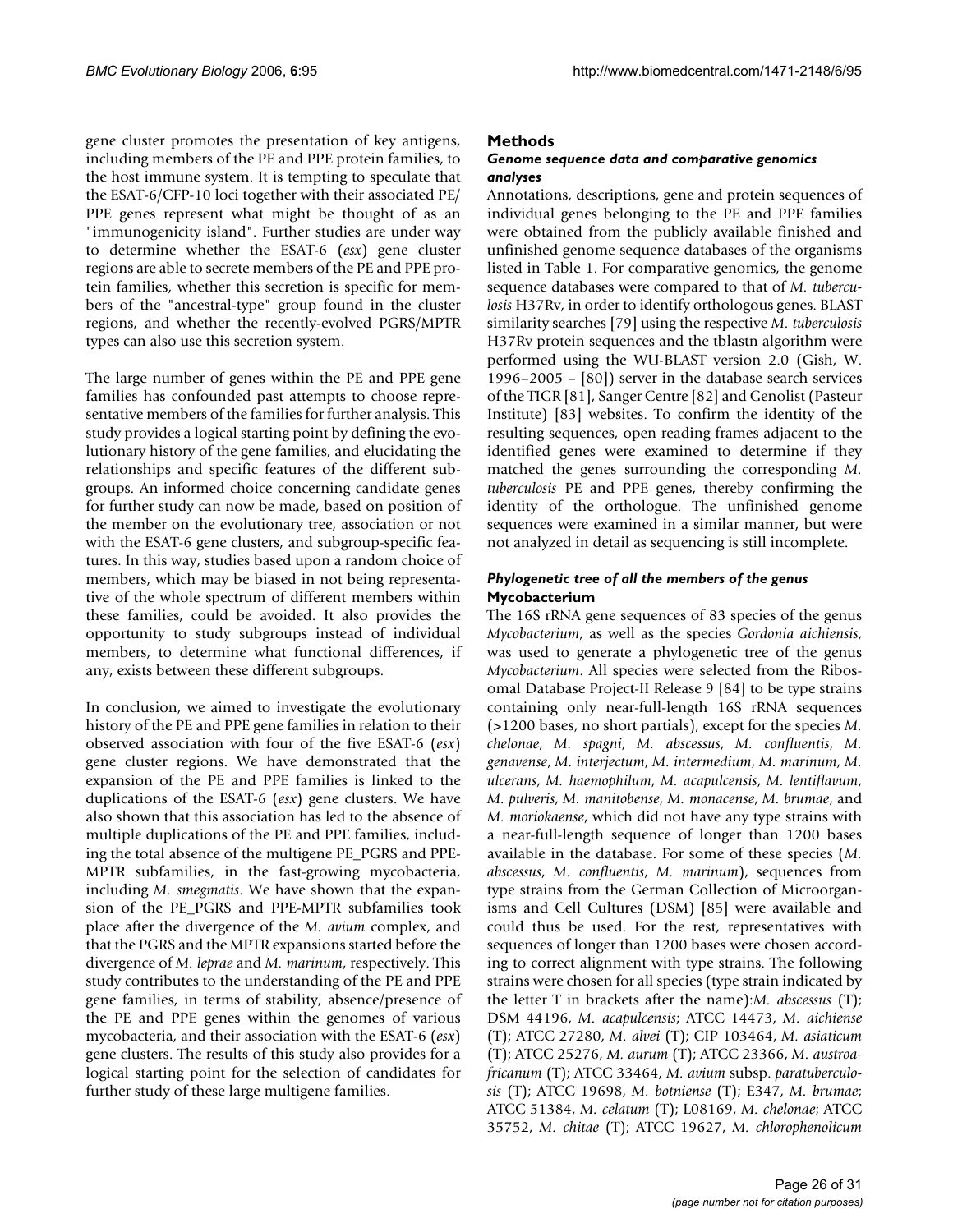(T); PCP-I, *M. chubuense* (T); ATCC 27278, *M. confluentis* (T); DSM 44017, *M. cookii* (T); ATCC 49103 (T) = NZ2., *M. diernhoferi* (T); ATCC 19340, *M. doricum* (T); FI-13295, *M. duvalii* (T); ATCC 43910, *M. elephantis* (T); AJ010747, *M. fallax* (T); M29562, *M. farcinogenes* (T); ATCC35753, *M. flavescens* (T); ATCC 14474, *M. fortuitum* (T); ATCC 6841, *M. frederiksbergense* (T); DSM 44346, *M. gadium* (T); ATCC 27726, *M. gastri* (T); ATCC 15754, *M. genavense* X60070, *M. gilvum* (T); ATCC 43909, *M. goodii* (T); M069, *M. gordonae* (T); ATCC 14470, *M. haemophilum* X88923, *M. heckeshornense* (T); S369, *M. heidelbergense* (T); 2554/ 91, *M. hiberniae* (T); ATCC 9874, *M. hodleri* (T); DSM 44183, *M. holsaticum* (T); 1406, *M. interjectum* X70961, *M. intermedium* X67847, *M. intracellulare* (T); ATCC 15985, *M. kansasii* (T); M29575, *M. komossense* (T); ATCC 33013, *M. kubicae* (T); CDC 941078, *M. lacus* (T); NRCM 00-255, *M. lentiflavum*; ATCC 51985, *M. leprae* (T); X53999, *M. malmoense* (T); ATCC 29571, *M. manitobense*; NRCM 01- 154, *M. marinum* (T); DSM 44344, *M. monacense*; B9-21- 178, *M. moriokaense*; DSM 44221T, *M. neoaurum* (T); M29564, *M. nonchromogenicu*m (T); ATCC 19530, *M. novocastrense* (T); 73, *M. obuense* (T); ATCC 27023, *M. palustre* (T); E846, *M. parafortuitum* (T); DSM 43528, *M. peregrinum* (T); ATCC14467, *M. phlei* (T); M29566, *M. pulveris*; DSM 44222T, *M. scrofulaceum* (T); ATCC 19981, *M. senegalense* (T); M29567, *M. septicum* (T); W4964, *M. shimoidei* (T); ATCC 27962, *M. shottsii* (T); M175, *M. simiae* (T); ATCC 25275, *M. smegmatis* (T); ATCC 19420, *M. sp. KMS*; AY083217, *M. sp. MCS*; CP000384, *M. sp. JLS*; AF387804, *M. sphagni*; ATCC 33026, *M. szulgai* (T); ATCC 25799, *M. terrae* (T); ATCC 15755, *M. thermoresistibile* (T); M29570, *M. triviale* (T); ATCC 23292, *M. tuberculosis* (T); H37/Rv, *M. tusciae* (T); FI-25796, *M. ulcerans* X58954, *M. vaccae* (T); ATCC 15483, *M. vanbaalenii* (T); DSM 7251 = PYR-1, *M. wolinskyi* (T); 700010, *M. xenopi* (T); M61664, *G.\_aichiensis* (T); ATCC 33611T. Multiple sequence alignments of these gene sequences were done using ClustalW 1.8 on the WWW server at the European Bioinformatics Institute website [86,87]. The alignments were manually checked for errors and refined where appropriate using BioEdit version 5.0.9. [88]. The final tree was taken as the strict consensus of the 230 most parsimonious trees generated using Paup 4.0b10 (heuristic search, gaps = fifth state) [89] from the 1286 aligned nucleotides of the 16S rRNA DNA sequence of the 83 species of the genus *Mycobacterium*, with the sequence of the species *Gordonia aichiensis* as the outgroup.

# *Clean-up and generation of PE and PPE datasets*

The phylogenetic reconstruction of the evolutionary relationships of the members of the PE and PPE protein families of *M. tuberculosis* H37Rv was done by analyses of four separate datasets. Clean-up of sample sets involved preliminary alignment to check for sequence instability or misalignments, as well as confirmation of gene annotation by comparative analyses. The first two datasets included the protein sequences of all the members of the PE and PPE protein families, respectively, that are present within the four ESAT-6 (*esx*) gene clusters in the genome of *M. tuberculosis* H37Rv.

The third dataset comprised the protein sequences of the sixty-nine members of the PPE family in the *M. tuberculosis* H37Rv database. Eleven of the predicted PPE proteins did not contain the characteristic N-terminal PPE motif. However, in six of these (Rv0305c/PPE6, Rv3425/PPE57, Rv3426/PPE58, Rv3429/PPE59, Rv3539/PPE63 and Rv3892c/PPE69) this was only due to a substitution in one of the two proline residues in the conserved motif. These six protein sequences could thus be reliably aligned to the rest of the family members due to a high percentage of sequence homology and were included in the dataset. The other five proteins (Rv0304c/PPE5, Rv0354c/PPE7, Rv2353c/PPE39, Rv3021c/PPE47 and Rv3738c/PPE66) were excluded from the analysis as it was found that their upstream regions were disrupted by either IS*6110* insertion or apparent frameshift mutations, and they could thus not be aligned for phylogenetic analyses.

The fourth dataset contained the protein sequences of the ninety-nine members of the PE family in the *M. tuberculosis* H37Rv database. One of the members of the predicted PE family (Rv3020c) was found [1] to have been annotated incorrectly as a PE by Cole *et al*. [12], while two other members (Rv3018A/PE27A and Rv2126c/PE\_PGRS37) could not be reliably aligned due to a loss of the N-terminal conserved region, and all three were thus excluded from further analyses. Six members (Rv0833/PE\_PGRS13, Rv1089/PE10, Rv2098c/PE\_PGRS36, Rv3344c/ PE\_PGRS49, Rv3512/PE\_PGRS56, and Rv3653PE\_PGRS61), which also did not have conserved N-termini, were shown to be situated adjacent to a gene encoding for the N-terminus (Rv0832/PE\_PGRS12, Rv1088/PE9, Rv2099c/PE21, Rv3345c/PE\_PGRS50, Rv3511/PE\_PGRS55, and Rv3652/PE\_PGRS60, respectively). Closer inspection of this organization suggested that each of these gene pairs in fact represented one gene that was split by stopcodon formation during frameshifting. Thus, each pair of proteins from this group were combined and included as one protein sequence in the analyses. Stopcodons were left out of these combined sequences.

# *Multiple sequence alignments*

Due to the highly polymorphic nature of the C-terminal region of the PE and PPE proteins, the conserved N-terminal domains of 100 aa and 180 aa for the PE and PPE proteins, respectively, were initially used to construct the multiple sequence alignments. Multiple sequence alignments of the protein sequences of the ninety-six PE and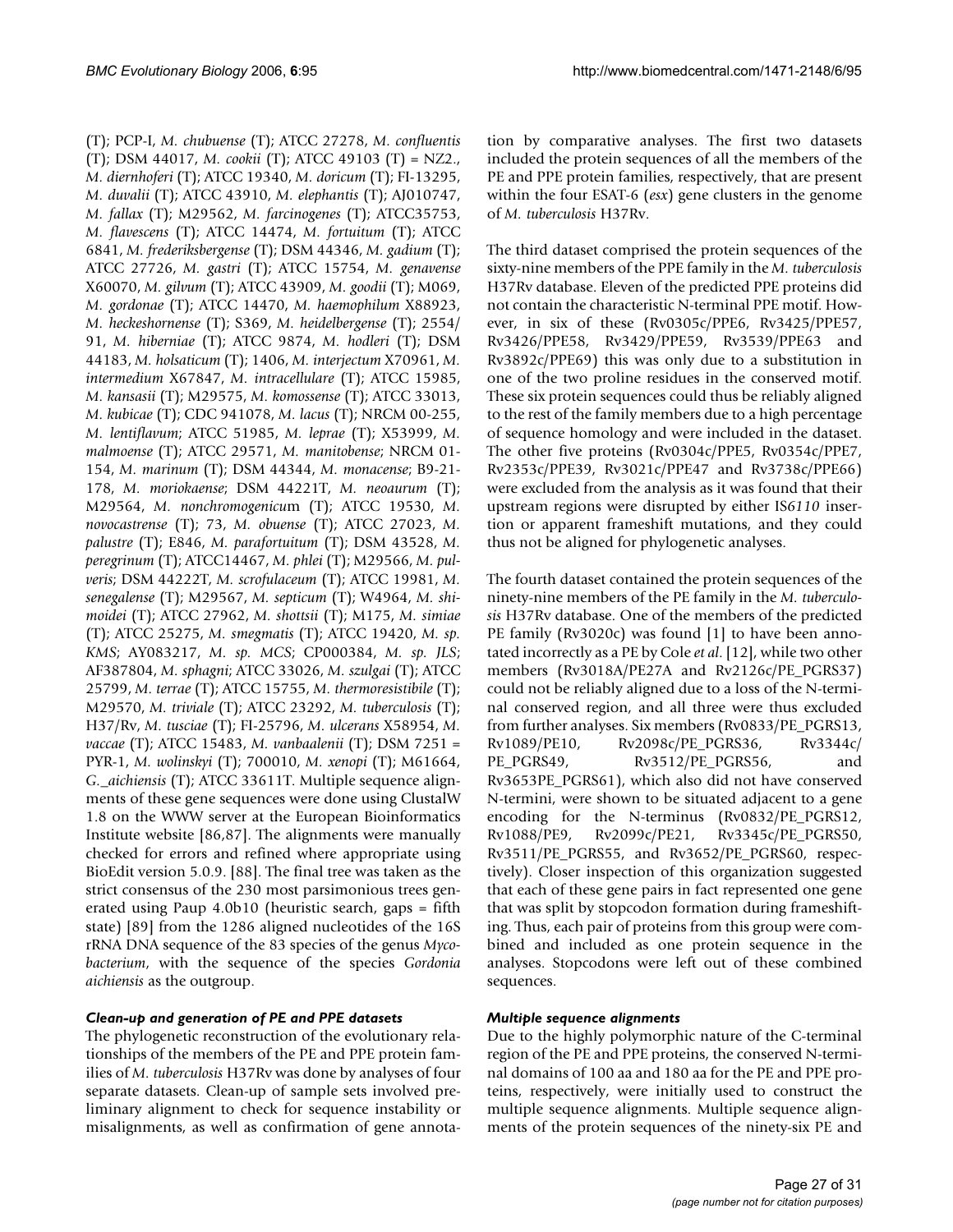sixty-four PPE proteins were done using ClustalW 1.8 on the WWW server at the European Bioinformatics Institute website [86,87]. The alignments were manually checked for errors and refined where appropriate. Subsequent alignments using the complete sequences (containing both conserved N- and polymorphic C-terminal regions) were done to confirm results obtained with only conserved N-termini.

#### *Phylogenetic trees*

Phylogenetic analyses were done using the neighbor-joining algorithm in the program PAUP 4.0b10 [89], and 1000 subsets were generated for Bootstrapping resampling of the data. Confidence intervals for the internal topology of the trees were obtained from the resampling analyses and only nodes occurring in over 50% of the trees were assumed to be significant [90]. All branches with a zero branch length were collapsed. Based on the evolutionary order defined for the ESAT-6 (*esx*) gene clusters [1] and the results from the analysis of the genome sequence of *M. smegmatis*, we have used the ancestral PE and PPE genes present within ESAT-6 (*esx*) gene cluster region 1 (Rv3872/PE35 and Rv3873/PPE68, respectively) as the outgroups to assign as roots. The consensus trees of the above were calculated using the majority rule formula and were drawn using the program Treeview 1.5 [91].

#### *Comparative genomics for extent of sequence variation*

To determine the extent of PE and PPE sequence variation and elucidate the differences between orthologues of subfamilies of these gene families in the genomes of *M. tuberculosis* H37Rv and CDC1551, a complete comparative analysis of the presence and absence of genes, gene sizes, frameshifts, insertions and deletions (indels), alternative start sites, protein mismatches and conservative substitutions was done.

# *Primers and probes*

The primers used to generate probes for Southern hybridization to genomic DNA are listed in Table 5. PPE-MPTR and *mycP* probes were generated using the selected primers to individually PCR amplify regions from the PPE-MPTR genes Rv1917c (PPE34) and Rv1753c (PPE24), as well as from the mycosin gene *mycP5* (Rv1796).

# *Southern hybridization*

Genomic DNA was isolated from different mycobacterial species (obtained from the American Type Culture Collection (ATCC), see Table 6) as previously described [92]. Genomic DNA was digested with *Alu*I or *BstE*II, electrophoretically fractionated, Southern transferred and hybridized as previously described [93]. Probing of Southern blots was done using selected ECL-labeled probes as listed in Table 5.

# **List of Abbreviations**

PE - protein family characterized by Proline-Glutamic Acid motif

PPE - protein family characterized by Proline-Proline-Glutamic Acid motif

PGRS - "polymorphic GC-rich-repetitive sequence" subfamily of the PE family

MPTR - "major polymorphic tandem repeat" subfamily of the PPE family

SVP - subfamily of the PPE family characterized by the motif Gly-X-X-Ser-Val-Pro-X-X-Trp

PPW - subfamily of the PPE family characterized by the motifs Gly-Phe-X-Gly-Thr and Pro-X-X-Pro-X-X-Trp

indels - insertions or deletions

ESAT-6 - 6 kDa Early Secreted Antigenic Target (*esx*)

CFP-10 - 10 kDa Culture Filtrate Protein

# **Authors' contributions**

NCGvP conceived of and designed the study, carried out the sequence alignments, comparative genomics and phylogenetics, interpreted the results and drafted the manuscript. SLS helped conceive of the study, participated in its design, carried out sequence alignments and was involved in interpretation of the results and drafting of the manuscript. HL and YK carried out the DNA extractions and Southern hybridizations. PDvH and RMW participated in the design and coordination of the study, were involved in interpreting the results and helped to draft the manuscript. All authors read and approved the final manuscript.

# **Additional material**

# **Additional file 1**

M. ulcerans *PE, PGRS and PPE genes. The data provided represent presence and absence of all orthologues of the members of the PE and PPE gene families of* M. tuberculosis *H37Rv in* M. ulcerans *(this file is the*  M. ulcerans *equivalent to the data that is presented for* M. avium paratuberculosis *and* M. leprae *in Tables 3 and 4).* Click here for file [\[http://www.biomedcentral.com/content/supplementary/1471-](http://www.biomedcentral.com/content/supplementary/1471-2148-6-95-S1.doc) 2148-6-95-S1.doc]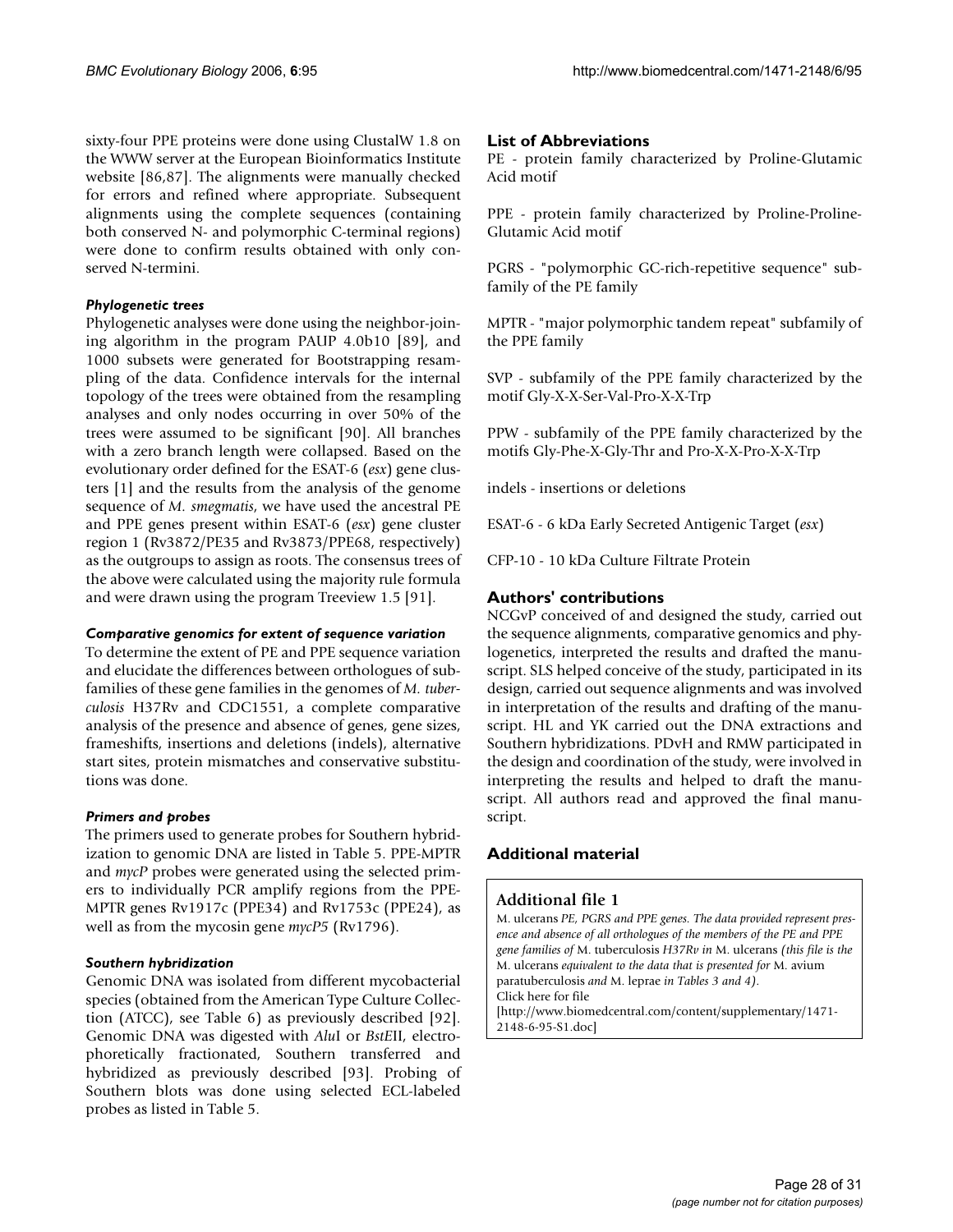#### **Additional file 2**

*Comparative genomics for gene size differences between* M. tuberculosis *H37Rv and CDC1551. The data in this table provide an overview of the reasons for size differences observed between annotated PE and PPE genes from the two* M. tuberculosis *genome databases, indicating that variation in size due to frameshifts, insertions and deletions is largely associated with the PE\_PGRS and PPE-MPTR subfamilies.*

Click here for file

[\[http://www.biomedcentral.com/content/supplementary/1471-](http://www.biomedcentral.com/content/supplementary/1471-2148-6-95-S2.doc) 2148-6-95-S2.doc]

#### **Additional file 3**

*Comparative genomics for extent of sequence variation between* M. tuberculosis *H37Rv and CDC1551. The data in this table provide an overview of the extent of sequence variation on a protein level between the orthologues of the PE and PPE families in the two* M. tuberculosis *strains, indicating that the "ancestral-type" PE and PPE genes are highly conserved between strains, while the PPE-MPTR and PE\_PGRS subfamilies are prone to sequence variation.*

Click here for file

[\[http://www.biomedcentral.com/content/supplementary/1471-](http://www.biomedcentral.com/content/supplementary/1471-2148-6-95-S3.doc) 2148-6-95-S3.doc]

#### **Acknowledgements**

This study was supported by the DST/NRF Centre of Excellence for Biomedical TB Research.

#### **References**

- 1. Gey van Pittius NC, Gamieldien J, Hide W, Brown GD, Siezen RJ, Beyers AD: **The ESAT-6 gene cluster of Mycobacterium tuberculosis and other high G+C Gram-positive bacteria.** *Genome Biol* 2001, **2:**0044.
- 2. Tekaia F, Gordon SV, Garnier T, Brosch R, Barrell BG, Cole ST: **[Analysis of the proteome of Mycobacterium tuberculosis in](http://www.ncbi.nlm.nih.gov/entrez/query.fcgi?cmd=Retrieve&db=PubMed&dopt=Abstract&list_uids=10694977) [silico.](http://www.ncbi.nlm.nih.gov/entrez/query.fcgi?cmd=Retrieve&db=PubMed&dopt=Abstract&list_uids=10694977)** *Tuber Lung Dis* 1999, **79:**329-342.
- 3. Pallen MJ: **[The ESAT-6/WXG100 superfamily -- and a new](http://www.ncbi.nlm.nih.gov/entrez/query.fcgi?cmd=Retrieve&db=PubMed&dopt=Abstract&list_uids=11973144) [Gram-positive secretion system?](http://www.ncbi.nlm.nih.gov/entrez/query.fcgi?cmd=Retrieve&db=PubMed&dopt=Abstract&list_uids=11973144) 10:**209-212.
- Hsu T, Hingley-Wilson SM, Chen B, Chen M, Dai AZ, Morin PM, Marks CB, Padiyar J, Goulding C, Gingery M, Eisenberg D, Russell RG, Derrick SC, Collins FM, Morris SL, King CH, Jacobs WR Jr.: **[The pri](http://www.ncbi.nlm.nih.gov/entrez/query.fcgi?cmd=Retrieve&db=PubMed&dopt=Abstract&list_uids=14557547)mary mechanism of attenuation of bacillus Calmette-Guerin [is a loss of secreted lytic function required for invasion of](http://www.ncbi.nlm.nih.gov/entrez/query.fcgi?cmd=Retrieve&db=PubMed&dopt=Abstract&list_uids=14557547) [lung interstitial tissue.](http://www.ncbi.nlm.nih.gov/entrez/query.fcgi?cmd=Retrieve&db=PubMed&dopt=Abstract&list_uids=14557547)** *Proc Natl Acad Sci U S A* 2003, **100:**12420-12425.
- 5. Pym AS, Brodin P, Majlessi L, Brosch R, Demangel C, Williams A, Griffiths KE, Marchal G, Leclerc C, Cole ST: **[Recombinant BCG](http://www.ncbi.nlm.nih.gov/entrez/query.fcgi?cmd=Retrieve&db=PubMed&dopt=Abstract&list_uids=12692540) [exporting ESAT-6 confers enhanced protection against](http://www.ncbi.nlm.nih.gov/entrez/query.fcgi?cmd=Retrieve&db=PubMed&dopt=Abstract&list_uids=12692540) [tuberculosis.](http://www.ncbi.nlm.nih.gov/entrez/query.fcgi?cmd=Retrieve&db=PubMed&dopt=Abstract&list_uids=12692540)** *Nat Med* 2003, **9:**533-539.
- 6. Stanley SA, Raghavan S, Hwang WW, Cox JS: **[Acute infection and](http://www.ncbi.nlm.nih.gov/entrez/query.fcgi?cmd=Retrieve&db=PubMed&dopt=Abstract&list_uids=14557536) [macrophage subversion by Mycobacterium tuberculosis](http://www.ncbi.nlm.nih.gov/entrez/query.fcgi?cmd=Retrieve&db=PubMed&dopt=Abstract&list_uids=14557536) [require a specialized secretion system.](http://www.ncbi.nlm.nih.gov/entrez/query.fcgi?cmd=Retrieve&db=PubMed&dopt=Abstract&list_uids=14557536)** *Proc Natl Acad Sci U S A* 2003, **100:**13001-13006.
- 7. Brodin P, Rosenkrands I, Andersen P, Cole ST, Brosch R: **[ESAT-6](http://www.ncbi.nlm.nih.gov/entrez/query.fcgi?cmd=Retrieve&db=PubMed&dopt=Abstract&list_uids=15488391) [proteins: protective antigens and virulence factors?](http://www.ncbi.nlm.nih.gov/entrez/query.fcgi?cmd=Retrieve&db=PubMed&dopt=Abstract&list_uids=15488391)** *Trends Microbiol* 2004, **12:**500-508.
- Guinn KM, Hickey MJ, Mathur SK, Zakel KL, Grotzke JE, Lewinsohn DM, Smith S, Sherman DR: **[Individual RD1-region genes are](http://www.ncbi.nlm.nih.gov/entrez/query.fcgi?cmd=Retrieve&db=PubMed&dopt=Abstract&list_uids=14756778) [required for export of ESAT-6/CFP-10 and for virulence of](http://www.ncbi.nlm.nih.gov/entrez/query.fcgi?cmd=Retrieve&db=PubMed&dopt=Abstract&list_uids=14756778) [Mycobacterium tuberculosis.](http://www.ncbi.nlm.nih.gov/entrez/query.fcgi?cmd=Retrieve&db=PubMed&dopt=Abstract&list_uids=14756778)** *Mol Microbiol* 2004, **51:**359-370.
- 9. Converse SE, Cox JS: **[A protein secretion pathway critical for](http://www.ncbi.nlm.nih.gov/entrez/query.fcgi?cmd=Retrieve&db=PubMed&dopt=Abstract&list_uids=15687187) [Mycobacterium tuberculosis virulence is conserved and](http://www.ncbi.nlm.nih.gov/entrez/query.fcgi?cmd=Retrieve&db=PubMed&dopt=Abstract&list_uids=15687187) [functional in Mycobacterium smegmatis.](http://www.ncbi.nlm.nih.gov/entrez/query.fcgi?cmd=Retrieve&db=PubMed&dopt=Abstract&list_uids=15687187)** *J Bacteriol* 2005, **187:**1238-1245.
- 10. Fortune SM, Jaeger A, Sarracino DA, Chase MR, Sassetti CM, Sherman DR, Bloom BR, Rubin EJ: **[Mutually dependent secretion of](http://www.ncbi.nlm.nih.gov/entrez/query.fcgi?cmd=Retrieve&db=PubMed&dopt=Abstract&list_uids=16030141)**

**[proteins required for mycobacterial virulence.](http://www.ncbi.nlm.nih.gov/entrez/query.fcgi?cmd=Retrieve&db=PubMed&dopt=Abstract&list_uids=16030141)** *Proc Natl Acad Sci U S A* 2005, **102:**10676-10681.

- 11. MacGurn JA, Raghavan S, Stanley SA, Cox JS: **[A non-RD1 gene clus](http://www.ncbi.nlm.nih.gov/entrez/query.fcgi?cmd=Retrieve&db=PubMed&dopt=Abstract&list_uids=16135231)[ter is required for Snm secretion in Mycobacterium tubercu](http://www.ncbi.nlm.nih.gov/entrez/query.fcgi?cmd=Retrieve&db=PubMed&dopt=Abstract&list_uids=16135231)[losis.](http://www.ncbi.nlm.nih.gov/entrez/query.fcgi?cmd=Retrieve&db=PubMed&dopt=Abstract&list_uids=16135231)** *Mol Microbiol* 2005, **57:**1653-1663.
- 12. Cole ST, Brosch R, Parkhill J, Garnier T, Churcher C, Harris D, Gordon SV, Eiglmeier K, Gas S, Barry CE III, Tekaia F, Badcock K, Basham D, Brown D, Chillingworth T, Connor R, Davies R, Devlin K, Feltwell T, Gentles S, Hamlin N, Holroyd S, Hornsby T, Jagels K, Barrell BG: **[Deciphering the biology of Mycobacterium tuberculosis](http://www.ncbi.nlm.nih.gov/entrez/query.fcgi?cmd=Retrieve&db=PubMed&dopt=Abstract&list_uids=9634230)**<br>from the complete genome sequence. Nature 1998, [from the complete genome sequence.](http://www.ncbi.nlm.nih.gov/entrez/query.fcgi?cmd=Retrieve&db=PubMed&dopt=Abstract&list_uids=9634230) **393:**537-544.
- 13. Camus JC, Pryor MJ, Medigue C, Cole ST: **[Re-annotation of the](http://www.ncbi.nlm.nih.gov/entrez/query.fcgi?cmd=Retrieve&db=PubMed&dopt=Abstract&list_uids=12368430) [genome sequence of Mycobacterium tuberculosis H37Rv.](http://www.ncbi.nlm.nih.gov/entrez/query.fcgi?cmd=Retrieve&db=PubMed&dopt=Abstract&list_uids=12368430)** *Microbiology* 2002, **148:**2967-2973.
- 14. Gordon SV, Eiglmeier K, Brosch R, Garnier T, Honore N, Barrell B, Cole ST: **Genomics of Mycobacterium tuberculosis and Mycobacterium leprae.** In *Mycobacteria: molecular biology and virulence* Edited by: Ratledge C and Dale J. Oxford, Blackwell Science Ltd; 1999:93-109.
- 15. Poulet S, Cole ST: **[Characterization of the highly abundant pol](http://www.ncbi.nlm.nih.gov/entrez/query.fcgi?cmd=Retrieve&db=PubMed&dopt=Abstract&list_uids=7710330)[ymorphic GC-rich-repetitive sequence \(PGRS\) present in](http://www.ncbi.nlm.nih.gov/entrez/query.fcgi?cmd=Retrieve&db=PubMed&dopt=Abstract&list_uids=7710330) [Mycobacterium tuberculosis.](http://www.ncbi.nlm.nih.gov/entrez/query.fcgi?cmd=Retrieve&db=PubMed&dopt=Abstract&list_uids=7710330)** *Arch Microbiol* 1995, **163:**87-95.
- 16. Adindla S, Guruprasad L: **[Sequence analysis corresponding to](http://www.ncbi.nlm.nih.gov/entrez/query.fcgi?cmd=Retrieve&db=PubMed&dopt=Abstract&list_uids=12711809) [the PPE and PE proteins in Mycobacterium tuberculosis and](http://www.ncbi.nlm.nih.gov/entrez/query.fcgi?cmd=Retrieve&db=PubMed&dopt=Abstract&list_uids=12711809) [other genomes.](http://www.ncbi.nlm.nih.gov/entrez/query.fcgi?cmd=Retrieve&db=PubMed&dopt=Abstract&list_uids=12711809)** *J Biosci* 2003, **28:**169-179.
- 17. Hermans PW, van Soolingen D, van Embden JD: **[Characterization](http://www.ncbi.nlm.nih.gov/entrez/query.fcgi?cmd=Retrieve&db=PubMed&dopt=Abstract&list_uids=1350781) of a major polymorphic tandem repeat in Mycobacterium [tuberculosis and its potential use in the epidemiology of](http://www.ncbi.nlm.nih.gov/entrez/query.fcgi?cmd=Retrieve&db=PubMed&dopt=Abstract&list_uids=1350781) [Mycobacterium kansasii and Mycobacterium gordonae.](http://www.ncbi.nlm.nih.gov/entrez/query.fcgi?cmd=Retrieve&db=PubMed&dopt=Abstract&list_uids=1350781)** *J Bacteriol* 1992, **174:**4157-4165.
- 18. Cole ST, Barrell BG: **[Analysis of the genome of Mycobacterium](http://www.ncbi.nlm.nih.gov/entrez/query.fcgi?cmd=Retrieve&db=PubMed&dopt=Abstract&list_uids=9949807) [tuberculosis H37Rv.](http://www.ncbi.nlm.nih.gov/entrez/query.fcgi?cmd=Retrieve&db=PubMed&dopt=Abstract&list_uids=9949807)** *Novartis Found Symp* 1998, **217:**160-172.
- 19. Doran TJ, Hodgson AL, Davies JK, Radford AJ: **[Characterisation of](http://www.ncbi.nlm.nih.gov/entrez/query.fcgi?cmd=Retrieve&db=PubMed&dopt=Abstract&list_uids=1398035) [a novel repetitive DNA sequence from Mycobacterium](http://www.ncbi.nlm.nih.gov/entrez/query.fcgi?cmd=Retrieve&db=PubMed&dopt=Abstract&list_uids=1398035) [bovis.](http://www.ncbi.nlm.nih.gov/entrez/query.fcgi?cmd=Retrieve&db=PubMed&dopt=Abstract&list_uids=1398035)** *FEMS Microbiol Lett* 1992, **75:**179-185.
- 20. Sampson SL, Lukey P, Warren RM, van Helden PD, Richardson M, Everett MJ: **[Expression, characterization and subcellular local](http://www.ncbi.nlm.nih.gov/entrez/query.fcgi?cmd=Retrieve&db=PubMed&dopt=Abstract&list_uids=11800581)[ization of the Mycobacterium tuberculosis PPE gene](http://www.ncbi.nlm.nih.gov/entrez/query.fcgi?cmd=Retrieve&db=PubMed&dopt=Abstract&list_uids=11800581) [Rv1917c.](http://www.ncbi.nlm.nih.gov/entrez/query.fcgi?cmd=Retrieve&db=PubMed&dopt=Abstract&list_uids=11800581)** *Tuberculosis (Edinb )* 2001, **81:**305-317.
- 21. Brennan MJ, Delogu G, Chen Y, Bardarov S, Kriakov J, Alavi M, Jacobs WR Jr.: **[Evidence that mycobacterial PE\\_PGRS proteins are](http://www.ncbi.nlm.nih.gov/entrez/query.fcgi?cmd=Retrieve&db=PubMed&dopt=Abstract&list_uids=11705904) [cell surface constituents that influence interactions with](http://www.ncbi.nlm.nih.gov/entrez/query.fcgi?cmd=Retrieve&db=PubMed&dopt=Abstract&list_uids=11705904) [other cells.](http://www.ncbi.nlm.nih.gov/entrez/query.fcgi?cmd=Retrieve&db=PubMed&dopt=Abstract&list_uids=11705904)** *Infect Immun* 2001, **69:**7326-7333.
- 22. Banu S, Honore N, Saint-Joanis B, Philpott D, Prevost MC, Cole ST: **[Are the PE-PGRS proteins of Mycobacterium tuberculosis](http://www.ncbi.nlm.nih.gov/entrez/query.fcgi?cmd=Retrieve&db=PubMed&dopt=Abstract&list_uids=11967065) [variable surface antigens?](http://www.ncbi.nlm.nih.gov/entrez/query.fcgi?cmd=Retrieve&db=PubMed&dopt=Abstract&list_uids=11967065)** *Mol Microbiol* 2002, **44:**9-19.
- 23. Delogu G, Pusceddu C, Bua A, Fadda G, Brennan MJ, Zanetti S: **Rv1818c-encoded PE\_PGRS protein of Mycobacterium [tuberculosis is surface exposed and influences bacterial cell](http://www.ncbi.nlm.nih.gov/entrez/query.fcgi?cmd=Retrieve&db=PubMed&dopt=Abstract&list_uids=15101979) [structure.](http://www.ncbi.nlm.nih.gov/entrez/query.fcgi?cmd=Retrieve&db=PubMed&dopt=Abstract&list_uids=15101979)** *Mol Microbiol* 2004, **52:**725-733.
- 24. Okkels LM, Brock I, Follmann F, Agger EM, Arend SM, Ottenhoff TH, Oftung F, Rosenkrands I, Andersen P: **[PPE protein \(Rv3873\) from](http://www.ncbi.nlm.nih.gov/entrez/query.fcgi?cmd=Retrieve&db=PubMed&dopt=Abstract&list_uids=14573626) DNA segment RD1 of Mycobacterium tuberculosis: strong [recognition of both specific T-cell epitopes and epitopes con](http://www.ncbi.nlm.nih.gov/entrez/query.fcgi?cmd=Retrieve&db=PubMed&dopt=Abstract&list_uids=14573626)[served within the PPE family.](http://www.ncbi.nlm.nih.gov/entrez/query.fcgi?cmd=Retrieve&db=PubMed&dopt=Abstract&list_uids=14573626)** *Infect Immun* 2003, **71:**6116-6123.
- 25. Le Moigne V, Robreau G, Borot C, Guesdon JL, Mahana W: **[Expres](http://www.ncbi.nlm.nih.gov/entrez/query.fcgi?cmd=Retrieve&db=PubMed&dopt=Abstract&list_uids=15958258)[sion, immunochemical characterization and localization of](http://www.ncbi.nlm.nih.gov/entrez/query.fcgi?cmd=Retrieve&db=PubMed&dopt=Abstract&list_uids=15958258) [the Mycobacterium tuberculosis protein p27.](http://www.ncbi.nlm.nih.gov/entrez/query.fcgi?cmd=Retrieve&db=PubMed&dopt=Abstract&list_uids=15958258)** *Tuberculosis (Edinb )* 2005, **85:**213-219.
- 26. Pajon R, Yero D, Lage A, Llanes A, Borroto CJ: **[Computational](http://www.ncbi.nlm.nih.gov/entrez/query.fcgi?cmd=Retrieve&db=PubMed&dopt=Abstract&list_uids=16542876) identification of beta-barrel outer-membrane proteins in [Mycobacterium tuberculosis predicted proteomes as puta](http://www.ncbi.nlm.nih.gov/entrez/query.fcgi?cmd=Retrieve&db=PubMed&dopt=Abstract&list_uids=16542876)[tive vaccine candidates.](http://www.ncbi.nlm.nih.gov/entrez/query.fcgi?cmd=Retrieve&db=PubMed&dopt=Abstract&list_uids=16542876)** *Tuberculosis (Edinb )* 2006, **86:**290-302.
- 27. Cole ST: **[Learning from the genome sequence of Mycobacte](http://www.ncbi.nlm.nih.gov/entrez/query.fcgi?cmd=Retrieve&db=PubMed&dopt=Abstract&list_uids=10376668)[rium tuberculosis H37Rv.](http://www.ncbi.nlm.nih.gov/entrez/query.fcgi?cmd=Retrieve&db=PubMed&dopt=Abstract&list_uids=10376668)** *FEBS Lett* 1999, **452:**7-10.
- 28. Gordon SV, Eiglmeier K, Garnier T, Brosch R, Parkhill J, Barrell B, Cole ST, Hewinson RG: **[Genomics of Mycobacterium bovis.](http://www.ncbi.nlm.nih.gov/entrez/query.fcgi?cmd=Retrieve&db=PubMed&dopt=Abstract&list_uids=11463237)** *Tuberculosis (Edinb )* 2001, **81:**157-163.
- 29. Fleischmann RD, Alland D, Eisen JA, Carpenter L, White O, Peterson J, DeBoy R, Dodson R, Gwinn M, Haft D, Hickey E, Kolonay JF, Nelson WC, Umayam LA, Ermolaeva M, Salzberg SL, Delcher A, Utterback T, Weidman J, Khouri H, Gill J, Mikula A, Bishai W, Jacobs JWR Jr., Venter JC, Fraser CM: **[Whole-genome comparison of Myco](http://www.ncbi.nlm.nih.gov/entrez/query.fcgi?cmd=Retrieve&db=PubMed&dopt=Abstract&list_uids=12218036)[bacterium tuberculosis clinical and laboratory strains.](http://www.ncbi.nlm.nih.gov/entrez/query.fcgi?cmd=Retrieve&db=PubMed&dopt=Abstract&list_uids=12218036)** *J Bacteriol* 2002, **184:**5479-5490.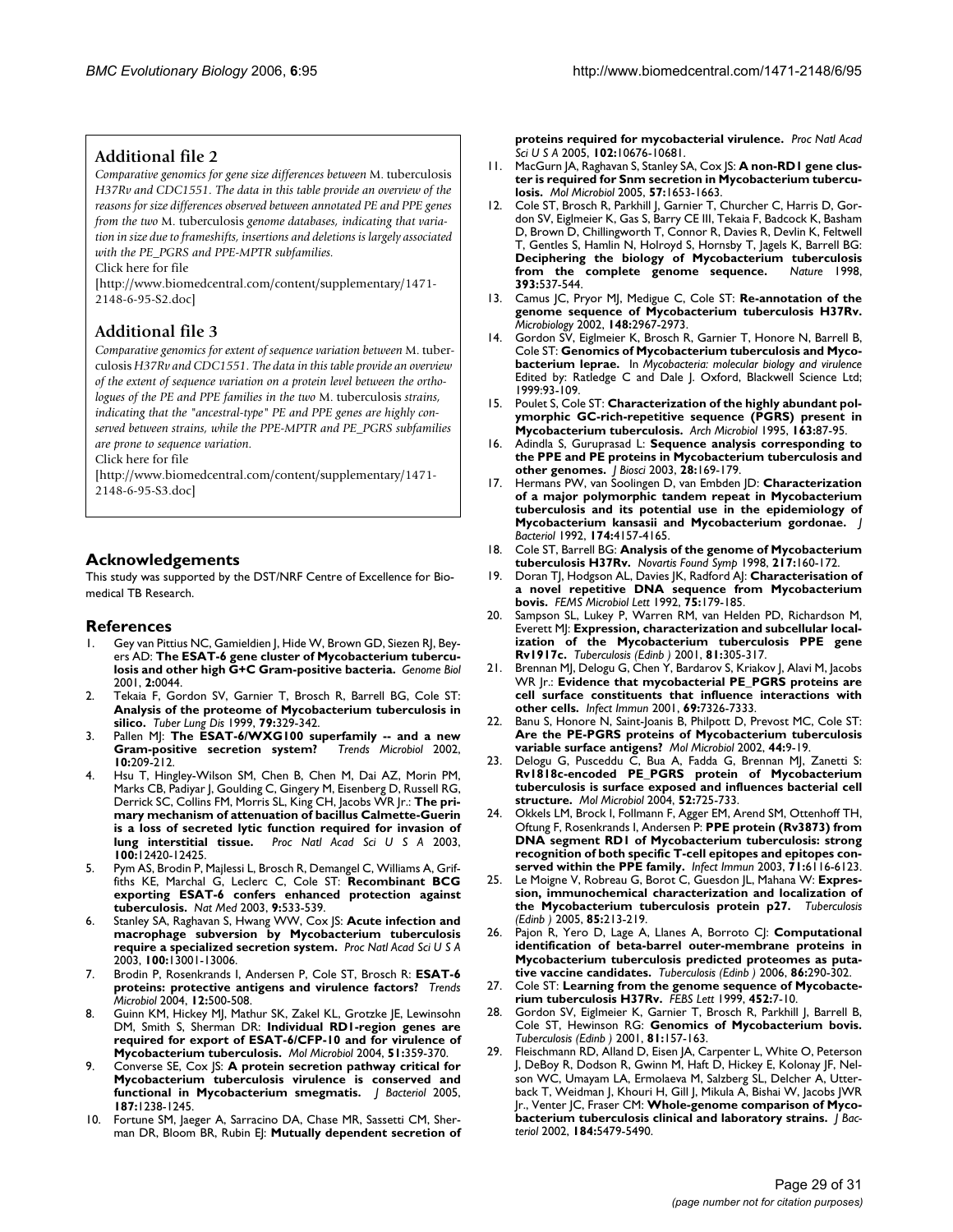- 30. Garnier T, Eiglmeier K, Camus JC, Medina N, Mansoor H, Pryor M, Duthoy S, Grondin S, Lacroix C, Monsempe C, Simon S, Harris B, Atkin R, Doggett J, Mayes R, Keating L, Wheeler PR, Parkhill J, Barrell BG, Cole ST, Gordon SV, Hewinson RG: **[The complete genome](http://www.ncbi.nlm.nih.gov/entrez/query.fcgi?cmd=Retrieve&db=PubMed&dopt=Abstract&list_uids=12788972) [sequence of Mycobacterium bovis.](http://www.ncbi.nlm.nih.gov/entrez/query.fcgi?cmd=Retrieve&db=PubMed&dopt=Abstract&list_uids=12788972)** *Proc Natl Acad Sci U S A* 2003, **100:**7877-7882.
- 31. Talarico S, Cave MD, Marrs CF, Foxman B, Zhang L, Yang Z: **[Varia](http://www.ncbi.nlm.nih.gov/entrez/query.fcgi?cmd=Retrieve&db=PubMed&dopt=Abstract&list_uids=16207947)[tion of the Mycobacterium tuberculosis PE\\_PGRS33 Gene](http://www.ncbi.nlm.nih.gov/entrez/query.fcgi?cmd=Retrieve&db=PubMed&dopt=Abstract&list_uids=16207947) [among Clinical Isolates.](http://www.ncbi.nlm.nih.gov/entrez/query.fcgi?cmd=Retrieve&db=PubMed&dopt=Abstract&list_uids=16207947)** *J Clin Microbiol* 2005, **43:**4954-4960.
- Sreevatsan S, Pan X, Stockbauer KE, Connell ND, Kreiswirth BN, Whittam TS, Musser JM: **[Restricted structural gene polymor](http://www.ncbi.nlm.nih.gov/entrez/query.fcgi?cmd=Retrieve&db=PubMed&dopt=Abstract&list_uids=9275218)[phism in the Mycobacterium tuberculosis complex indicates](http://www.ncbi.nlm.nih.gov/entrez/query.fcgi?cmd=Retrieve&db=PubMed&dopt=Abstract&list_uids=9275218) [evolutionarily recent global dissemination.](http://www.ncbi.nlm.nih.gov/entrez/query.fcgi?cmd=Retrieve&db=PubMed&dopt=Abstract&list_uids=9275218)** *Proc Natl Acad Sci U S A* 1997, **94:**9869-9874.
- 33. Srivastava R, Kumar D, Waskar MN, Sharma M, Katoch VM, Srivastava BS: **[Identification of a repetitive sequence belonging to a](http://www.ncbi.nlm.nih.gov/entrez/query.fcgi?cmd=Retrieve&db=PubMed&dopt=Abstract&list_uids=16849727) [PPE gene of Mycobacterium tuberculosis and its use in diag](http://www.ncbi.nlm.nih.gov/entrez/query.fcgi?cmd=Retrieve&db=PubMed&dopt=Abstract&list_uids=16849727)[nosis of tuberculosis.](http://www.ncbi.nlm.nih.gov/entrez/query.fcgi?cmd=Retrieve&db=PubMed&dopt=Abstract&list_uids=16849727)** *J Med Microbiol* 2006, **55:**1071-1077.
- 34. Flores J, Espitia C: **[Differential expression of PE and PE\\_PGRS](http://www.ncbi.nlm.nih.gov/entrez/query.fcgi?cmd=Retrieve&db=PubMed&dopt=Abstract&list_uids=14585500) [genes in Mycobacterium tuberculosis strains.](http://www.ncbi.nlm.nih.gov/entrez/query.fcgi?cmd=Retrieve&db=PubMed&dopt=Abstract&list_uids=14585500)** *Gene* 2003, **318:**75-81.
- 35. Voskuil MI, Schnappinger D, Rutherford R, Liu Y, Schoolnik GK: **[Reg](http://www.ncbi.nlm.nih.gov/entrez/query.fcgi?cmd=Retrieve&db=PubMed&dopt=Abstract&list_uids=15207495)[ulation of the Mycobacterium tuberculosis PE/PPE genes.](http://www.ncbi.nlm.nih.gov/entrez/query.fcgi?cmd=Retrieve&db=PubMed&dopt=Abstract&list_uids=15207495)** *Tuberculosis (Edinb )* 2004, **84:**256-262.
- 36. Li Y, Miltner E, Wu M, Petrofsky M, Bermudez LE: **[A Mycobacte](http://www.ncbi.nlm.nih.gov/entrez/query.fcgi?cmd=Retrieve&db=PubMed&dopt=Abstract&list_uids=15760454)rium avium PPE gene is associated with the ability of the [bacterium to grow in macrophages and virulence in mice.](http://www.ncbi.nlm.nih.gov/entrez/query.fcgi?cmd=Retrieve&db=PubMed&dopt=Abstract&list_uids=15760454)** *Cell Microbiol* 2005, **7:**539-548.
- 37. Delogu G, Sanguinetti M, Pusceddu C, Bua A, Brennan MJ, Zanetti S, Fadda G: **PE\_PGRS proteins are differentially expressed by Mycobacterium tuberculosis in host tissues.** *Microbes Infect* 2006.
- 38. Dheenadhayalan V, Delogu G, Sanguinetti M, Fadda G, Brennan MJ: **Variable expression patterns of Mycobacterium tuberculosis [PE\\_PGRS genes: evidence that PE\\_PGRS16 and PE\\_PGRS26](http://www.ncbi.nlm.nih.gov/entrez/query.fcgi?cmd=Retrieve&db=PubMed&dopt=Abstract&list_uids=16672626) [are inversely regulated in vivo.](http://www.ncbi.nlm.nih.gov/entrez/query.fcgi?cmd=Retrieve&db=PubMed&dopt=Abstract&list_uids=16672626)** *J Bacteriol* 2006, **188:**3721-3725.
- 39. Delogu G, Brennan MJ: **[Comparative immune response to PE](http://www.ncbi.nlm.nih.gov/entrez/query.fcgi?cmd=Retrieve&db=PubMed&dopt=Abstract&list_uids=11500435) [and PE\\_PGRS antigens of Mycobacterium tuberculosis.](http://www.ncbi.nlm.nih.gov/entrez/query.fcgi?cmd=Retrieve&db=PubMed&dopt=Abstract&list_uids=11500435)** *Infect Immun* 2001, **69:**5606-5611.
- 40. Dheenadhayalan V, Delogu G, Brennan MJ: **[Expression of the](http://www.ncbi.nlm.nih.gov/entrez/query.fcgi?cmd=Retrieve&db=PubMed&dopt=Abstract&list_uids=16203168) PE\_PGRS 33 protein in Mycobacterium smegmatis triggers [necrosis in macrophages and enhanced mycobacterial sur](http://www.ncbi.nlm.nih.gov/entrez/query.fcgi?cmd=Retrieve&db=PubMed&dopt=Abstract&list_uids=16203168)[vival.](http://www.ncbi.nlm.nih.gov/entrez/query.fcgi?cmd=Retrieve&db=PubMed&dopt=Abstract&list_uids=16203168)** *Microbes Infect* 2005.
- 41. Rodriguez GM, Gold B, Gomez M, Dussurget O, Smith I: **[Identifica](http://www.ncbi.nlm.nih.gov/entrez/query.fcgi?cmd=Retrieve&db=PubMed&dopt=Abstract&list_uids=10707257)[tion and characterization of two divergently transcribed iron](http://www.ncbi.nlm.nih.gov/entrez/query.fcgi?cmd=Retrieve&db=PubMed&dopt=Abstract&list_uids=10707257) [regulated genes in Mycobacterium tuberculosis.](http://www.ncbi.nlm.nih.gov/entrez/query.fcgi?cmd=Retrieve&db=PubMed&dopt=Abstract&list_uids=10707257)** *Tuber Lung Dis* 1999, **79:**287-298.
- 42. Rodriguez GM, Voskuil MI, Gold B, Schoolnik GK, Smith I: **[ideR, An](http://www.ncbi.nlm.nih.gov/entrez/query.fcgi?cmd=Retrieve&db=PubMed&dopt=Abstract&list_uids=12065475) essential gene in Mycobacterium tuberculosis: role of IdeR in [iron-dependent gene expression, iron metabolism, and oxi](http://www.ncbi.nlm.nih.gov/entrez/query.fcgi?cmd=Retrieve&db=PubMed&dopt=Abstract&list_uids=12065475)[dative stress response.](http://www.ncbi.nlm.nih.gov/entrez/query.fcgi?cmd=Retrieve&db=PubMed&dopt=Abstract&list_uids=12065475)** *Infect Immun* 2002, **70:**3371-3381.
- 43. Abou-Zeid C, Garbe T, Lathigra R, Wiker HG, Harboe M, Rook GA, Young DB: **[Genetic and immunological analysis of Mycobacte](http://www.ncbi.nlm.nih.gov/entrez/query.fcgi?cmd=Retrieve&db=PubMed&dopt=Abstract&list_uids=1830294)[rium tuberculosis fibronectin-binding proteins.](http://www.ncbi.nlm.nih.gov/entrez/query.fcgi?cmd=Retrieve&db=PubMed&dopt=Abstract&list_uids=1830294)** *Infect Immun* 1991, **59:**2712-2718.
- 44. Espitia C, Laclette JP, Mondragon-Palomino M, Amador A, Campuzano J, Martens A, Singh M, Cicero R, Zhang Y, Moreno C: **[The PE-](http://www.ncbi.nlm.nih.gov/entrez/query.fcgi?cmd=Retrieve&db=PubMed&dopt=Abstract&list_uids=10627046)[PGRS glycine-rich proteins of Mycobacterium tuberculosis:](http://www.ncbi.nlm.nih.gov/entrez/query.fcgi?cmd=Retrieve&db=PubMed&dopt=Abstract&list_uids=10627046) [a new family of fibronectin-binding proteins?](http://www.ncbi.nlm.nih.gov/entrez/query.fcgi?cmd=Retrieve&db=PubMed&dopt=Abstract&list_uids=10627046)** *Microbiology* 1999, **145 ( Pt 12):**3487-3495.
- 45. Ramakrishnan L, Federspiel NA, Falkow S: **[Granuloma-specific](http://www.ncbi.nlm.nih.gov/entrez/query.fcgi?cmd=Retrieve&db=PubMed&dopt=Abstract&list_uids=10827956) [expression of Mycobacterium virulence proteins from the](http://www.ncbi.nlm.nih.gov/entrez/query.fcgi?cmd=Retrieve&db=PubMed&dopt=Abstract&list_uids=10827956) [glycine-rich PE-PGRS family.](http://www.ncbi.nlm.nih.gov/entrez/query.fcgi?cmd=Retrieve&db=PubMed&dopt=Abstract&list_uids=10827956)** *Science* 2000, **288:**1436-1439.
- 46. Camacho LR, Ensergueix D, Perez E, Gicquel B, Guilhot C: **[Identifi](http://www.ncbi.nlm.nih.gov/entrez/query.fcgi?cmd=Retrieve&db=PubMed&dopt=Abstract&list_uids=10564470)[cation of a virulence gene cluster of Mycobacterium tuber](http://www.ncbi.nlm.nih.gov/entrez/query.fcgi?cmd=Retrieve&db=PubMed&dopt=Abstract&list_uids=10564470)[culosis by signature-tagged transposon mutagenesis.](http://www.ncbi.nlm.nih.gov/entrez/query.fcgi?cmd=Retrieve&db=PubMed&dopt=Abstract&list_uids=10564470)** *Mol Microbiol* 1999, **34:**257-267.
- 47. Sassetti CM, Boyd DH, Rubin EJ: [Genes required for mycobacte](http://www.ncbi.nlm.nih.gov/entrez/query.fcgi?cmd=Retrieve&db=PubMed&dopt=Abstract&list_uids=12657046)**[rial growth defined by high density mutagenesis.](http://www.ncbi.nlm.nih.gov/entrez/query.fcgi?cmd=Retrieve&db=PubMed&dopt=Abstract&list_uids=12657046)** *Mol Microbiol* 2003, **48:**77-84.
- Sassetti CM, Rubin EJ: [Genetic requirements for mycobacterial](http://www.ncbi.nlm.nih.gov/entrez/query.fcgi?cmd=Retrieve&db=PubMed&dopt=Abstract&list_uids=14569030) **[survival during infection.](http://www.ncbi.nlm.nih.gov/entrez/query.fcgi?cmd=Retrieve&db=PubMed&dopt=Abstract&list_uids=14569030)** *Proc Natl Acad Sci U S A* 2003, **100:**12989-12994.
- 49. Pym AS, Brodin P, Brosch R, Huerre M, Cole ST: **[Loss of RD1 con](http://www.ncbi.nlm.nih.gov/entrez/query.fcgi?cmd=Retrieve&db=PubMed&dopt=Abstract&list_uids=12410828)[tributed to the attenuation of the live tuberculosis vaccines](http://www.ncbi.nlm.nih.gov/entrez/query.fcgi?cmd=Retrieve&db=PubMed&dopt=Abstract&list_uids=12410828)**

**[Mycobacterium bovis BCG and Mycobacterium microti.](http://www.ncbi.nlm.nih.gov/entrez/query.fcgi?cmd=Retrieve&db=PubMed&dopt=Abstract&list_uids=12410828)** *Mol Microbiol* 2002, **46:**709-717.

- 50. Lewis KN, Liao R, Guinn KM, Hickey MJ, Smith S, Behr MA, Sherman DR: **[Deletion of RD1 from Mycobacterium tuberculosis mim](http://www.ncbi.nlm.nih.gov/entrez/query.fcgi?cmd=Retrieve&db=PubMed&dopt=Abstract&list_uids=12508154)[ics bacille Calmette-Guerin attenuation.](http://www.ncbi.nlm.nih.gov/entrez/query.fcgi?cmd=Retrieve&db=PubMed&dopt=Abstract&list_uids=12508154)** *J Infect Dis* 2003, **187:**117-123.
- 51. Volkman HE, Clay H, Beery D, Chang JC, Sherman DR, Ramakrishnan L: **[Tuberculous granuloma formation is enhanced by a myco](http://www.ncbi.nlm.nih.gov/entrez/query.fcgi?cmd=Retrieve&db=PubMed&dopt=Abstract&list_uids=15510227)[bacterium virulence determinant.](http://www.ncbi.nlm.nih.gov/entrez/query.fcgi?cmd=Retrieve&db=PubMed&dopt=Abstract&list_uids=15510227)** *PLoS Biol* 2004, **2:**e367.
- Jain SK, Paul-Satyaseela M, Lamichhane G, Kim KS, Bishai WR: [Myco](http://www.ncbi.nlm.nih.gov/entrez/query.fcgi?cmd=Retrieve&db=PubMed&dopt=Abstract&list_uids=16586367)**bacterium tuberculosis invasion and traversal across an in [vitro human blood-brain barrier as a pathogenic mechanism](http://www.ncbi.nlm.nih.gov/entrez/query.fcgi?cmd=Retrieve&db=PubMed&dopt=Abstract&list_uids=16586367) [for central nervous system tuberculosis.](http://www.ncbi.nlm.nih.gov/entrez/query.fcgi?cmd=Retrieve&db=PubMed&dopt=Abstract&list_uids=16586367)** *J Infect Dis* 2006, **193:**1287-1295.
- 53. Talaat AM, Lyons R, Howard ST, Johnston SA: **[The temporal](http://www.ncbi.nlm.nih.gov/entrez/query.fcgi?cmd=Retrieve&db=PubMed&dopt=Abstract&list_uids=15070764) [expression profile of Mycobacterium tuberculosis infection](http://www.ncbi.nlm.nih.gov/entrez/query.fcgi?cmd=Retrieve&db=PubMed&dopt=Abstract&list_uids=15070764) [in mice.](http://www.ncbi.nlm.nih.gov/entrez/query.fcgi?cmd=Retrieve&db=PubMed&dopt=Abstract&list_uids=15070764)** *Proc Natl Acad Sci U S A* 2004, **101:**4602-4607.
- 54. Bentley SD, Chater KF, Cerdeno-Tarraga AM, Challis GL, Thomson NR, James KD, Harris DE, Quail MA, Kieser H, Harper D, Bateman A, Brown S, Chandra G, Chen CW, Collins M, Cronin A, Fraser A, Goble A, Hidalgo J, Hornsby T, Howarth S, Huang CH, Kieser T, Larke L, Murphy L, Oliver K, O'Neil S, Rabbinowitsch E, Rajandream MA, Rutherford K, Rutter S, Seeger K, Saunders D, Sharp S, Squares R, Squares S, Taylor K, Warren T, Wietzorrek A, Woodward J, Barrell BG, Parkhill J, Hopwood DA: **[Complete genome sequence of](http://www.ncbi.nlm.nih.gov/entrez/query.fcgi?cmd=Retrieve&db=PubMed&dopt=Abstract&list_uids=12000953) [the model actinomycete Streptomyces coelicolor A3\(2\).](http://www.ncbi.nlm.nih.gov/entrez/query.fcgi?cmd=Retrieve&db=PubMed&dopt=Abstract&list_uids=12000953)** *Nature* 2002, **417:**141-147.
- 55. Cerdeno-Tarraga AM, Efstratiou A, Dover LG, Holden MT, Pallen M, Bentley SD, Besra GS, Churcher C, James KD, De Zoysa A, Chillingworth T, Cronin A, Dowd L, Feltwell T, Hamlin N, Holroyd S, Jagels K, Moule S, Quail MA, Rabbinowitsch E, Rutherford KM, Thomson NR, Unwin L, Whitehead S, Barrell BG, Parkhill J: **[The complete](http://www.ncbi.nlm.nih.gov/entrez/query.fcgi?cmd=Retrieve&db=PubMed&dopt=Abstract&list_uids=14602910) [genome sequence and analysis of Corynebacterium diphthe](http://www.ncbi.nlm.nih.gov/entrez/query.fcgi?cmd=Retrieve&db=PubMed&dopt=Abstract&list_uids=14602910)[riae NCTC13129.](http://www.ncbi.nlm.nih.gov/entrez/query.fcgi?cmd=Retrieve&db=PubMed&dopt=Abstract&list_uids=14602910)** *Nucleic Acids Res* 2003, **31:**6516-6523.
- Ikeda H, Ishikawa J, Hanamoto A, Shinose M, Kikuchi H, Shiba T, Sakaki Y, Hattori M, Omura S: **[Complete genome sequence and](http://www.ncbi.nlm.nih.gov/entrez/query.fcgi?cmd=Retrieve&db=PubMed&dopt=Abstract&list_uids=12692562) [comparative analysis of the industrial microorganism Strep](http://www.ncbi.nlm.nih.gov/entrez/query.fcgi?cmd=Retrieve&db=PubMed&dopt=Abstract&list_uids=12692562)[tomyces avermitilis.](http://www.ncbi.nlm.nih.gov/entrez/query.fcgi?cmd=Retrieve&db=PubMed&dopt=Abstract&list_uids=12692562)** *Nat Biotechnol* 2003, **21:**526-531.
- 57. Kalinowski J, Bathe B, Bartels D, Bischoff N, Bott M, Burkovski A, Dusch N, Eggeling L, Eikmanns BJ, Gaigalat L, Goesmann A, Hartmann M, Huthmacher K, Kramer R, Linke B, McHardy AC, Meyer F, Mockel B, Pfefferle W, Puhler A, Rey DA, Ruckert C, Rupp O, Sahm H, Wendisch VF, Wiegrabe I, Tauch A: **[The complete Corynebacte](http://www.ncbi.nlm.nih.gov/entrez/query.fcgi?cmd=Retrieve&db=PubMed&dopt=Abstract&list_uids=12948626)rium glutamicum ATCC 13032 genome sequence and its [impact on the production of L-aspartate-derived amino](http://www.ncbi.nlm.nih.gov/entrez/query.fcgi?cmd=Retrieve&db=PubMed&dopt=Abstract&list_uids=12948626) [acids and vitamins.](http://www.ncbi.nlm.nih.gov/entrez/query.fcgi?cmd=Retrieve&db=PubMed&dopt=Abstract&list_uids=12948626)** *J Biotechnol* 2003, **104:**5-25.
- 58. Nishio Y, Nakamura Y, Kawarabayasi Y, Usuda Y, Kimura E, Sugimoto S, Matsui K, Yamagishi A, Kikuchi H, Ikeo K, Gojobori T: **[Compara](http://www.ncbi.nlm.nih.gov/entrez/query.fcgi?cmd=Retrieve&db=PubMed&dopt=Abstract&list_uids=12840036)tive complete genome sequence analysis of the amino acid [replacements responsible for the thermostability of Coryne](http://www.ncbi.nlm.nih.gov/entrez/query.fcgi?cmd=Retrieve&db=PubMed&dopt=Abstract&list_uids=12840036)[bacterium efficiens.](http://www.ncbi.nlm.nih.gov/entrez/query.fcgi?cmd=Retrieve&db=PubMed&dopt=Abstract&list_uids=12840036)** *Genome Res* 2003, **13:**1572-1579.
- 59. Ishikawa J, Yamashita A, Mikami Y, Hoshino Y, Kurita H, Hotta K, Shiba T, Hattori M: **[The complete genomic sequence of Nocar](http://www.ncbi.nlm.nih.gov/entrez/query.fcgi?cmd=Retrieve&db=PubMed&dopt=Abstract&list_uids=15466710)[dia farcinica IFM 10152.](http://www.ncbi.nlm.nih.gov/entrez/query.fcgi?cmd=Retrieve&db=PubMed&dopt=Abstract&list_uids=15466710)** *Proc Natl Acad Sci U S A* 2004, **101:**14925-14930.
- 60. Tauch A, Kaiser O, Hain T, Goesmann A, Weisshaar B, Albersmeier A, Bekel T, Bischoff N, Brune I, Chakraborty T, Kalinowski J, Meyer F, Rupp O, Schneiker S, Viehoever P, Puhler A: **[Complete genome](http://www.ncbi.nlm.nih.gov/entrez/query.fcgi?cmd=Retrieve&db=PubMed&dopt=Abstract&list_uids=15968079) sequence and analysis of the multiresistant nosocomial path[ogen Corynebacterium jeikeium K411, a lipid-requiring bac](http://www.ncbi.nlm.nih.gov/entrez/query.fcgi?cmd=Retrieve&db=PubMed&dopt=Abstract&list_uids=15968079)[terium of the human skin flora.](http://www.ncbi.nlm.nih.gov/entrez/query.fcgi?cmd=Retrieve&db=PubMed&dopt=Abstract&list_uids=15968079)** *J Bacteriol* 2005, **187:**4671-4682.
- 61. Pitulle C, Dorsch M, Kazda J, Wolters J, Stackebrandt E: **[Phylogeny](http://www.ncbi.nlm.nih.gov/entrez/query.fcgi?cmd=Retrieve&db=PubMed&dopt=Abstract&list_uids=1380284) [of rapidly growing members of the genus Mycobacterium.](http://www.ncbi.nlm.nih.gov/entrez/query.fcgi?cmd=Retrieve&db=PubMed&dopt=Abstract&list_uids=1380284)** *Int J Syst Bacteriol* 1992, **42:**337-343.
- 62. Shinnick TM, Good RC: **[Mycobacterial taxonomy.](http://www.ncbi.nlm.nih.gov/entrez/query.fcgi?cmd=Retrieve&db=PubMed&dopt=Abstract&list_uids=7698114)** *Eur J Clin Microbiol Infect Dis* 1994, **13:**884-901.
- 63. Springer B, Stockman L, Teschner K, Roberts GD, Bottger EC: **[Two](http://www.ncbi.nlm.nih.gov/entrez/query.fcgi?cmd=Retrieve&db=PubMed&dopt=Abstract&list_uids=8789004)[laboratory collaborative study on identification of mycobac](http://www.ncbi.nlm.nih.gov/entrez/query.fcgi?cmd=Retrieve&db=PubMed&dopt=Abstract&list_uids=8789004)[teria: molecular versus phenotypic methods.](http://www.ncbi.nlm.nih.gov/entrez/query.fcgi?cmd=Retrieve&db=PubMed&dopt=Abstract&list_uids=8789004)** *J Clin Microbiol* 1996, **34:**296-303.
- 64. Tundup S, Akhter Y, Thiagarajan D, Hasnain SE: **[Clusters of PE and](http://www.ncbi.nlm.nih.gov/entrez/query.fcgi?cmd=Retrieve&db=PubMed&dopt=Abstract&list_uids=16458305) PPE genes of Mycobacterium tuberculosis are organized in operons: Evidence that PE Rv2431c is co-transcribed with [PPE Rv2430c and their gene products interact with each](http://www.ncbi.nlm.nih.gov/entrez/query.fcgi?cmd=Retrieve&db=PubMed&dopt=Abstract&list_uids=16458305) [other.](http://www.ncbi.nlm.nih.gov/entrez/query.fcgi?cmd=Retrieve&db=PubMed&dopt=Abstract&list_uids=16458305)** *FEBS Lett* 2006.